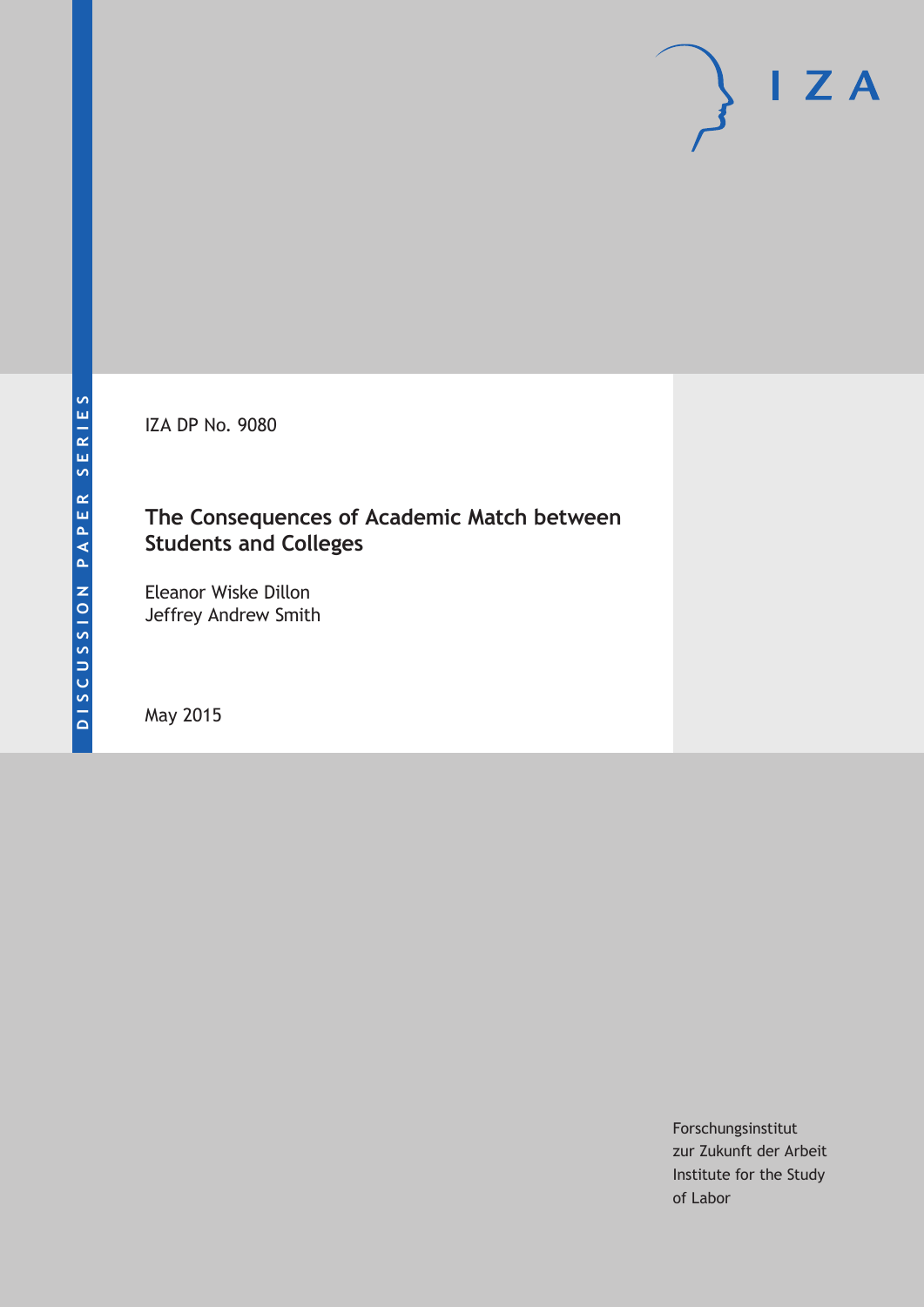# **The Consequences of Academic Match between Students and Colleges**

## **Eleanor Wiske Dillon**

*Arizona State University*

## **Jeffrey Andrew Smith**

*University of Michigan and IZA*

## Discussion Paper No. 9080 May 2015

IZA

P.O. Box 7240 53072 Bonn **Germany** 

Phone: +49-228-3894-0 Fax: +49-228-3894-180 E-mail: iza@iza.org

Any opinions expressed here are those of the author(s) and not those of IZA. Research published in this series may include views on policy, but the institute itself takes no institutional policy positions. The IZA research network is committed to the IZA Guiding Principles of Research Integrity.

The Institute for the Study of Labor (IZA) in Bonn is a local and virtual international research center and a place of communication between science, politics and business. IZA is an independent nonprofit organization supported by Deutsche Post Foundation. The center is associated with the University of Bonn and offers a stimulating research environment through its international network, workshops and conferences, data service, project support, research visits and doctoral program. IZA engages in (i) original and internationally competitive research in all fields of labor economics, (ii) development of policy concepts, and (iii) dissemination of research results and concepts to the interested public.

<span id="page-1-0"></span>IZA Discussion Papers often represent preliminary work and are circulated to encourage discussion. Citation of such a paper should account for its provisional character. A revised version may be available directly from the author.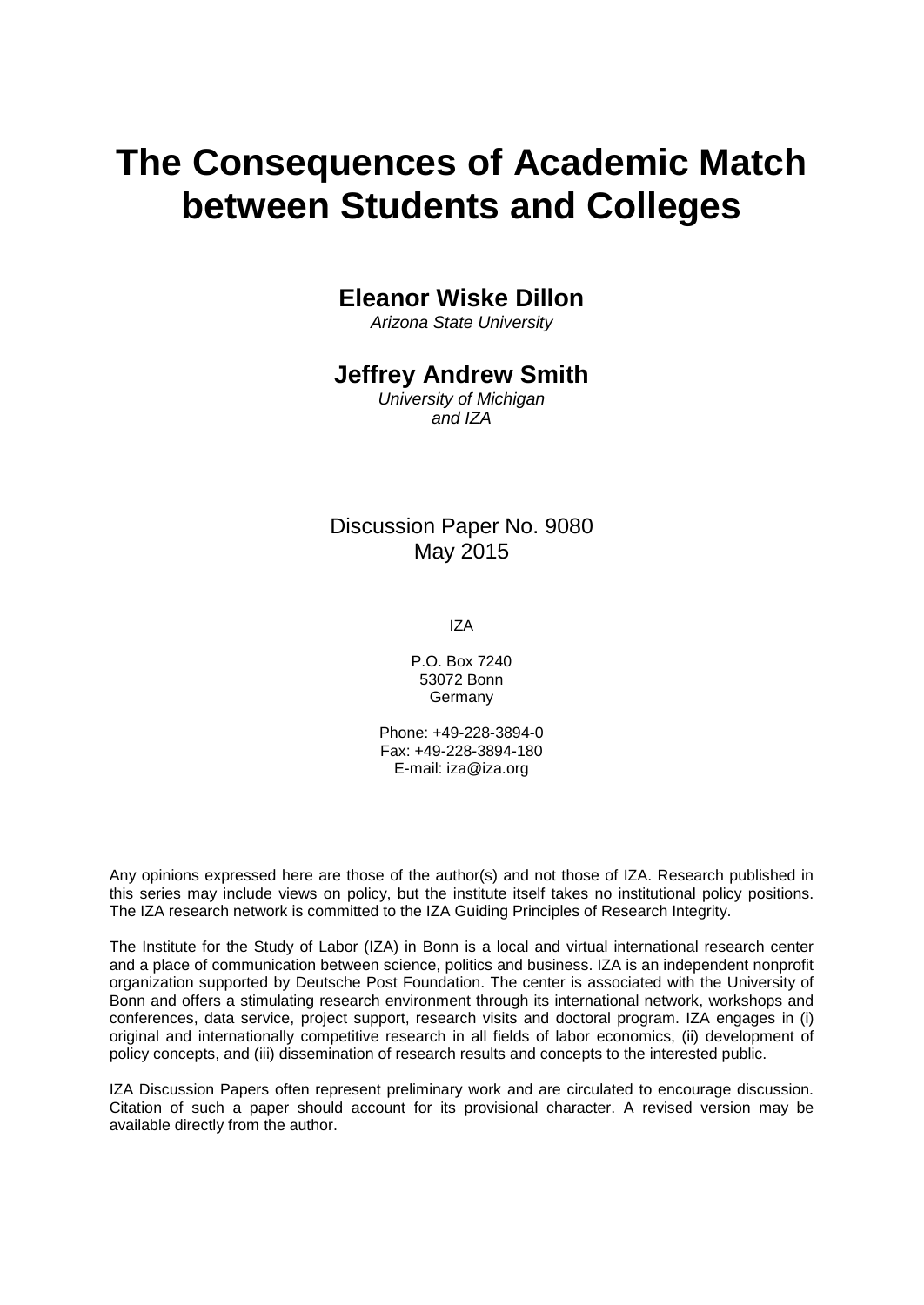IZA Discussion Paper No. 9080 May 2015

## **ABSTRACT**

## **The Consequences of Academic Match between Students and Colleges[\\*](#page-1-0)**

We consider the effects of student ability, college quality, and the interaction between the two on academic outcomes and future earnings. Both ability and college quality strongly improve outcomes and earnings. We find little evidence to support the "mismatch" hypothesis that college quality and ability interact in substantively important ways. All students benefit from attending higher quality colleges. Our estimates imply that resorting students to eliminate mismatch, without changing the capacity of any colleges, would raise expected graduation rates by only 0.6 percentage points and mean earnings by \$400 per year. The substantial gains for students who move to higher quality colleges under this reshuffling roughly cancel out the losses of students who move down.

JEL Classification: I21, J31

Keywords: college quality, mismatch

Corresponding author:

Jeffrey Smith Department of Economics University of Michigan 238 Lorch Hall 611 Tappan Street Ann Arbor, MI 48104 USA E-mail: [econjeff@umich.edu](mailto:econjeff@umich.edu)

\* We thank Dan Black, Hoyt Bleakley, John Bound, David Deming, Sue Dynarski, Josh Goodman, Peter Mueser, Sarah Turner, Ophira Vishkin, and Martin West for helpful comments, along with seminar participants at the 2014 Bergen-Stavanger Workshop on Labour Markets, Familes and Children, the 2013 CESifo education group meetings, Dartmouth, MDRC, Michigan CIERS, National University of Singapore, Penn GSE, Stanford CEPA, Cornell PAM, and Washington University in St. Louis. Any foolishness the careful reader might uncover is our own damn fault. Please be sure and tell us about it.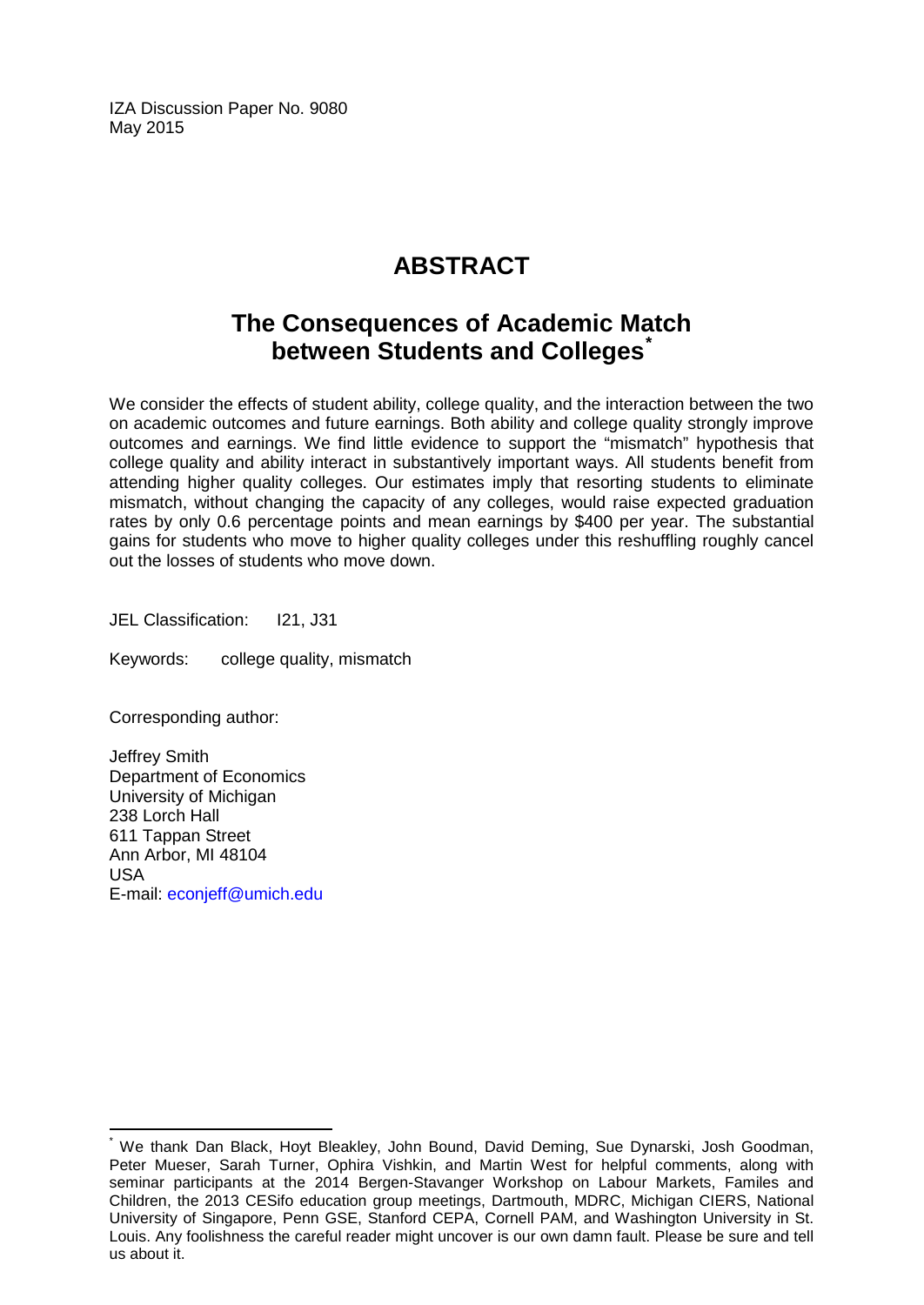#### **1. Introduction**

How students of varying ability sort into colleges of varying qualities has captured the attention not only of economists (and other academic researchers) studying higher education but also of the policy literature, the popular press and the blogosphere. Much of the literature frames the discussion in terms of the match between student ability and college quality, with relatively low ability students at relatively high quality colleges labelled "overmatched" and relatively high ability students at relatively low quality colleges labelled "undermatched". Until the last decade or so, the literature focused almost exclusively on overmatch, particularly overmatch induced by racial and ethnic preference policies at selective colleges. More recently, undermatch has moved into the spotlight as a result of the widely-read studies by Bowen, Chingos and McPherson (2009) and Roderick et al. (2008).

Despite the current ubiquity of the match conversation, we lack credible estimates of the effects of student-college match. The importance of both student ability and college quality for educational and labor market outcomes is well established. We ask whether college quality has different effects for students of different abilities. For example, an overmatched student might flounder and drop out or perhaps they might rise to the challenge and do better than they otherwise would have done. In the presence of such differential effects, resorting students via policy, even when respecting existing capacity constraints, has the potential to produce gains in both efficiency and equity. In contrast, if the effects of college quality do not vary by student ability, then resorting can yield only equity gains. Knowledge of the effects (if any) of academic match has clear value to students and parents making decisions about college enrollment, and to researchers and policymakers concerned with the design, operation and effects of state university systems with diversified college quality portfolios. While we follow the literature in using the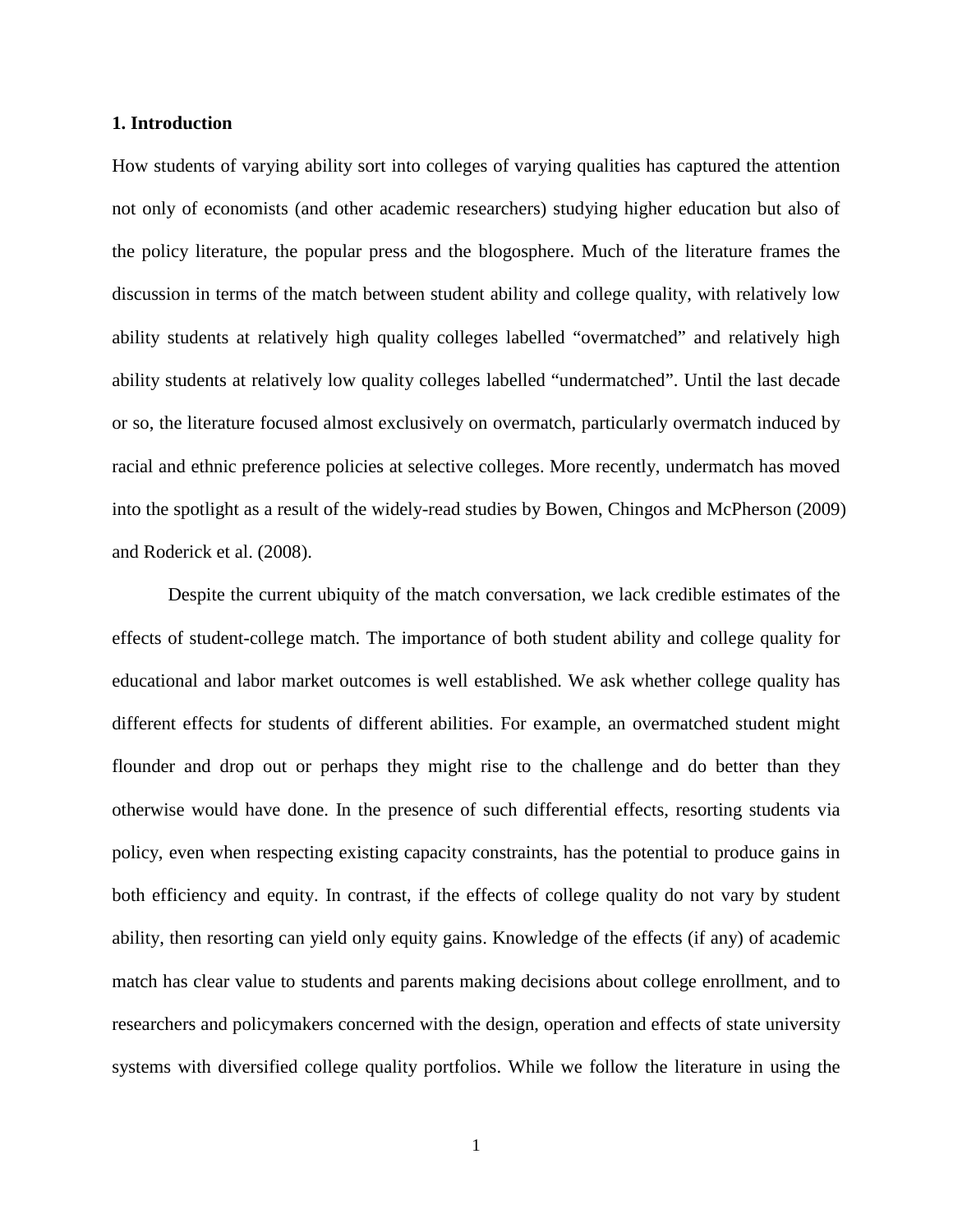"match" terminology, we emphasize that we use the term without ex ante normative intent. Instead, we use it to frame an empirical question about the form of the higher education production function.

As its primary substantive contribution, this paper applies a "selection on observed variables" identification strategy to the data from the U.S. National Longitudinal Survey of Youth 1997 Cohort to provide estimates of academic match effects. These data provide a nationally representative sample of the most recent cohort for which sufficient time has elapsed since the completion of high school to allow for a serious analysis of the effects of match on both post-secondary outcomes and initial labor market outcomes. Though always somewhat heroic, the NLSY-97 contains a vast enough array of relevant conditioning variables to make our selection-on-observed-variables assumption at least moderately compelling.

As our second major contribution to the academic match literature, we examine a wide variety of outcome measures other than simply degree completion. With a couple of important recent exceptions discussed in greater detail below, the earlier literature focuses primarily on degree completion as the outcome of interest. Bowen and Bok's (1998) finding of no apparent impact on degree completion for the overmatched students in the "College and Beyond" data suggested to us that these students might find other ways to deal with better-prepared colleagues and a high pressure environment. For example, they might follow the increasingly common path of increased time-to-degree, as highlighted in Bound, et al. (2010). Or they might follow scholarship athletes at some colleges in taking easy courses and completing easy majors, as suggested in journalistic exposes such as Steeg et al. (2008) and Ann Arbor News (2008). Or they might transfer to another school that represents a better match. Our examination of transfers, as well as graduate school attendance and earnings in the years immediately following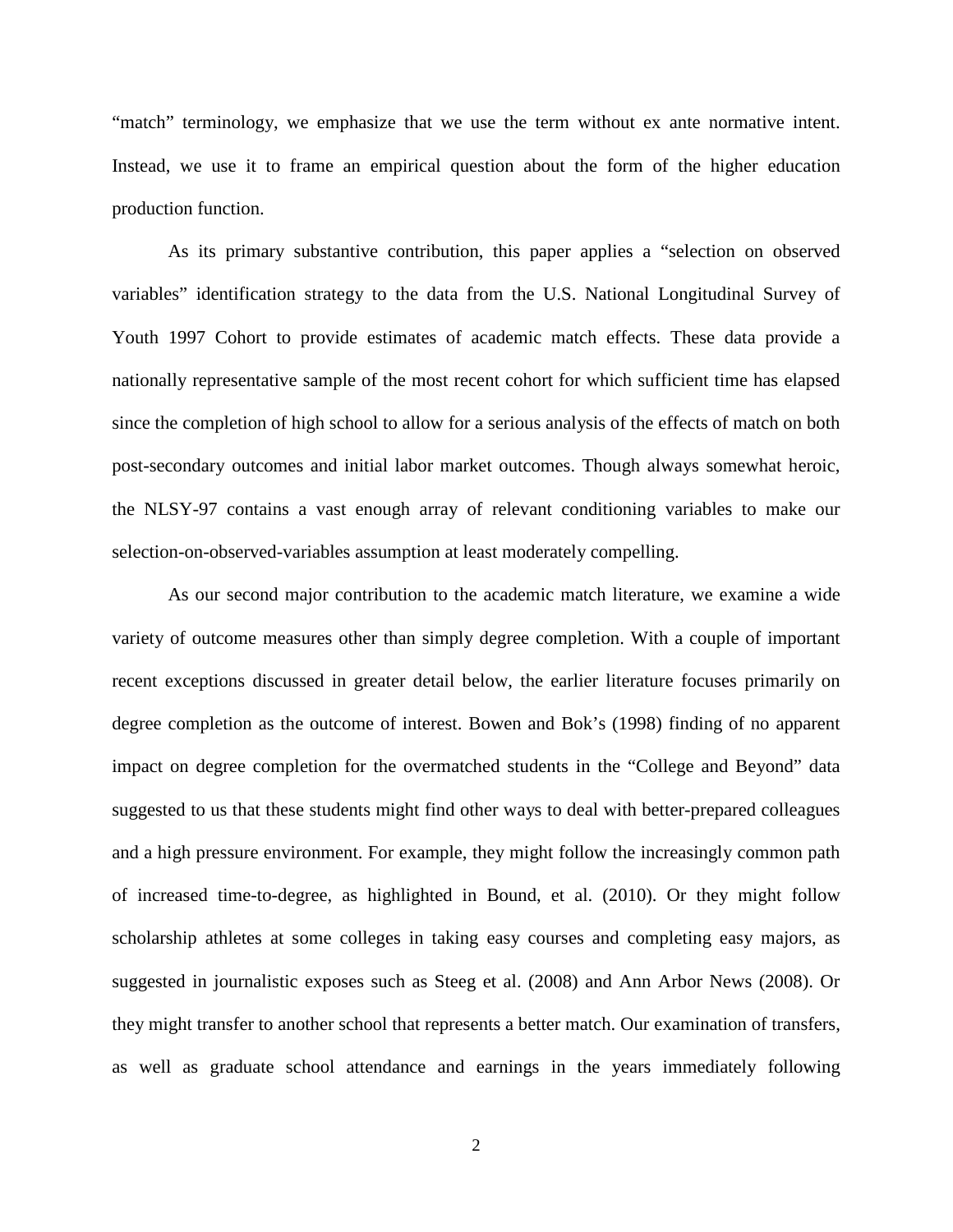enrollment, tells us more about the mechanisms through which college quality and ability affect educational and labor market outcomes. Our analysis of earnings up to a decade after initial enrollment quantifies the early labor market effects of college quality, ability and match.

Given our conceptual and empirical framing of academic match in terms of college quality interacted with student ability, as a natural byproduct of our analysis, and as our third major contribution, we replicate (in a broad sense), update and extend the earlier analyses of the college quality main effect in Black, et al. (2005), but using the NLSY-97 cohort. This allows us to compare estimates of the impact of college quality for the NLSY-79 and NLSY-97 cohorts. Our fourth contribution lies in our measures of student ability and college quality which, as we discuss in detail in Section 3, embody less measurement error than those used in other studies, as well as having other virtues relative to the measures commonly adopted in the literature.

To preview our results, we find substantial amounts of both overmatch and undermatch in the NLSY-97 cohort. Dillon and Smith (2013) concur with the literature in arguing that this mismatch results largely from the choices of students rather than the choices of college admissions offices. Our examination of the effects of ability, college quality and their interaction on college completion reveals strong main effects of college quality and ability, which comports with almost all of the existing literature. In contrast, we find little evidence of a casual effect of the interaction of quality and ability, which is to say that we find no substantively important effects of academic match. College quality raises both completion probabilities and post-college earnings for weak students, strong students, and those in between. Only our analysis of transfer behavior reveals patterns partially, but not fully, consistent with students correcting for initial mismatch.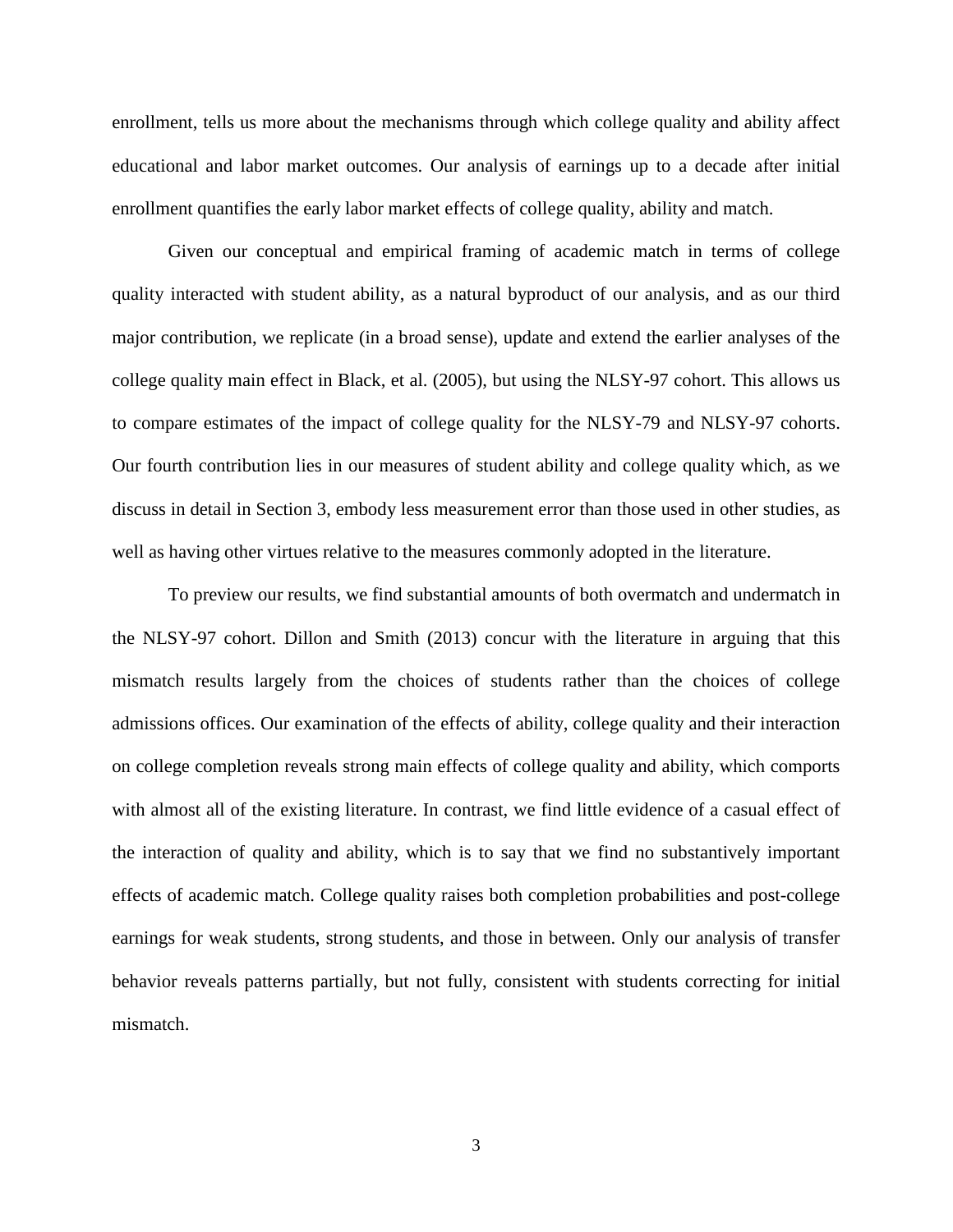We structure the remainder of the paper as follows: Section 2 reviews the literature on the college quality main effect and on academic match. Section 3 describes the many wonders of our data, with particular attention to the construction of our student ability and college quality measures and to the outcomes we consider. Section 4 presents our econometric framework. Section 5 displays and interprets our findings. Section 6 considers identification and makes the case for a causal interpretation of our estimates. Finally, Section 7 offers our conclusions.

#### **2. Literature**

We frame the literature on academic match as a subset of the literature that examines the effect of college quality on academic, labor market and other outcomes. In particular, the match literature considers the extent to which the effect of college quality varies according to the ability of the student. Our brief survey here organizes the literature by identification strategy and focuses in detail on the most recent studies and the ones that, in our view, illustrate the key issues involved. Though the literature has become international in recent years, we limit ourselves to the U.S. literature.<sup>1</sup> We also restrict ourselves to studies of academic match at the undergraduate level, putting to the side the tendentious literature on law school quality (see Sander and Taylor (2012) and the references therein) as well as that on business school quality. Black, et al. (2005) provides links to the earlier college quality literature. We are unaware of a good recent survey though one is surely warranted.

Recent studies relying on a selection on observed variables identification strategy to look at the college quality main effect include Black and Smith (2004), Black, et al. (2005), Black and Smith (2006), Long (2010), and Coate (2015). Bowen and Bok (1998), Alon and Tienda (2005), Bowen, et al. (2009) and Chingos (2011) examine college quality and academic match. Turner

<span id="page-6-0"></span> $1$  To get a flavor of the international literature, see e.g. Milla (2012) and Betts et al. (2013) for Canada, Hussain, et al. (2009) and Chevalier (2014) for the United Kingdom and Bordón and Braga (2015) for Chile.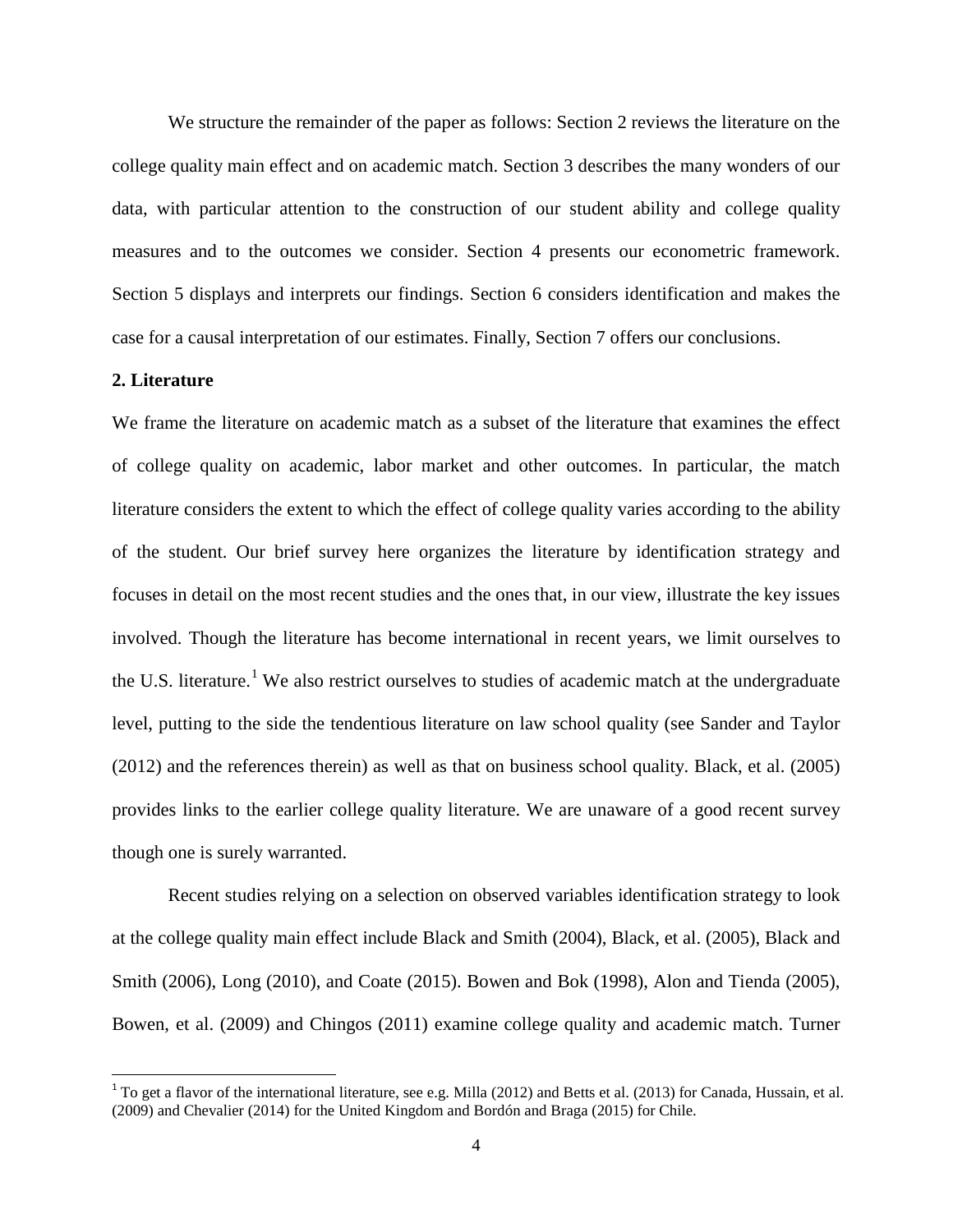(2002), Black, et al. (2005) and Dale and Krueger (2011) provide evidence on the persistence of college quality effects estimated under selection on observed variables. The conditioning sets available in these studies range from modest to impressively rich, with all but the studies using the PSID containing at least one standardized test score to measure student ability.

Another set of papers relies on instrumental variables strategies, sometimes embedded in structural models, though the institutional context does not offer up the most inspiring of instruments. These papers include Light and Strayer (2000), Arcidiacono (2004), and Long (2008).

Hoekstra (2009) looks at the effect of attending a flagship university using a regression discontinuity design. His study finds large positive effects on labor market outcomes, but the setup complicates their interpretation. First, as is well known the impacts strictly apply only to students at the margin of admission. In this sense, they inform about academic match, as they implicitly compare the weakest students admitted to the flagship with the strongest students not admitted to the flagship. However, the context provides not a sharp discontinuity but rather a fuzzy one, meaning that the effect properly applies only to the "compliers" at the discontinuity, those students whose enrollment in the flagship depends on crossing the admissions threshold. Hoekstra's positive finding represents strong evidence against the importance of mismatch effects for these students, though statistical discrimination issues further complicate the interpretation. If employers, at least initially, rely primarily on college attended as a proxy for ability, then the short run impact at the discontinuity will overstate both the longer-run impact and the impact for enrollees away from the discontinuity.<sup>[2](#page-6-0)</sup> Zimmerman (2014) also finds substantively important effects on labor market outcomes in an RD towards the other end of the college quality spectrum, namely the admissions threshold of a lesser four-year public university

<span id="page-7-0"></span><sup>&</sup>lt;sup>2</sup> See Hershbein (2013) for a thoughtful discussion of college quality and signaling.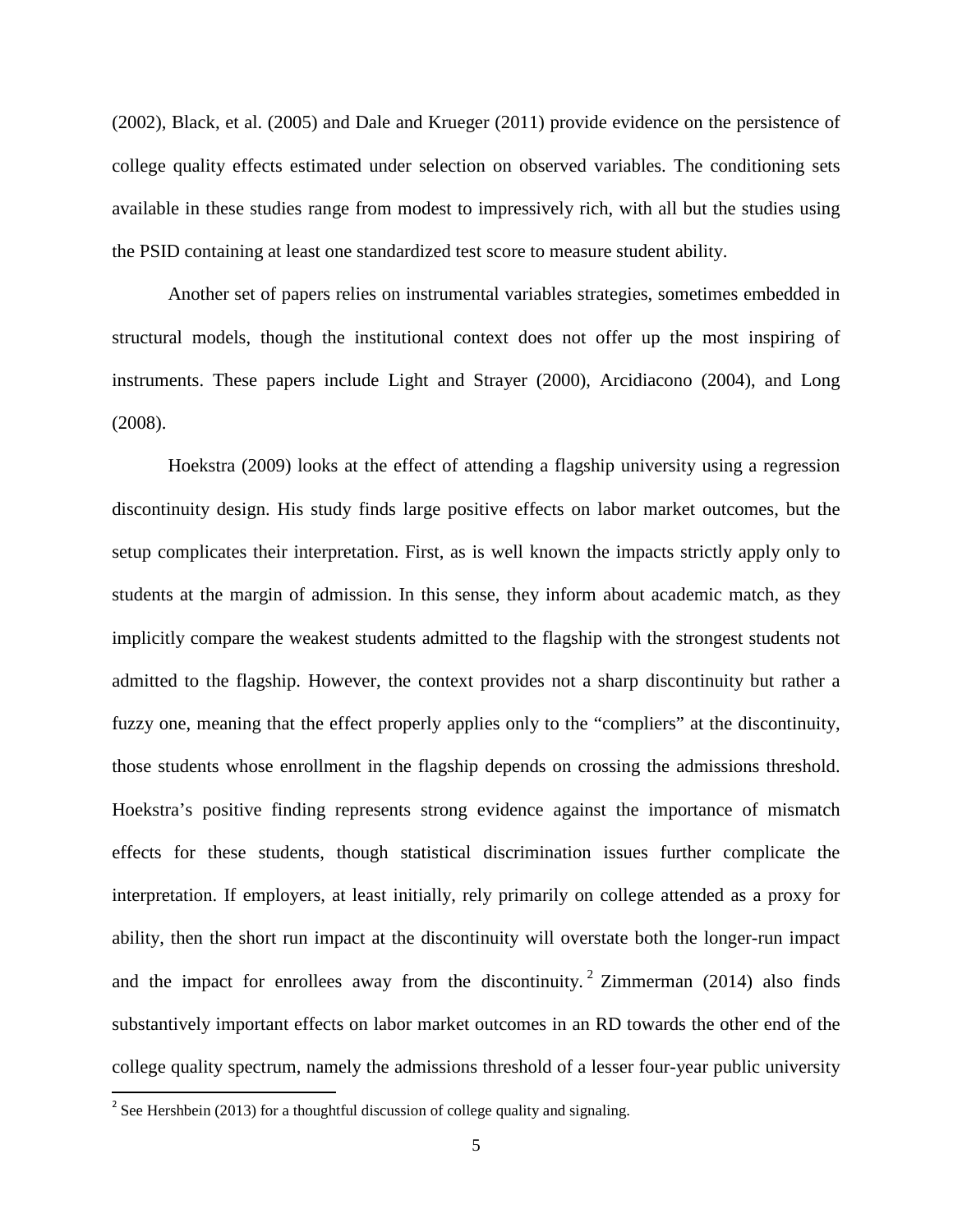in Florida. Goodman, et al. (2015) performs a similar analysis using administrative data for multiple states and obtain similar findings.

Dale and Krueger (2002, 2011) adopt a pair of provocative and original identification strategies that try to get around the problem that students and their parents, as well as the college admissions officers who read their applications, have information that the researcher does not by making use of the partial revelation of that information in students' application choices and the resulting college acceptance decisions. One strategy, which they call their self-revelation model, conditions on the average SAT score of colleges to which the student applied as well as the number of colleges to which they apply. The second strategy compares students accepted into (roughly) the same sets of colleges who make different choices regarding where to attend. We have concerns about both strategies that parallel those in Hoxby (2009).

Recently, Arcidiacono, et al. (2013) use the variation induced by California's Proposition 209, which attempts to ban racial preferences in university admissions, to study academic match effects on minority graduation in STEM fields, while Arcidiacono, et al. (2012) study the same phenomenon using administrative data from Duke University. These analyses mirror our emphasis on the use of intermediate outcomes to account for the absence of mismatch effects on completion.

Our main takeaways from the literature: First, a near consensus that college quality improves both academic and labor market outcomes. Second, academic match may affect some collegiate outcomes, such as major choice, but any negative effects on college completion appear small, if indeed they exist at all.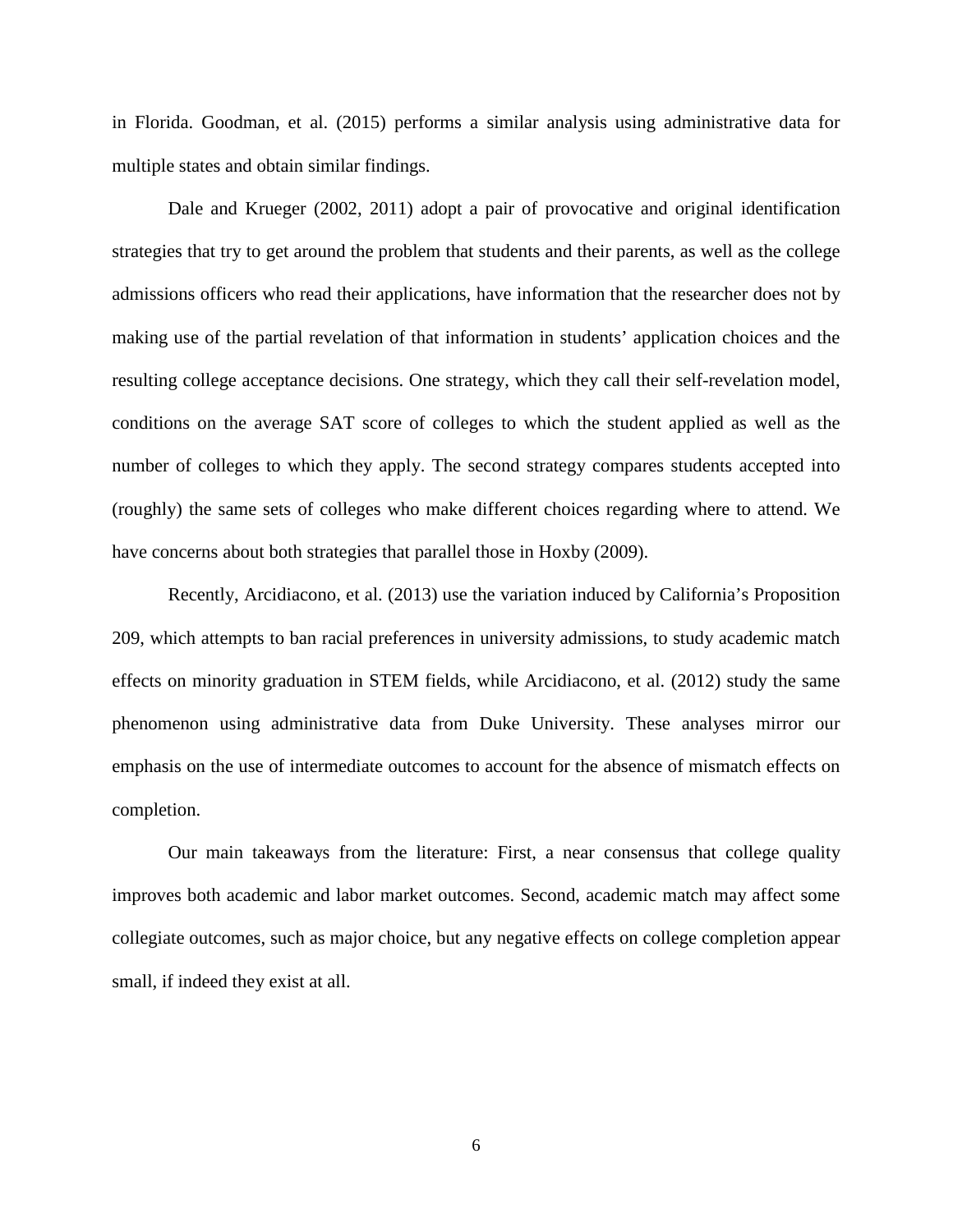#### **3. Data**

#### *3.1. NLSY*

The NLSY-97 data include Americans born between 1980 and 1984. The first interview was in 1997 with follow-up interviews each year since. We include both the representative sample and the over-samples of blacks and Hispanics.<sup>[3](#page-7-0)</sup> Most respondents graduated high school and made their college choice between 1999 and 2002. We focus on students who start at a 4-year college by 2006 (37% of high school graduates and GED holders in this sample). One of the strengths of the NLSY-97 data lies in the rich set of individual and family covariates it provides. Using the restricted access geocode data provides additional information on the identities of colleges attended and allows the use of contextual information based on the respondent's residential location. We describe the construction of our ability and college quality measures here; the appendix details the construction of the analysis sample and the definition and construction of our conditioning variables.

#### *3.2. Ability*

Our measures of student ability draw on the Armed Forces Vocational Aptitude Battery (ASVAB). The ASVAB is designed for applicants to the U.S. military. NLSY-97 respondents were invited to take it in 1997 as part of a norming exercise and were paid \$75 for their time. 84% of respondents who started at a 4-year college completed the test. The ASVAB has twelve components, covering both the sorts of skills measured by the SAT and ACT such as algebra and reading comprehension, other skills such as electronics knowledge and spatial reasoning, and

<span id="page-9-0"></span><sup>&</sup>lt;sup>3</sup> We use probability of inclusion (in the overall NLSY-97 sample) weights, constructed by the NLSY, to combine the two samples, and also to control for differing sampling and response rates in different regions of the U.S. and by age, gender, and race-ethnicity groups.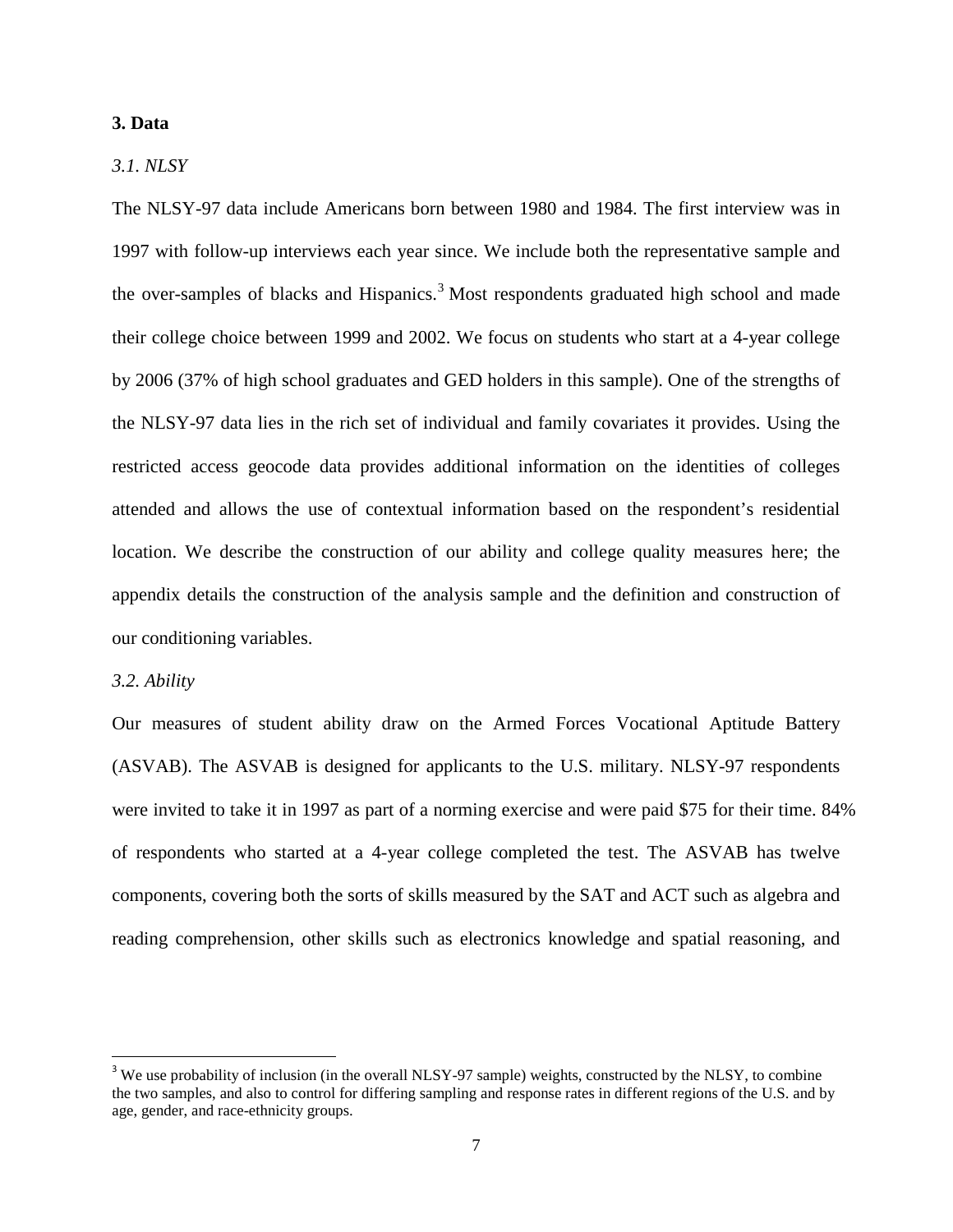two timed sections wherein respondents complete as many short questions as possible in a fixed time period. [4](#page-9-0)

When survey participants took the ASVAB, they ranged in age from 12 to 18. We adjust the scores for age at testing and then take the first principal component of the 12 section scores. Our primary measure of ability, which we call ASVAB1, is each respondent's percentile of this first principal component within the sample distribution of college-bound NLSY-97 respondents. As shown in the appendix, the first principal component explains 60% of the total variance in test scores across the 12 sections. The first component places the highest weight on academic subjects: arithmetic, word knowledge, and paragraph comprehension. Not surprisingly giving the loadings, the correlation between ASVAB1 and the respondent's SAT or ACT score equals 0.81.

The second component, which we call ASVAB2, explains a further 11% of the variance. It places the most weight on the two timed sections of the test: numerical operations and coding speed. Cawley, et al. (2001) calculate the principal components of the ASVAB scores in the earlier NLSY-79 cohort and estimate a similar loading pattern over the first two components. They find that the first two principal components of the ASVAB scores both predict later earnings in the NLSY-79 sample. We use ASVAB1 as our primary measure of student ability, but include ASVAB2 as an additional variable in our multivariate analyses.

The ASVAB offers a richer measure of ability than SAT or ACT scores because its 12 sections cover a greater range of material. The SAT and ACT are also taken as part of the college application process and shared with colleges. Students with sufficient resources may invest in coaching and take them multiple times in the hope of improving their performance. In contrast,

<span id="page-10-0"></span><sup>&</sup>lt;sup>4</sup> The ASVAB test is not a straightforward measure of "innate" ability because it includes the influences and training that the student has experienced up to the point she takes the test. See Neal and Johnson (1996) for a more thorough discussion of what the ASVAB test measures. We do not mind if the ASVAB also measures intrinsic motivation, as argued by Segal (2012). More broadly, we use the term "ability" quite agnostically to mean the set of skills, innate or otherwise, that students possess around the time of the college choice.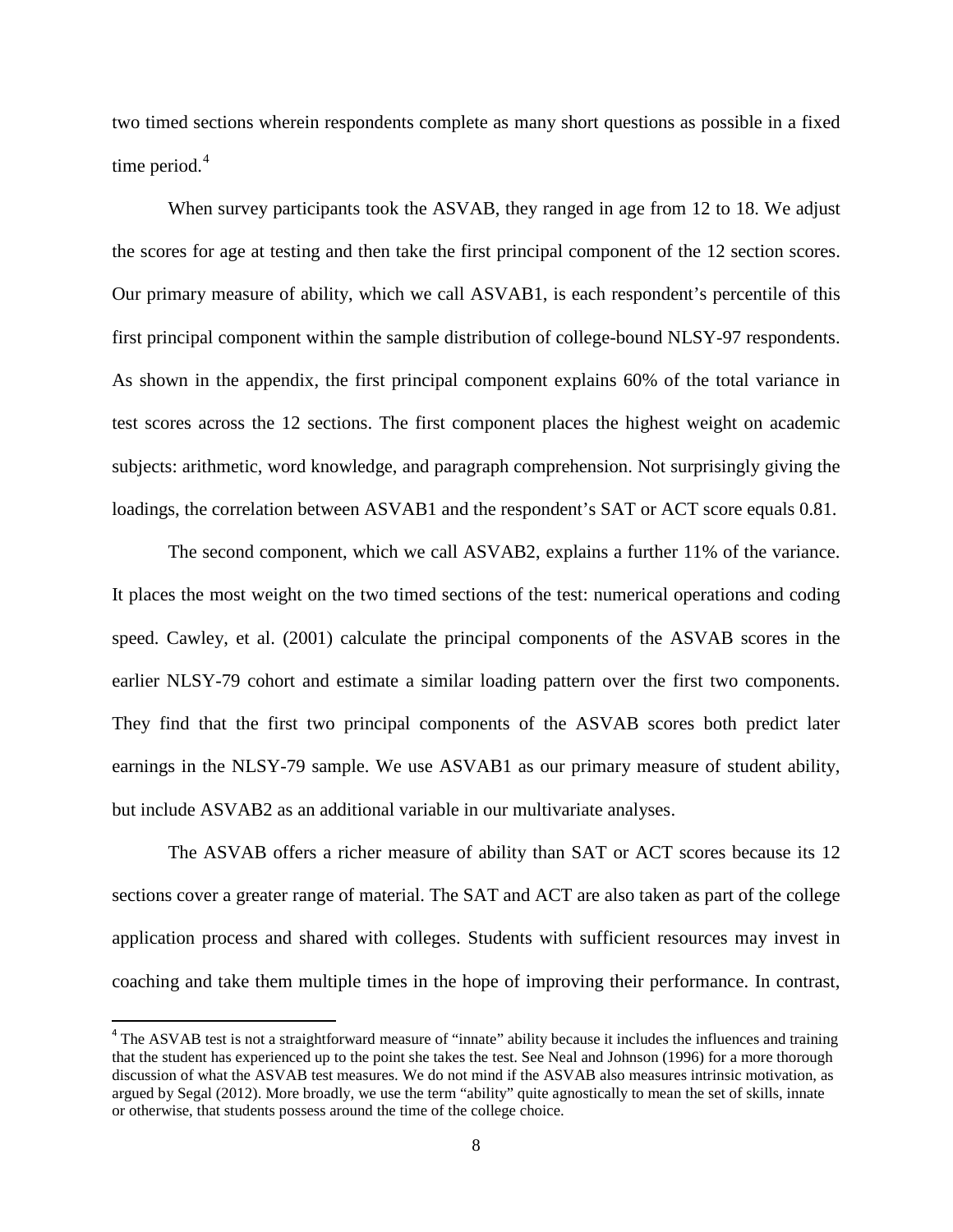the ASVAB provides a cleaner pre-college measure of ability. We can therefore capture some of the college mismatch generated because colleges and students have incomplete information. On the flip side, the ASVAB may capture more variation in effort because there was nothing riding on this test for the NLSY participants.

While we prefer our ASVAB-based ability measure to the SAT or ACT scores commonly relied on in the literature, it still does not capture all the abilities that make for a strong college student. Even if it did attempt to measure all relevant abilities, the score from a single ASVAB test would be an imperfect measure of ability because some students will perform above or below their usual level on any given day. To capture additional dimensions of ability we also include high school GPA and SAT scores along with multiple proxies for non-cognitive or socioemotional skills; we describe these in more detail below and list them in the appendix. To avoid colinearity concerns with our primary cognitive skill measure we orthogonalize these additional ability measures against ASVAB1 when including them in the multivariate analyses.

#### *3.3. College quality*

We construct a one-dimensional index of college quality by combining measures related to selectivity and college resources. The available data limit us to using measures of inputs as proxies for quality. In particular, our index combines the mean SAT score (or ACT score converted to the SAT scale) of entering students, the percent of applicants rejected, the average salary of all faculty engaged in instruction, and the undergraduate faculty-student ratio. We combine data from the U.S. Department of Education's Integrated Post-Secondary Education Data System (IPEDS) and U.S. News and World Report,<sup>[5](#page-10-0)</sup> both from 2008.<sup>[6](#page-11-0)</sup>

<span id="page-11-1"></span><span id="page-11-0"></span><sup>&</sup>lt;sup>5</sup> U.S. News and IPEDS collect many of the same statistics and for the same college in the same year the numbers are often identical. U.S. News has average SAT or ACT scores for the students at a number of schools that do not report test scores to IPEDS. However, U.S. News focuses on selective schools. Combining data from the two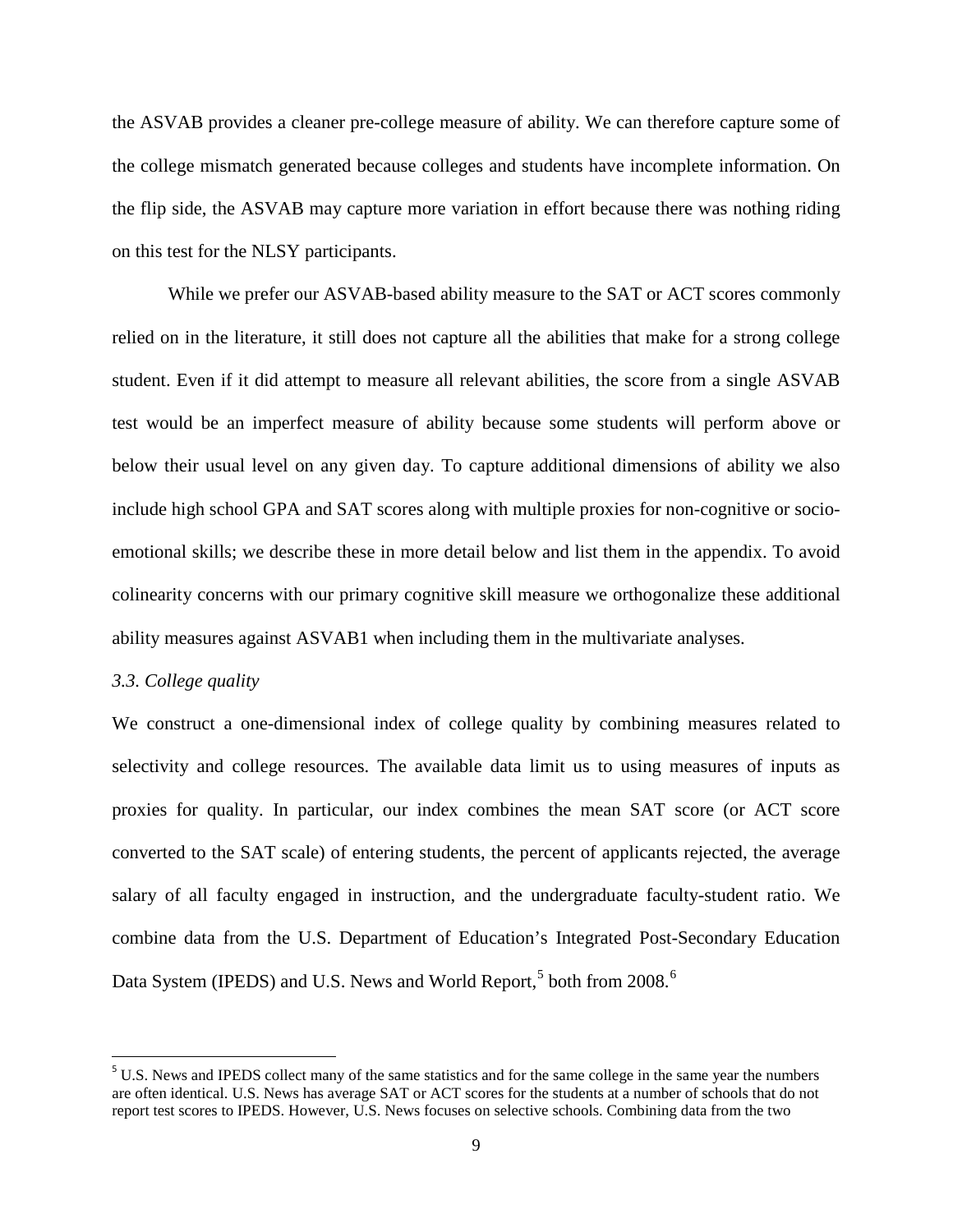Following Black and Smith (2004, 2006) and Black, et al. (2005) we use the first principal component across these four measures of quality as our quality index.<sup>[7](#page-11-1)</sup> Many colleges report two or three of our measures of college quality but not all four. Rather than drop these colleges from our analyses we modify the standard principal component analyses to adjust for partial non-response. Our college quality index is the weighted average across our four normalized quality measures, where the weights come from a principal component analysis within colleges who report all four quality measures. When colleges lack all four measures, we use the available measures and rescale the weights to sum to one.

Like Black and Smith (2006), we interpret our index as an estimate of latent college quality, which we view as continuous and one-dimensional. Within this framework, combining multiple proxies for college quality into a single index measures latent quality with less error than using a single proxy or the categorical quality ratings (e.g. from Barron's) used in much of the literature. Our index corresponds well to a priori notions of relative quality. For example, taking one corner of one state at random, the University of Michigan lies at the  $93<sup>rd</sup>$  percentile, Michigan State at the  $74<sup>th</sup>$ , Wayne State at the  $36<sup>th</sup>$ , and Eastern Michigan at the  $28<sup>th</sup>$ .

Our measure does not capture differences in the quality that different students experience within the same university due to e.g. quality differences across fields of study or participation in honors programs. Our index also speaks only indirectly to absolute differences in college quality. Thus, for example, the fact that the difference between Michigan and MSU equals 19 percentiles and that between Wayne State and EMU equals eight does not mean that the first difference

 $\overline{\phantom{a}}$ 

sources gives us the most complete sample of colleges. We use U.S. News data to fill in each college quality measure when these statistics are missing from IPEDS.<br><sup>6</sup> While most NLSY-97 respondents started college between 1999 and 2002, 2008 is the earliest year for which we

<span id="page-12-0"></span>could obtain U.S. News data and the first year that IPEDS reported faculty-student ratios focused only on undergraduates. The other components of our college quality measure remain quite stable between 2000 and 2008, so we feel the improved data available in 2008 outweigh the measurement error from observing college quality later.<br><sup>7</sup> See the appendix for the details of the principal components analysis.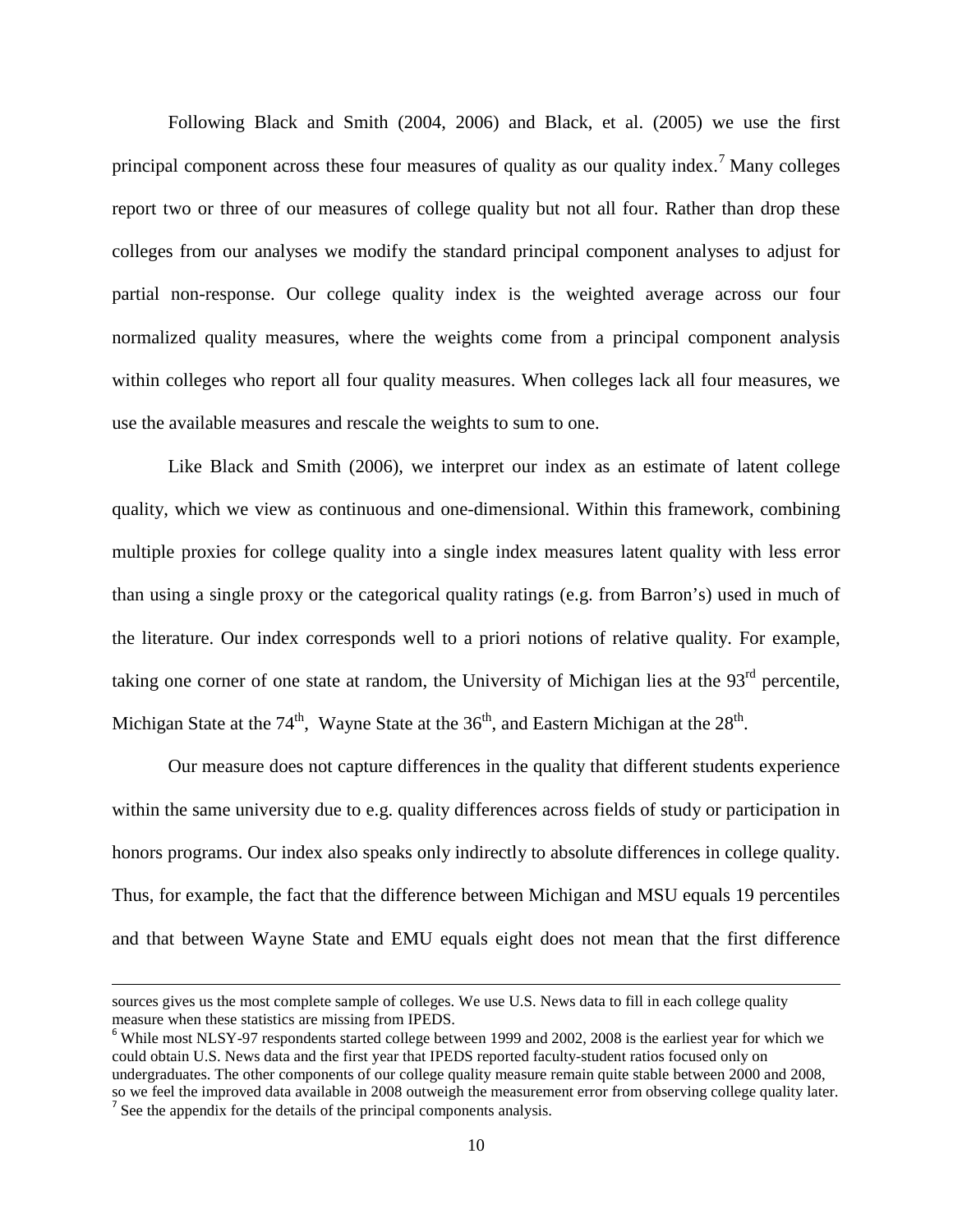exceeds the second when mapped into the latent quality variable. In practice, the four individual quality measures underlying our index increase quite steadily across percentiles of our index for the bottom 90% of 4-year colleges, but increase more with each percentile rise in our index for the top 10% of colleges. This very general scaling issue with latent indices, emphasized in this literature by Bastedo and Flaster (2014), also applies to the two other most common measures of college quality in the literature, namely the mean SAT score of the entering class, when interpreted as a proxy for latent quality, and the Barron's categories.

#### *3.4 Sorting among Colleges by Student Ability*

To assess the degree of sorting across colleges by student ability we consider the joint distributions of the student ability and college quality measures just described. We calculate the college's quality percentile across all four-year institutions in the United States included in the IPEDS, weighted by student body size.<sup>[8](#page-12-0)</sup> Because we weight the quality percentile by student body size, a college in the  $n<sup>th</sup>$  quality percentile is the college that a student in the  $n<sup>th</sup>$  ability percentile would attend under perfect assortative academic matching of students and colleges. We consider students academically mismatched when they deviate substantially from this type of matching.

Table 1 gives the joint distribution of student ability and college quality. Students differentially concentrate along the diagonal, which corresponds to academic match, but there are also many mismatched students. The three upper right cells, corresponding to low ability students at high quality colleges, account for 10.7% of the sample, while the three lower left cells, corresponding to high ability students at low quality colleges, account for 12.5%. A comparison of Table 1 to Black and Smith (2004) and Light and Strayer (2000) reveals (perhaps

<span id="page-13-0"></span><sup>&</sup>lt;sup>8</sup> Our measure of student body size is full-time equivalent undergraduates.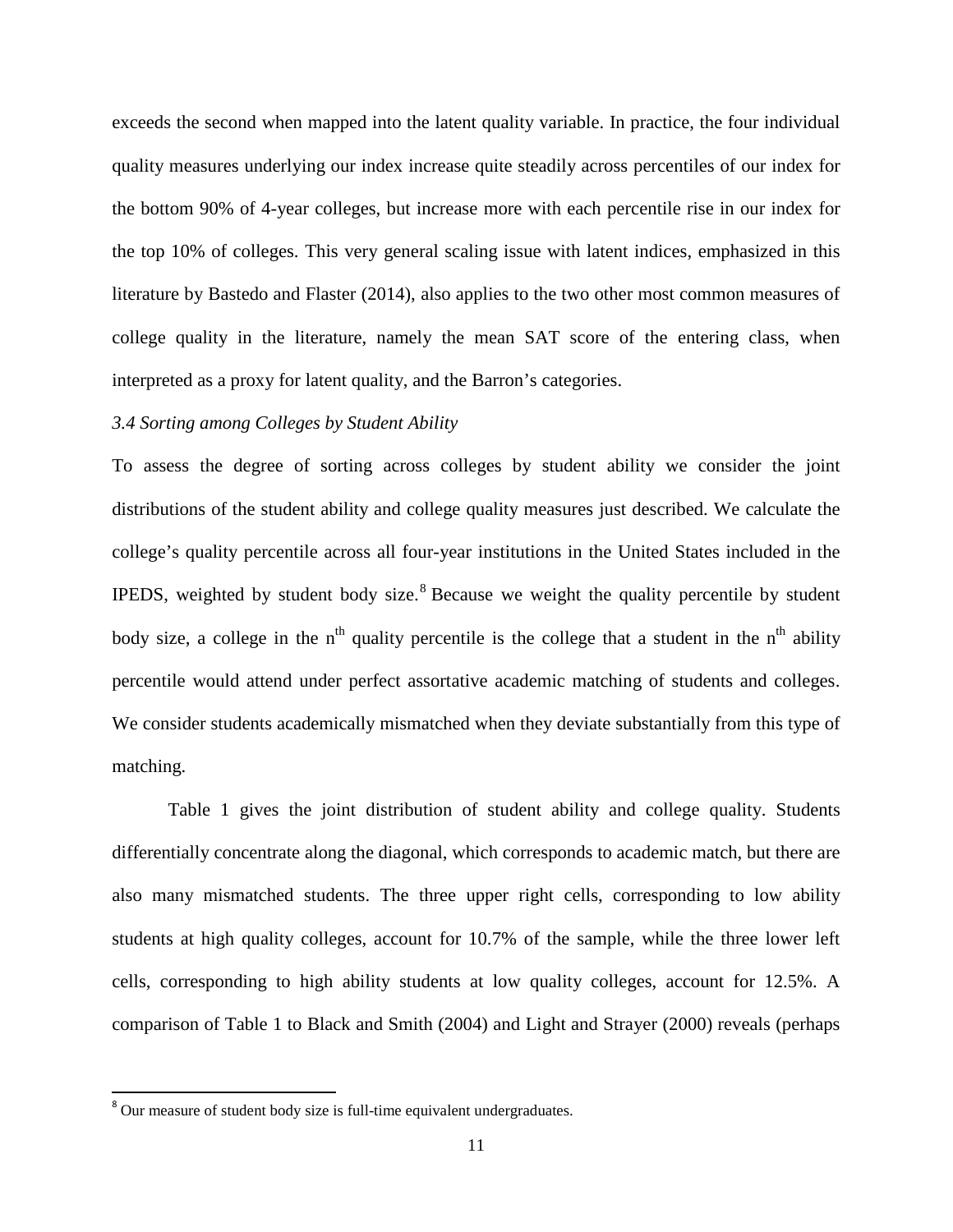surprisingly given the recent policy focus on mismatch) no dramatic changes in the joint distribution between the NLSY-7[9](#page-13-0) and NLSY-97 cohorts.<sup>9</sup>

One appealing feature of our measure is the possibility of achieving perfect assortative matching without violating institutional enrollment constraints. Other important studies in the literature, such as Roderick, et al. (2008), Bowen, et al. (2009), and Smith, et al. (2013) group students into test score bins and colleges into quality bins, usually using Barron's or another categorical quality measure. For each student test score bin, they then determine the highest quality bin with a high probability of admission. Students in the highest bin get labeled wellmatched, with undermatch then defined by the distance (measured in bins) between the bin of the college the student actually enrolled in and the well-matched bin. For every student to be wellmatched by their measures would require a sizeable expansion in the enrollment capacity of higher quality colleges. Undermatch resulting from limited slots at high quality colleges merits study (keeping in mind the general equilibrium issues that result from college quality depending in part on the average ability of student peers), but we focus on deviations from perfect sorting in the current system, without the added complication of relaxing capacity constraints.<sup>[10](#page-14-0)</sup>

Table 2 presents descriptive statistics for students by the quality of the first 4-year college they attend. Throughout our analyses we consider the quality of the first 4-year college a student attends as the "treatment" under study; we thus view later transfers as intermediate outcomes. As expected, the students attending higher quality colleges have higher average ability by any of our measures. As in Dillon and Smith (2013) students with wealthier and more educated parents are

<sup>&</sup>lt;sup>9</sup> Smith, et al. (2013) reach a different conclusion using other data sets and a different academic match measure, as does Long (2010). A thorough study of patterns of college sorting over time using consistent definitions of ability and quality would be a useful addition to the literature.

<span id="page-14-1"></span><span id="page-14-0"></span> $10$  House (2014) illustrates a broader problem in this literature by using Tennessee data to show the stark differences between the nature and quantity of academic match resulting from the various definitions in the literature when applied to a common dataset.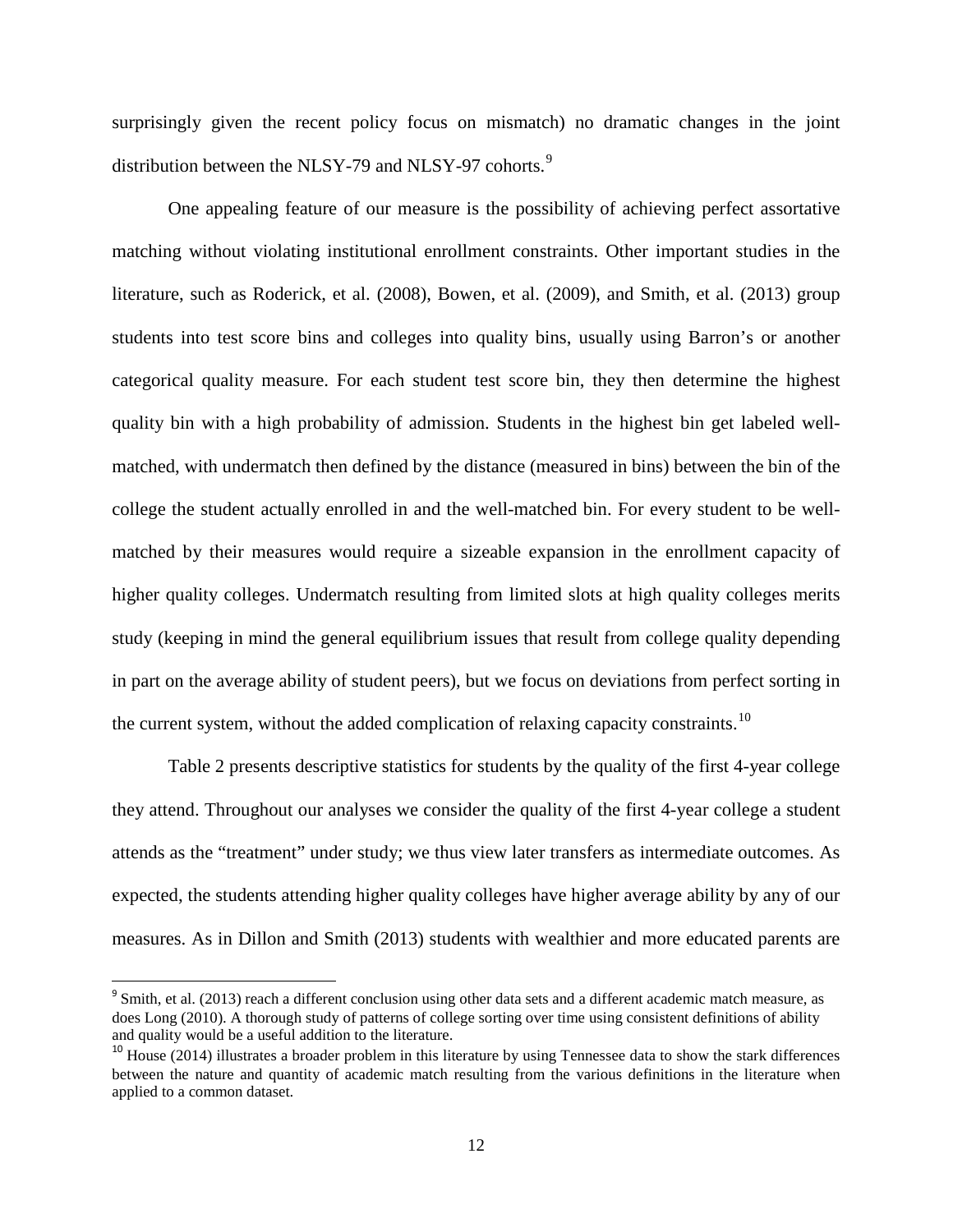more likely to attend higher quality colleges, as are students from neighborhoods with higher median incomes and more educated adults.

#### *3.5. Outcomes*

We examine four educational outcomes: graduation within five years, transfer to a higher quality college, transfer to a lower quality college, and enrollment in graduate programs. We also consider earnings in all years from the start of college.

Table 3 presents summary statistics for these outcomes for our sample. Among our 2,406 4-year college starters, 62 percent have graduated by the most recent survey wave in 2011, but only 27 percent did so in four years or less.<sup>[11](#page-14-1)</sup> Thus, our data contain substantial variation in timeto-degree. Among those not observed to graduate, the majority left school without a four-year degree, though small fractions remain in school at a two-year or four-year institution or left the data before the final year. As Bound et al. (2010) point out, time-to-degree has increased over the past 30 years and now represents an important implicit source of variation in the direct and opportunity costs of obtaining a degree.

Table 4 breaks down outcomes by college quality and student ability. The data clearly show that, unconditionally, completion probabilities increase in college quality. Degree completion probabilities generally increase in ability, although this pattern is less steep than the college quality gradient. Our multivariate analysis below shows that these patterns hold conditionally as well. Consistent with the somewhat earlier cohort studied by Goldrick-Rab (2006) and with the Texans in Andrews, et al. (2014), we find a great deal of transfer behavior among our students. As with time-to-degree this represents a change from earlier cohorts; for example, Light and Strayer (2000) did not find enough transfers to bother with in their analysis

<span id="page-15-0"></span> $11$  We omit the few respondents who first entered college after 2006 in our analyses so that all college starters we consider have now had at least 5 years to complete their degree.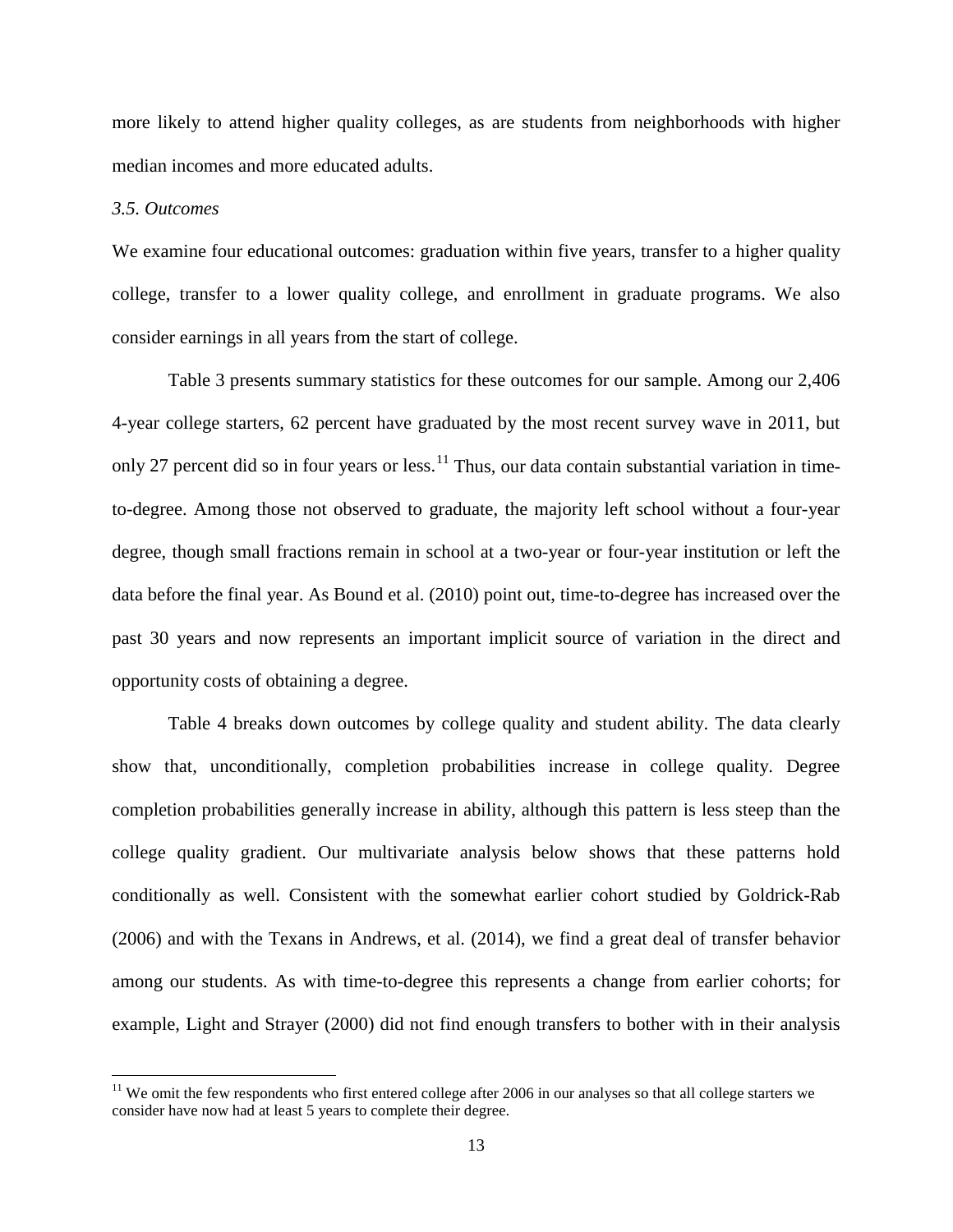of the earlier NLSY-79 cohort. Transfers down the college quality distribution (which includes transfers to any two-year college) occur substantially more often than transfers up and occur often even among students who begin in the lower half of the 4-year college quality distribution. Transfers up decline strongly with initial quality and show hints of match adjustment, with high ability students more likely to transfer up.

Finally, Table 4 considers earnings in various years after college enrollment. Throughout, we consider the level of real (1997) annual earnings, including zeroes, without conditioning on whether individuals are still enrolled in college or have completed their degree. 8-9 years after college, when almost all students have completed their studies, earnings increase in both college quality and student ability. 2-3 years after the start of college, when students who have not dropped out are still completing their degree, the pattern is reversed; earnings decrease in both ability and college quality. Earnings 2-3 years after starting college reflect both different probabilities of dropping out and beginning full-time work and different patterns of working while in college.

#### **4. Econometric framework**

To determine whether the data provide evidence of important interactions between ability and college quality, we want to look flexibly at the relationship between these two variables and the outcomes of interest. We can think of several alternative econometric frameworks that would allow us to do so. This section describes two: our preferred estimator based on a flexible polynomial approximation and an alternative estimator that uses indicators for bins of the joint distribution of ability and college quality.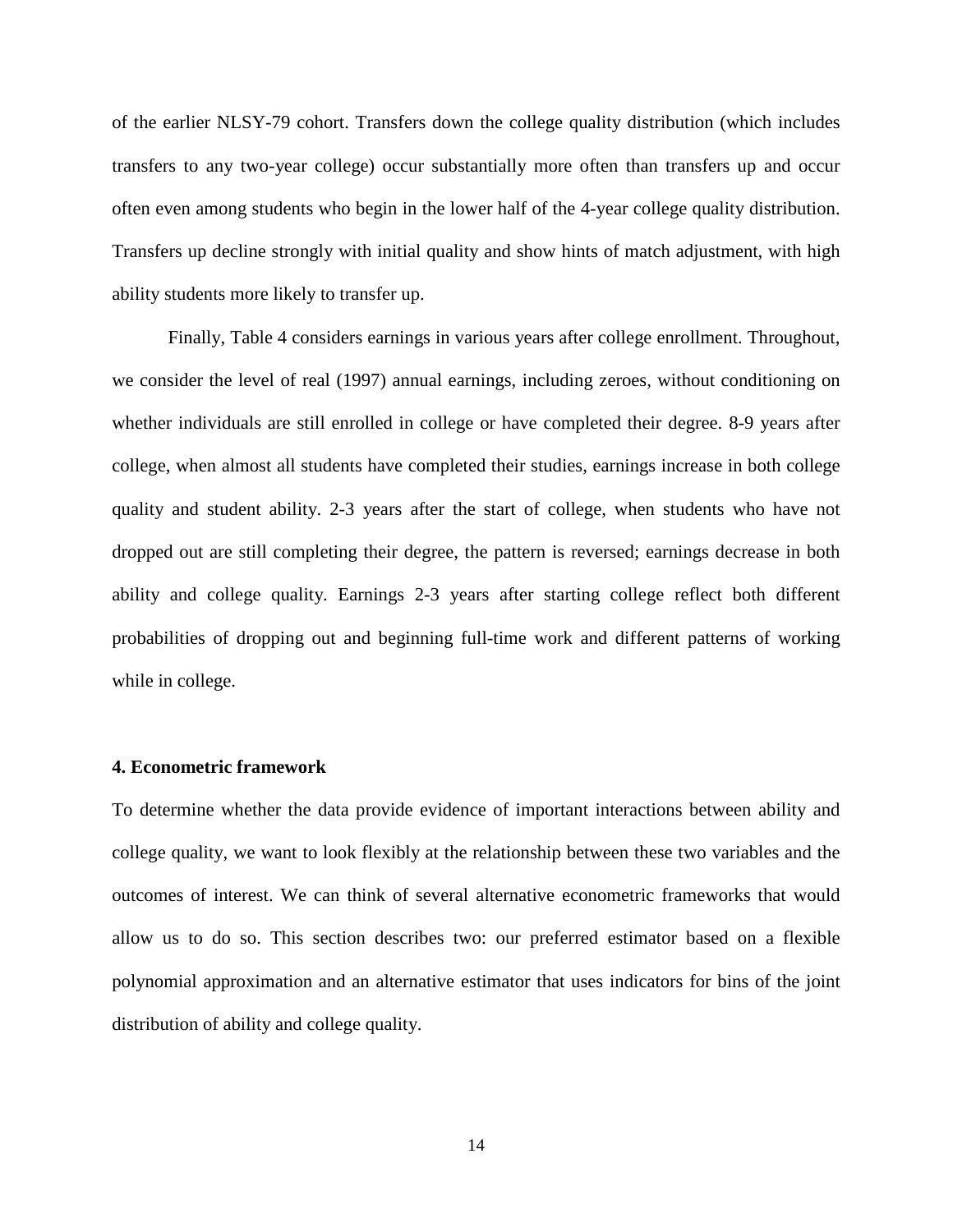For binary outcomes, we estimate probit models. In our preferred specification, we estimate the conditional probability function as:

(1) 
$$
Pr(Y_i = 1 | A_i, Q_i, X_i) = \Phi(\beta_0 + \beta_p(A_i, Q_i) + \beta_x X_i)
$$

In (1), *Y* denotes the binary outcome of interest, *A* denotes student ability, *Q* denotes college quality,  $\beta_n(A_i, Q_i)$  is a polynomial of ability and quality, and *X* denotes a vector of other covariates. For earnings, we estimate a parametric linear regression model using the same specification of the independent variables, which is given by

$$
(1) \beta_{p} (A_{i}, Q_{i}) = \beta_{A1} A_{i} + \beta_{A2} A_{i}^{2} + \beta_{A3} A_{i}^{3} + \beta_{Q1} Q_{i} + \beta_{Q2} Q_{i}^{2} + \beta_{Q3} Q_{i}^{3} + \beta_{AQ1} A_{i} Q_{i} + \beta_{AQ2} A_{i}^{2} Q_{i} + \beta_{AQ3} A_{i} Q_{i}^{2}
$$

We chose this specification after a fairly rigorous round of statistical testing.<sup>[12](#page-15-0)</sup> We can view this approach as a partially linear model in which we non-parametrically estimate the effects of ability and quality while conditioning parametrically on the other variables. The polynomial in ability and quality becomes non-parametric once we promise to include higher-order moments (but not too quickly!) on those happy occasions when our sample size increases.

Higher-order polynomial approximations sometimes mislead, especially around the edges of the data. As a sensitivity check, we implement a different semi-parametric framework that includes indicators for combinations of college quality quartile and student ability quartile. We include indicators for 15 of the 16 possible combinations, with ability and quality both in the lowest quartile serving as the omitted category. This approach avoids the oft-observed instability of higher order polynomials away from the center of the data, but cannot capture any within-

<span id="page-17-0"></span><sup>&</sup>lt;sup>12</sup> We conducted a series of specification tests, with and without additional covariates, starting with higher-order moments of ability, quality, and their interactions and gradually moving towards more parsimonious specifications. For most outcomes, these tests do not reject the exclusion of all ability-quality interaction terms. We include the most parsimonious specification that still allows for non-linear interaction effects between ability and quality and report tests of the joint significance of these interaction terms in our results.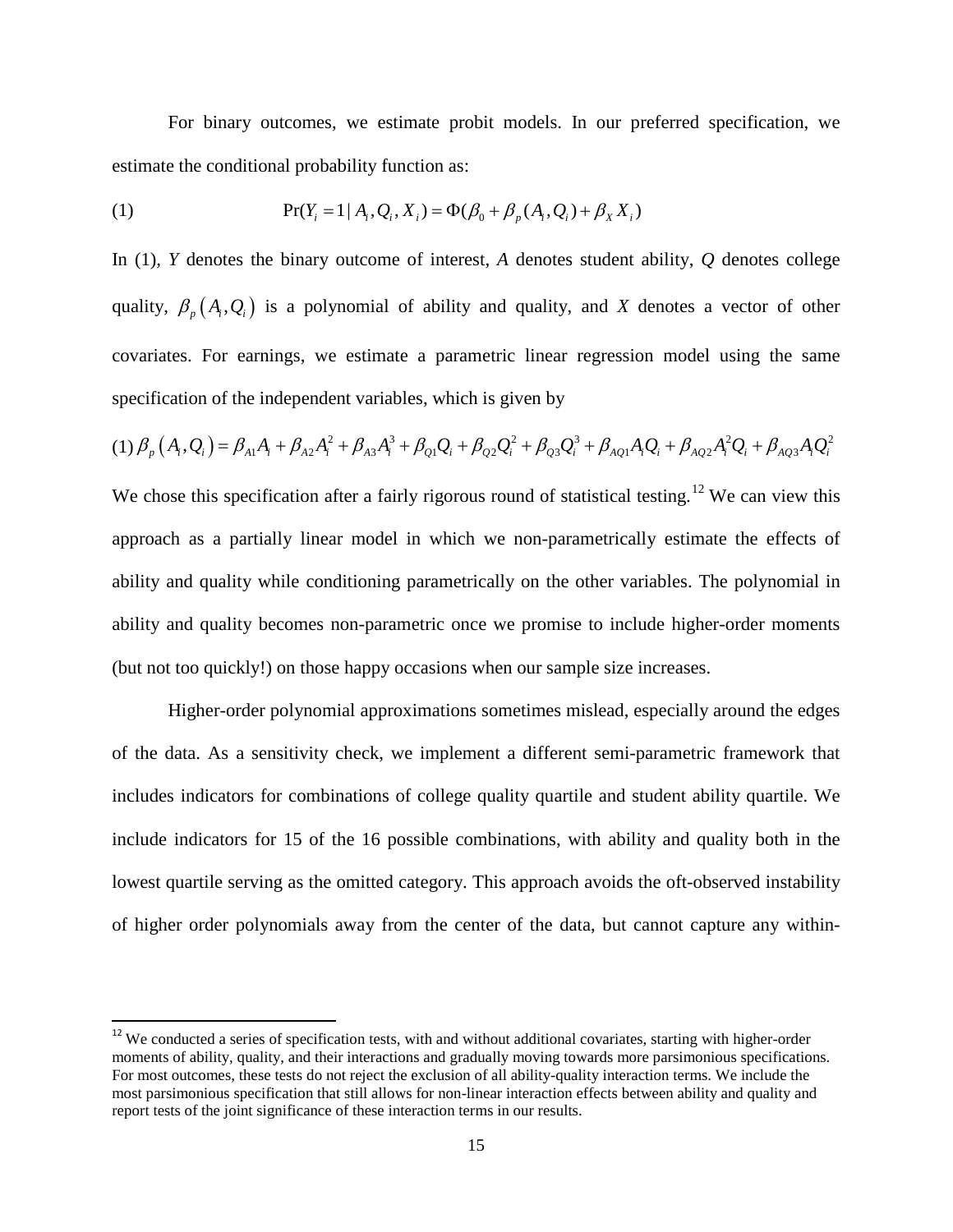quartile mismatch. In practice, the two estimators tell the same substantive story; see the Appendix for the estimates from the second approach.

#### **5. Results**

#### *5.1 Degree Attainment*

Table 5A presents our estimates of equation (1) for our binary education outcomes. The first five rows of the table report the mean marginal effect of ability percentile at different points in the college quality distribution, constructed from our estimates of the flexible polynomial of ability and quality percentiles. The next five rows report the mean marginal effect of college quality at different points in the ability distribution. We present average derivatives (or finite differences in the case of binary covariates) of the conditional probability, which we regard as more interpretable than the probit coefficient estimates. For example, the value of 0.269 in the first column means that each 10 percentile increase in a student's ability increases her probability of graduating within 5 years by 2.69 percentage points if she is attending a college at the  $25<sup>th</sup>$ percentile of the quality distribution. Holding student ability and other covariates constant, increasing the quality of the initial college in which a student enrolls also leads to a higher probability of obtaining a degree within five years. For a college starter of median ability, increasing the quality of first college attended by 10 percentiles increases the probability of graduating within five years by 3.02 percentage points. Thus, the college quality main effect found in (almost all of) the literature persists in our data.

Our second important finding emerges when we consider how the effect of college quality varies across the distribution of student ability and vice versa. If ability and quality have only independent effects, then the estimated effect of college quality should be uniform across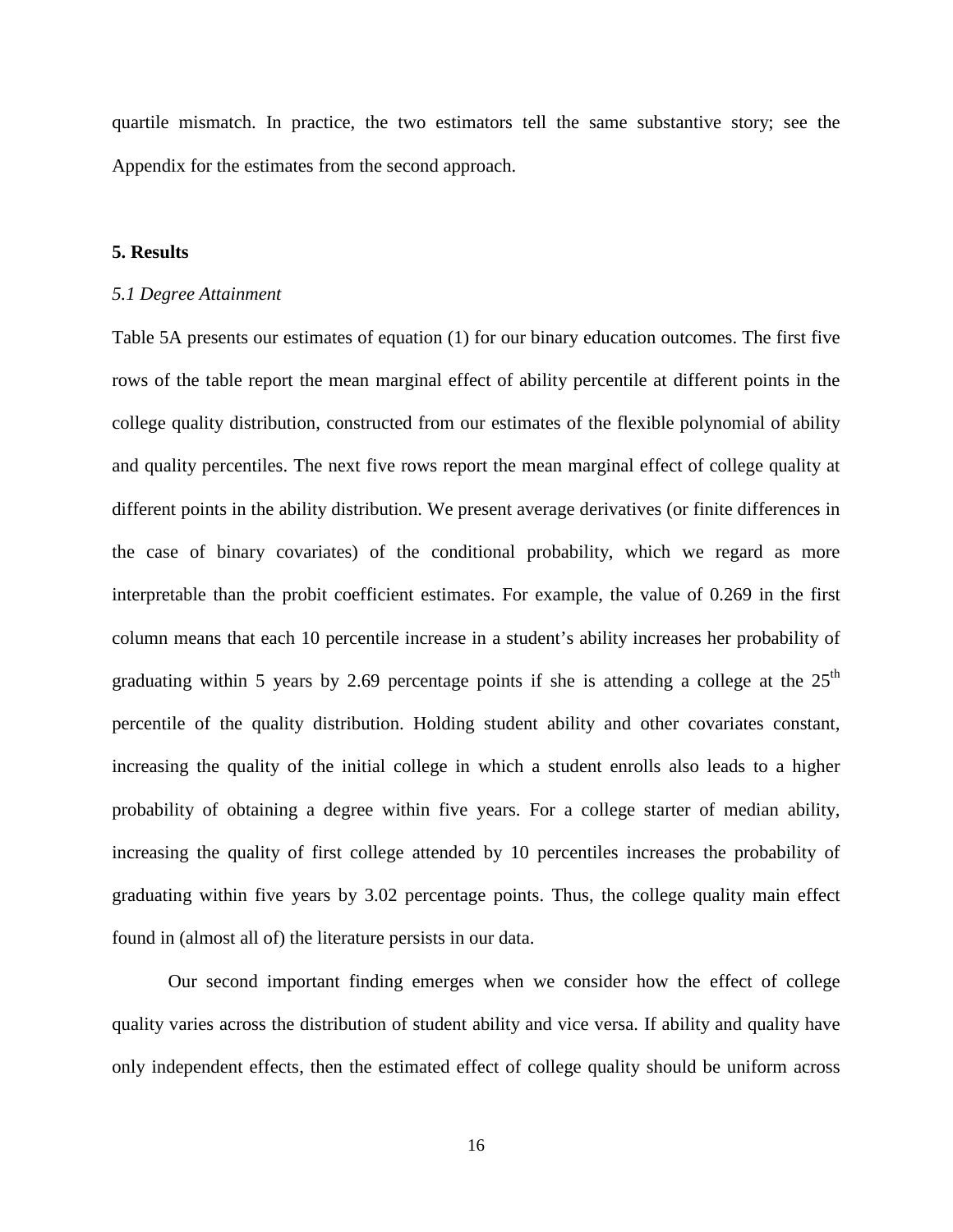students of different ability levels. In contrast, in a world of substantively important academic match effects, the effect of quality should vary across students. For example, college quality might increase degree completion probabilities more for students higher in the ability distribution. Empirically, we find virtually identical effects of college quality on graduation probability all along the distribution of student ability. Likewise, the effect of student ability is quite steady at different points in the college quality distribution. Figure 1 plots the average derivative of college quality. It shows that, at the  $25<sup>th</sup>$ ,  $50<sup>th</sup>$  and  $75<sup>th</sup>$  percentiles of the ability distribution, the probability of graduating within 5 years is monotonically increasing in college quality, with a roughly constant difference between students of different ability levels. Put differently, the patterns predicted by the mismatch hypothesis simply do not appear strongly in our data.

We can quantify the lack of evidence for mismatch in our college completion results in two ways. First, because our model nests a model with only main effects of college quality and ability, we can test the restriction that all coefficients on the interactions of ability and college quality jointly equal zero. The p-value from this test appears in the last row of Table 5A, and the corresponding chi-squared statistic appears in the penultimate row. We obtain a p-value of 0.77, indicating that the restrictions required for the main-effects-only model cause very little trouble for the data.

Second, we can look to Table 6, which compares the observed completion rate with the completion rate implied by our model in a counterfactual world of perfect matching. We obtain this value by predicting degree completion for every observation with their college quality percentile recoded to match their ability percentile. Based on our model, we find that degree completion rises less than one percentage point if we eliminate mismatch, moving from 48.1% to 48.6%. Chingos (2012) conducts a simpler version of this calculation with linear effects, fewer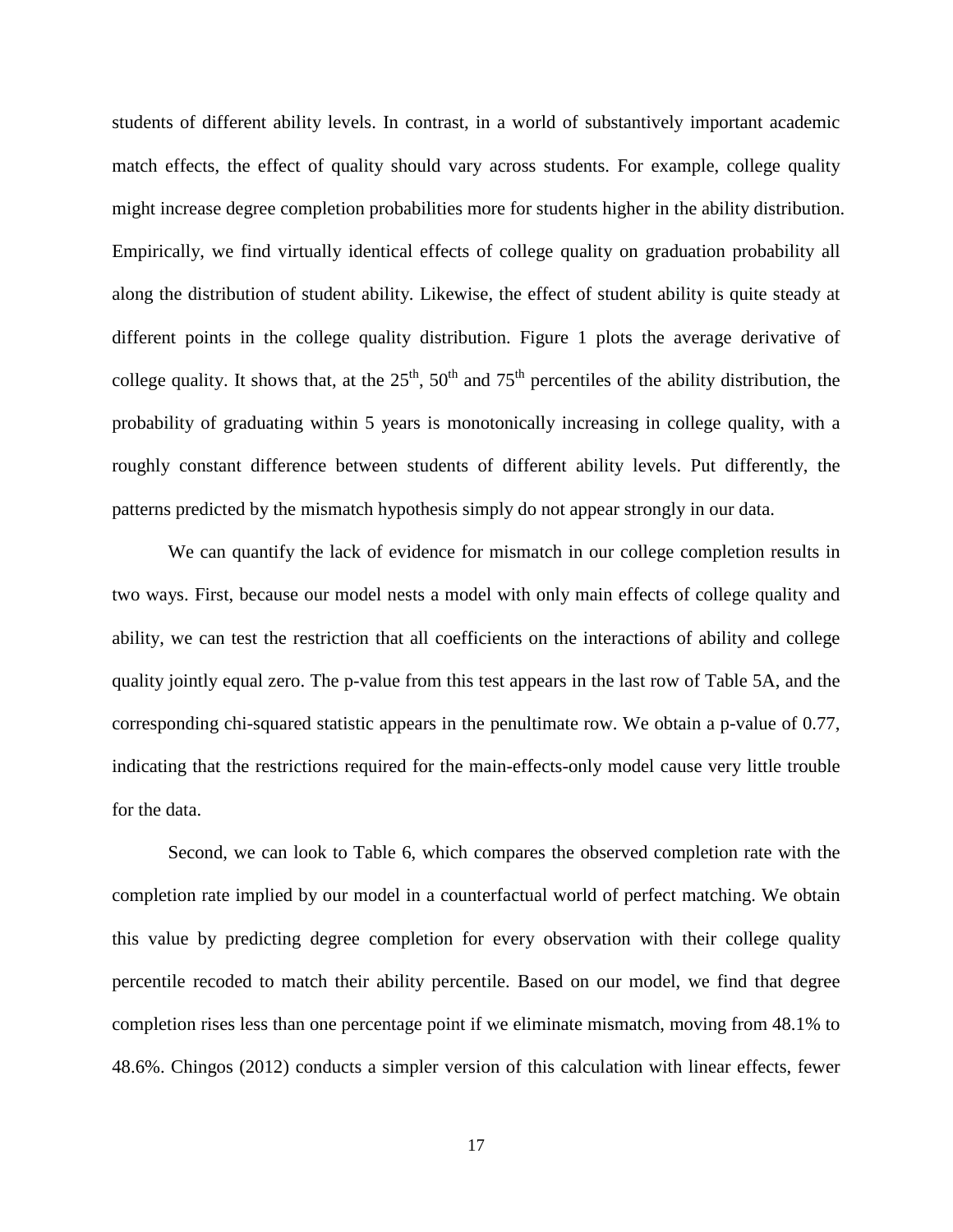covariates and a different data set and also finds virtually no effect of resorting students. This small effect occurs because the positive effect of moving higher ability students at low quality colleges to their matched quality level is almost entirely cancelled out by the negative effect of moving lower ability students away from high quality colleges to their matched quality level.

This small net effect of eliminating academic mismatch masks the large improvements in outcomes from moving some students to higher-quality colleges. The last column of Table 6 presents a second counterfactual in which we ignore capacity constraints (and general equilibrium considerations) and assume that all students attend a college in the  $90<sup>th</sup>$  percentile of college quality. Our model predicts that moving all students to a high-quality college would increase degree attainment from 48.1% to 59.2%. This increase might seem smaller than expected, but student characteristics matter as well, and differ strongly between students at the 90<sup>th</sup> percentile and those further down the distribution.

Our estimates of the effect of student ability and college quality on the probability of enrolling in graduate school, presented in the second column of Table 5A, closely mirror our results on graduation probability and so we do not discuss them in detail here.

#### *5.2 Transfer Behavior*

We do find some evidence consistent with mismatch when looking at transfer behavior. The third column of estimates in Table 5A corresponds to model (1) with transfer up as the dependent variable, while the fourth column of estimates corresponds to transfer down. For this table, we consider only transfers that result in a change in college quality of five percentile points in one direction or the other. We have repeated the analysis using a zero cutoff (i.e. even moving by one percentile point counts) and a 10 percentile point cutoff and we obtain qualitatively similar findings.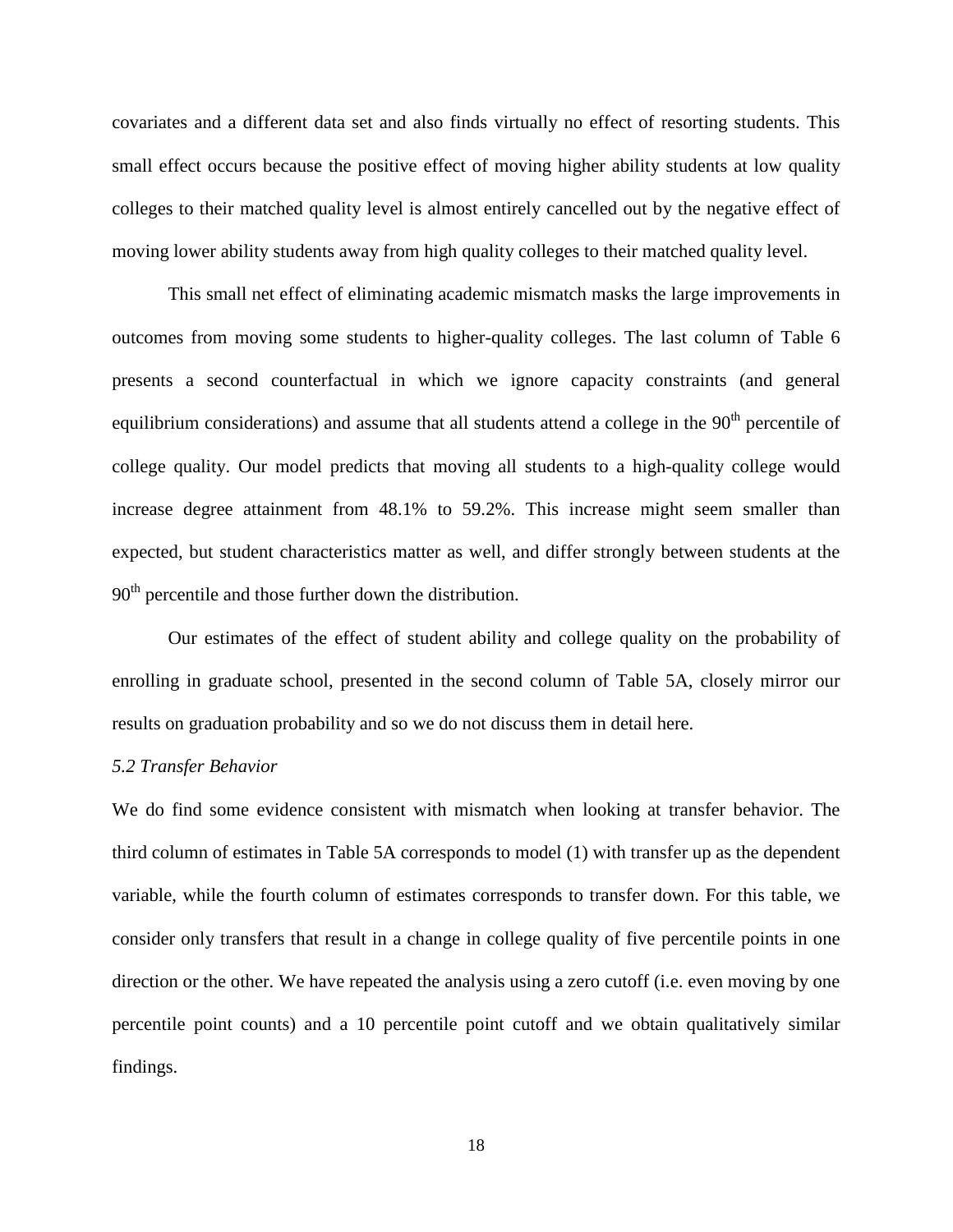Consider first our results for transferring to a higher quality college. Increasing a student's ability percentile by 10 percentage points raises the probability that she will transfer to a higher quality college by 2.4 percentage points if she starts at a  $25<sup>th</sup>$  percentile college. In contrast, student ability has virtually no effect on the probability of transferring to a higher quality college if the student starts at a  $75<sup>th</sup>$  percentile college. The second five rows show an expected pattern: increasing the quality of the first college a student attends lowers the probability that she will transfer to an even higher quality college, with a larger effect for students higher in the ability distribution. Both patterns are consistent with a hypothesis that students preferentially transfer to better-matched colleges; more able students are more likely to transfer up the college quality distribution, particularly if they begin at a lower quality college.

We see the reverse pattern when considering transfers to lower quality colleges. For this outcome we consider transferring from any 4-year college to a 2-year college as transferring down. More able students are less likely to transfer to a lower quality college and the effect of ability on transferring down is particularly strong at relatively high quality colleges. In general, increasing the quality of the first college attended raises the probability that students will eventually transfer down, particularly for students farther down the ability distribution. Taken together, these transfer results provide some support for the mismatch hypothesis and also support for a strong (and partly mechanical) main effect of college quality.

We cannot reject the null of only ability and quality main effects on transfer behavior, but this restriction does not fit the data as easily as it does for completion rates. As shown at the bottom of Table 5A, the p-values equal 0.19 and 0.33 for transferring to a higher and lower quality respectively. In Table 6, we find that eliminating mismatch would generate modest decreases in both types of transfers. The share of students transferring to a higher quality college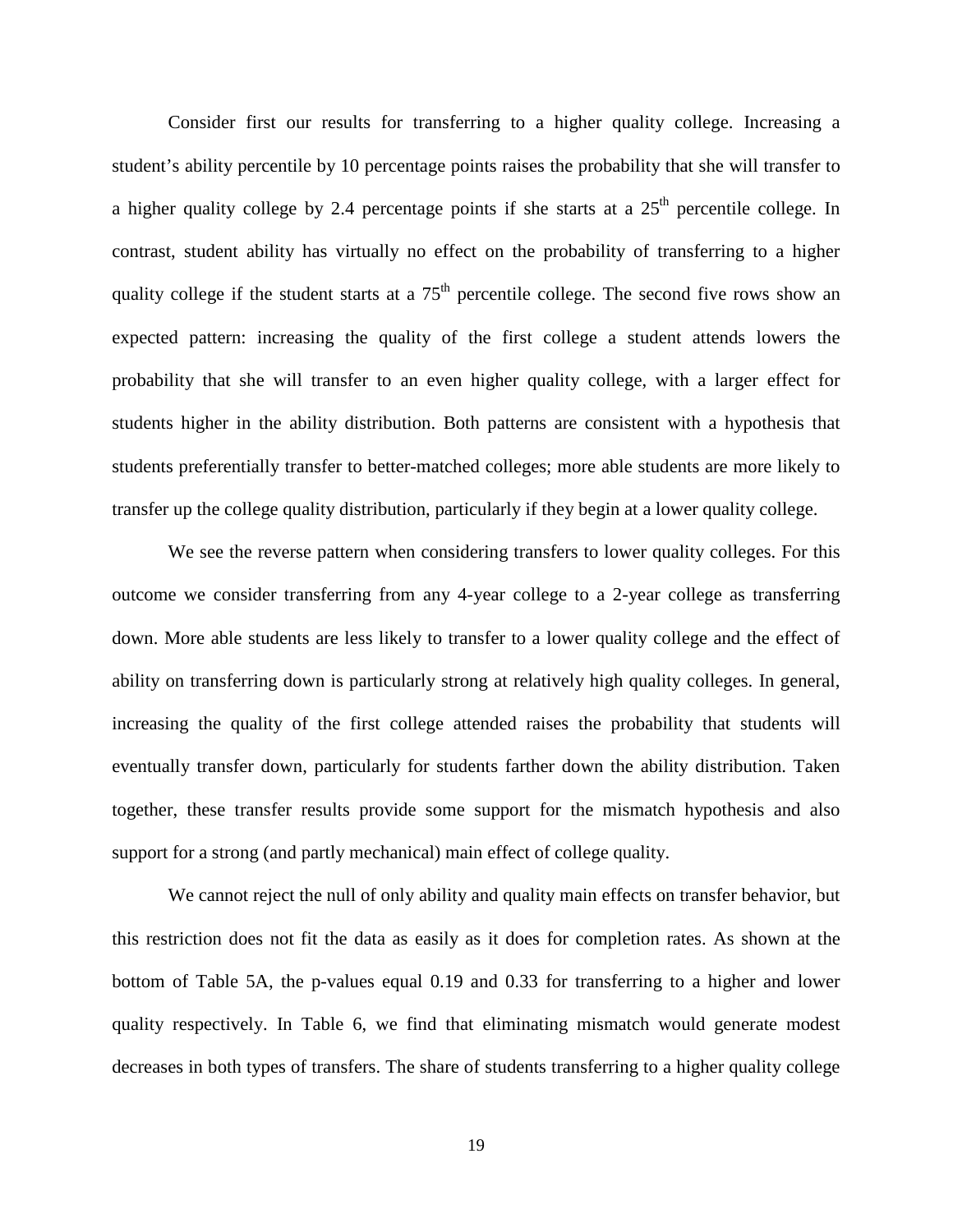would fall from 6.8 percent to 6.3 percent while the share transferring to a lower quality college would fall from 14.0 to 13.4 percent. Eliminating mismatch substantially decreases the transfer probability for severely mismatched students, but as shown in Table 1 these mismatched students are a small fraction of all college students. Since transfers often delay graduation, these moves are costly for the student and often the taxpayer in terms of more time spent in school and less time spent in the labor force.

#### *5.3 Earnings*

Table 5B presents our estimates of the effects of ability and college quality on earnings. These estimates use the same set of conditioning variables as our analyses of academic outcomes and again consist of average derivatives. Importantly, we do not condition on whether the student remains enrolled in college each year or whether they have completed a degree, which we view as intermediate outcomes. In the spirit of the program evaluation literature we consider the level of real earnings rather than the logs and include zero earnings observations for respondents who do not work. We respond to the high level of earnings volatility in these early years by trading a bit of detail for some precision and so consider averages of earnings in pairs of years relative to initial college enrollment.

The first column of results in Table 5B shows the effects of ability and college quality on average annual earnings in the year students start college and the year afterwards while the second column presents estimates for earnings 2-3 years after starting. In all four of these early years both college quality and ability have negative effects on annual average earnings; for example, 2-3 years after starting college a student at the  $50<sup>th</sup>$  percentile of ability earns \$430 less per year for each 10 percentile point increase in the quality of first college attended. We suspect the negative relationship between college quality and earnings reflects three factors. First,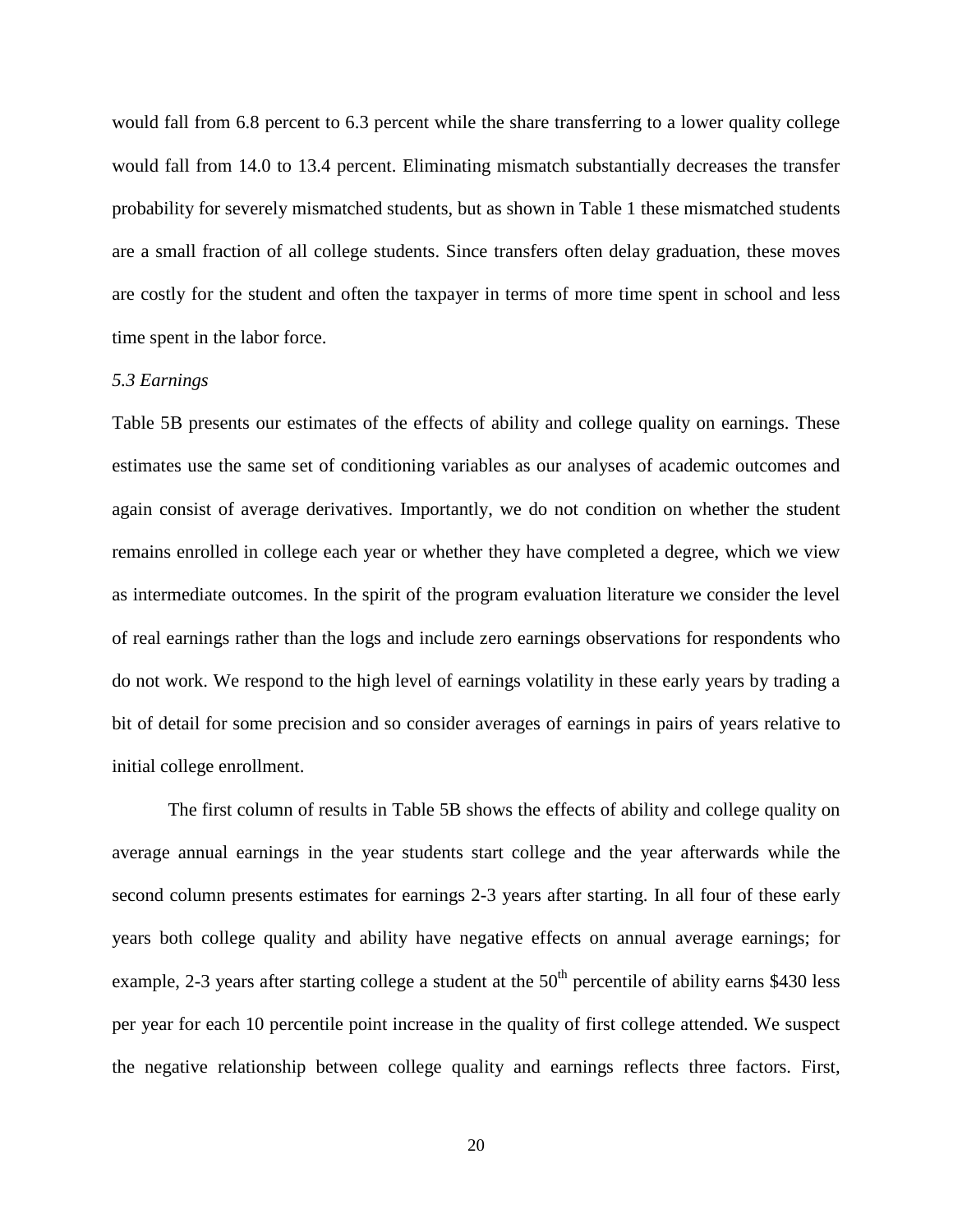students at less selective colleges are less likely complete their degree and are therefore more likely to have dropped out and begun working full time 2-3 years after starting college. Secondly, higher quality colleges may require greater effort to keep up with course work, limiting the time students have to work while still in college. Finally, near the top of the college quality distribution, marginal increases in college quality may give students access to more financial aid and reduce their need to work during college. The negative relationship between ability and earnings likely reflects a similar short-run tradeoff between current earnings and investment in skill accumulation. Higher-ability students are less likely to drop out of college early, may be more inclined to focus exclusively on school work rather than working while in college, and may be eligible for more merit-based financial aid.

By 8-9 years after students begin college these patterns reverse: both college quality and ability raise average annual earnings. For a student of median ability, each 10 percentile point increase in the quality of the first college is associated with an additional \$1,400 of annual earnings. While the mean marginal effect of college quality is a little unstable over the ability distribution (and with large standard errors), increasing college quality has a positive effect on future earnings throughout the ability distribution. For this pair of years only, we reject (barely) the null of no interaction terms at the five percent level. We do not emphasize this statistical finding both because it disappears in years 10-11 and due to the modest substantive magnitudes at issue (about which we say more below). Because we are studying a recent cohort of college entrants our sample size falls starting nine years after the start of college. The youngest members of the sample graduated high school on time in 2002 and could therefore be at most nine years past the start of college in 2011, our last survey year. The last column of Table 5B suggests that both ability and quality continue to have increasingly positive effects on earnings 10-11 years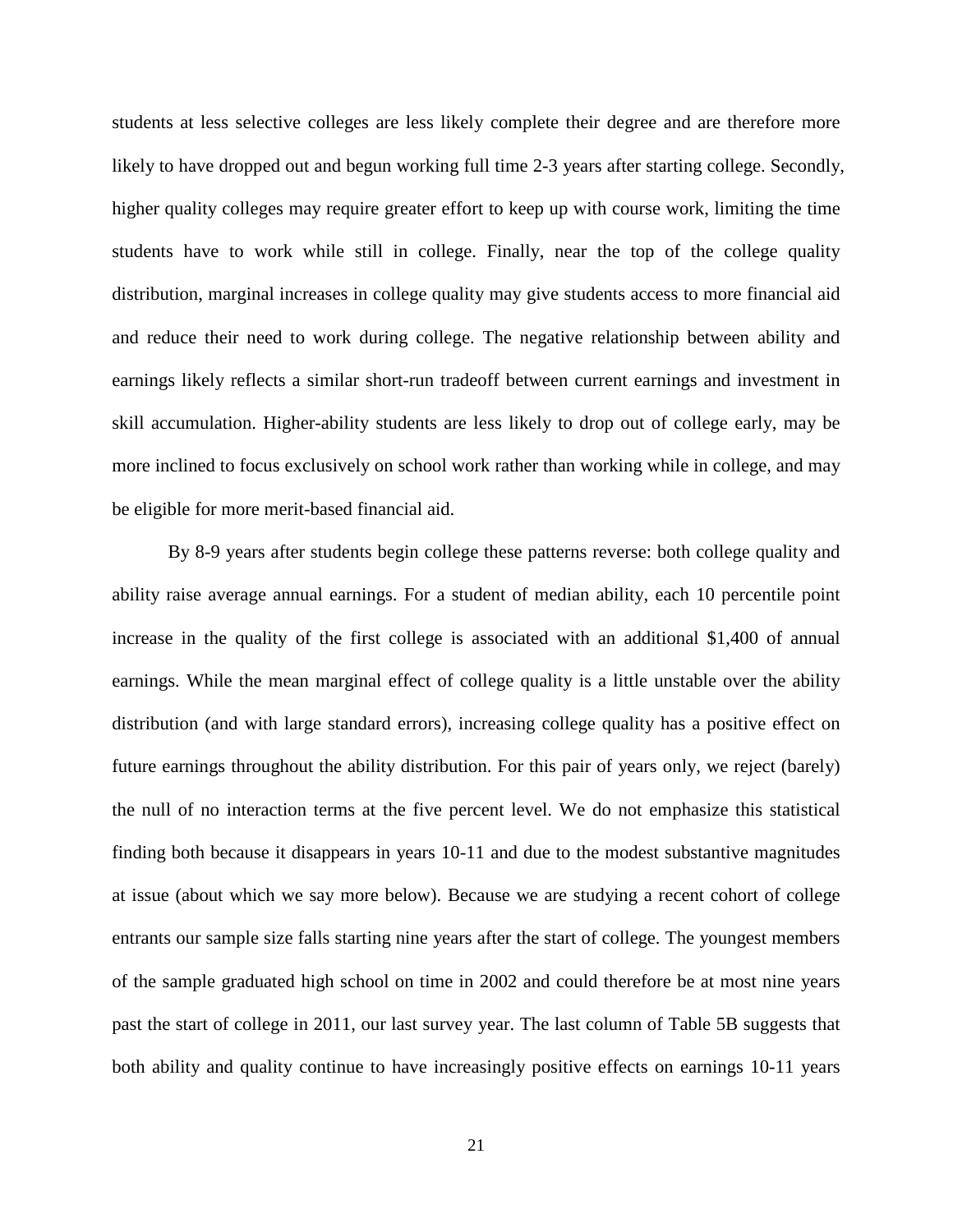after starting college, but the small number of observations makes it difficult to draw strong conclusions.

As with degree completion, we do not find much evidence that supports a mismatch hypothesis. If overmatching is harmful to students we might expect increases in college quality to lower earnings for low-ability students, either because overmatch pushes them into easier and less lucrative majors or because they become overwhelmed by higher expectations and fail to complete their degree. If undermatch is a concern we should see that improving college quality has a larger positive effect for higher-ability students. Neither pattern emerges in our data. Figure 3 plots the derivative of earnings 8-9 years after starting college with respect to college quality at several points in the ability distribution. Here we see that more able students experience somewhat larger gains from college quality in the top half of the college quality distribution. Nonetheless, the derivative of earnings with respect to quality is positive for all students at almost all points in the quality distribution. Earnings decline very slightly over the bottom 20% of colleges for high-ability students, but only a very small number of students in the extreme corner of the ability-quality distribution drive this pattern. In any case, negative returns to college quality for high-ability students at low-quality colleges are the opposite of what the mismatch hypothesis would suggest.

Table 6 shows that re-sorting the students in our data so as to eliminate mismatch would increase mean earnings by about \$400 8-9 years after beginning college. While we do not put much stock in the particular number given how far this scenario projects outside the data, and given the likely importance of equilibrium effects of uncertain direction and magnitude (including the fact that resorting the students would change the quality of all of the colleges as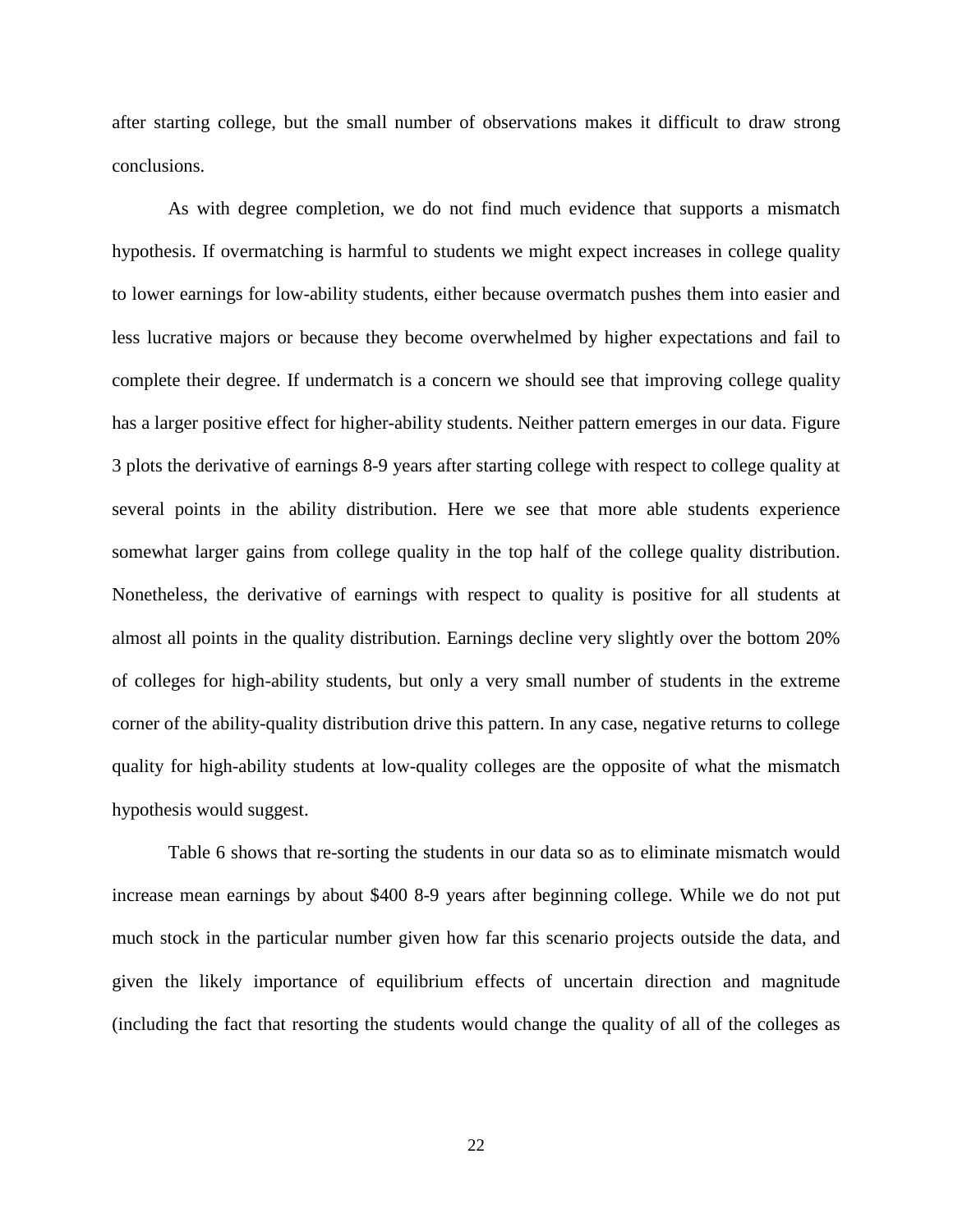we measure it), the data clearly do not shout out (or even talk in their inside voice about) the substantive importance of mismatch for later earnings.

#### **6. Identification**

This section considers the case for interpreting our estimates as causal. As noted above, we adopt a "selection on observed variables" strategy in this paper. More formally, we assume that we have a sufficiently rich conditioning set that the remaining variation in college quality that serves to identify our effects is uncorrelated with the error term in the outcome equation. To accomplish this, we need two things. First, we need the observed covariates included in our model to capture, either directly or as proxies, all the factors that affect both the college quality choice and the outcomes we study. Second, in order to avoid identification via functional form, we need there to exist variables not included in our model that vary college quality choices in ways unrelated to the unobserved component of the outcomes. Put differently, we need instrumental variables to exist, even though we do not observe them, as they produce the (conditional) variation in college quality we implicitly use in our estimation.

Our preferred specification includes the following variables: the additional cognitive skill measures already discussed, several proxies for socio-emotional skills,  $^{13}$  $^{13}$  $^{13}$  sex, race / ethnicity indicators, number of other children in the household, indicators for parental wealth quartiles, indicators for parental education categories, indicators for census region, log median income at the census tract level, percent of adults with a four-year college degree at the census tract level, log of average two-year in-state tuition, log of average four-year in-state tuition, indicators for

 $13$  We follow Aucejo (2012) and include indicators that the respondent was ever held back a grade, was ever suspended from school, has ever stolen something worth less than \$50, or has ever intentionally destroyed property, all by  $8<sup>th</sup>$  grade. We also include an indicator of whether the respondent had sex before the age of 15. Finally, following Cadena and Keys (2015) we include an indicator of whether the NLSY interviewer rated the respondent as somewhat uncooperative in any of the first three rounds of interviews.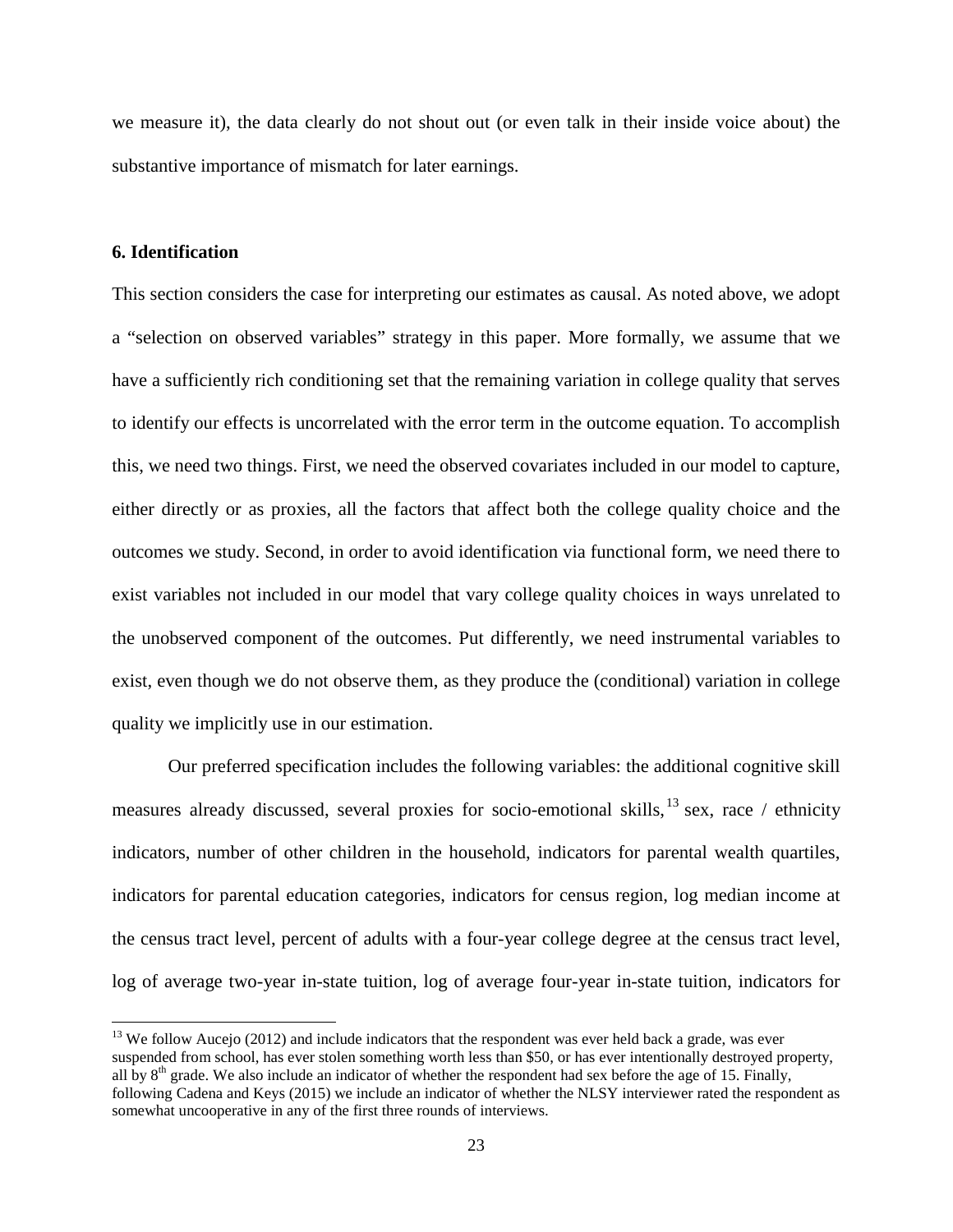having a matched public four-year college (in the same state) and matched private four-year college (in any state) within 50 miles, and an indicator for rural residence. All of these variables affect academic match in our earlier study of the determinants of mismatch, Dillon and Smith (2013). In most cases, we also have clear predictions regarding how these variables affect the outcomes we study. For example, parental education affects college completion independently of its effect on college quality choice if more educated parents can provide better advice on how to succeed in college and/or if parental education proxies for the otherwise unobserved component of pre-college academic preparation (i.e. it is correlated with the measurement error in student ability).

The two indicators for a well-matched college nearby likely represent the least obvious inclusions for most readers. Indeed, in the spirit of various papers using distance to college as an instrument, such as Card (1995) and Currie and Moretti (2003), we might think of these as instruments rather than as conditioning variables. We include them as conditioning variables because we worry that they correlate with living at home, which likely has its own treatment effect on the outcomes we study, particularly completion. At the same time, we do not condition directly on living at home because it represents an intermediate outcome.

Should we expect our conditioning set to suffice for selection on observed variables to hold, at least approximately? We can make this case in two ways. First, we can think about what we know from existing theory and empirical evidence regarding what we should condition on, and then ask whether our conditioning set contains those things, or at least compelling proxies for those things. We clearly want to condition on family resources, both intellectual and financial. More money makes many things about college easier, including longer time-to-degree, more frequent visits home, not having to work during school and so on. More money may also affect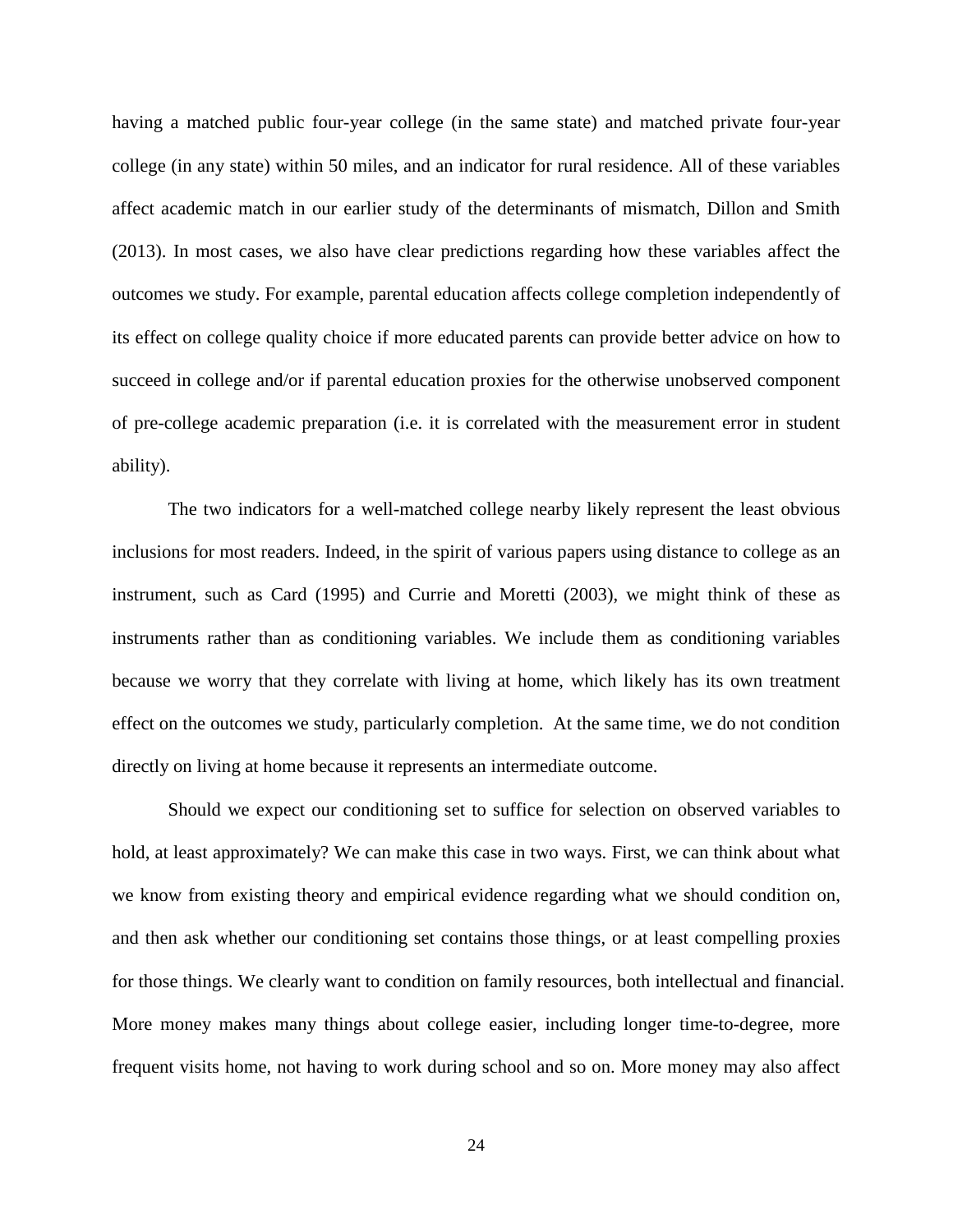the college quality choice, particularly for students without a good public college nearby. Parental education will correlate with their knowledge of the college choice process and of how to succeed at college in both the institutional and academic senses. More educated parents may also have a stronger taste for education, and so may push their children harder to finish. As in Becker and Lewis (1973), parents face a quality-quantity tradeoff. As such, number of other children may reflect both resources and preferences. We include direct measures of parental resources, education and number of children. We also expect that our census tract income and education variables will both help with measurement error in the parental resource variables and proxy for primary and secondary school quality as well as peer pressure and expectations. We also clearly want to condition on student ability, and we do so flexibly.

The second way to think about our covariate sets asks whether the marginal covariates make any difference to the estimates. In the framework of Heckman and Navarro (2004), we might imagine that there exist multiple unobserved factors that we need to condition on to solve the problem of non-random selection into colleges of different qualities. We can then think of our conditioning variables as proxies for those factors. In a world with just one unobserved factor, as we increase the number of proxies in our conditioning set, the amount of selection bias in our estimates should decrease to zero. The same holds with two unobserved factors so long as we keep adding proxies for both. Turning this around, if we observe that the estimates stabilize as we increase the richness of the conditioning set, this provides evidence that we are doing a good job of proxying for the unobserved factors, unless there exists an additional unobserved factor uncorrelated with our covariates.

Tables 7 and 8 present estimates based on increasingly rich sets of conditioning variables for graduating in five years and for earnings in years 8-9 after starting college, respectively. The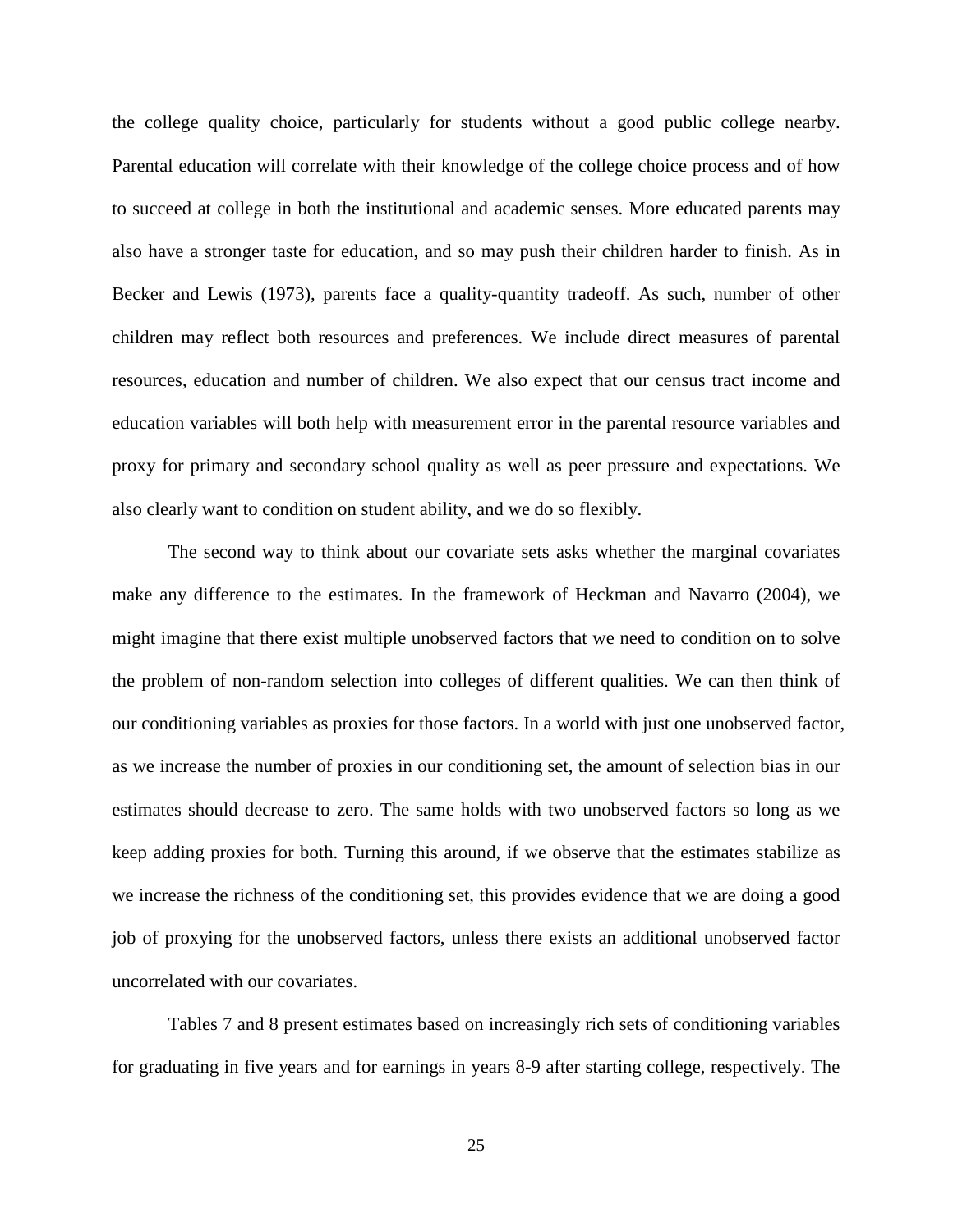lower rows of each table indicate the set of included conditioning variables; the categories correspond to those in Appendix Table 2. The estimates in column (4) of each table correspond to those in Table 5. The estimates in column (6) further exploit the richness of the NLSY-97 data by including variables related to family income, respondent obesity, family religiosity, educational experiences outside of formal schooling, various aspects of the home environment, and contact with biological parents. We think of these additional variables as further proxies for otherwise unmeasured differences in academic preparation, family resources, and family enthusiasm for education. Overall, the tables reveal a substantial amount of movement in the coefficients when moving from column  $(1)$  to column  $(2)$ , which corresponds to adding additional measures of ability and socio-emotional skills, when moving from column (2) to column (3), which corresponds to adding demographics and family characteristics, and when moving from column (3) to column (4), which corresponds to adding neighborhood characteristics and local college options. In contrast, and in parallel to the similar analysis in the Black, et al. (2005) study of college quality, moving from column (4) to column (5) changes the estimates very little. Oster (2013) cautions that our line of reasoning related to coefficient stability means little if the newly added variables do not capture any (conditional) variation in the dependent variable. The r-squared values address this concern, and show that even the final set of added covariates capture a respectable amount of additional variation. Thus, we view our analysis in Tables 7 and 8 as providing further evidence in support of a causal interpretation.

As noted above, in addition to having the correct covariates in our model, we need the correct kind of variation (and, ideally, lots of it) conditional on those covariates. In our view, the literature suggests that plenty of exogenous variation exists in college quality choices conditional on our observed covariates. First of all, differences in state college quality mix and pricing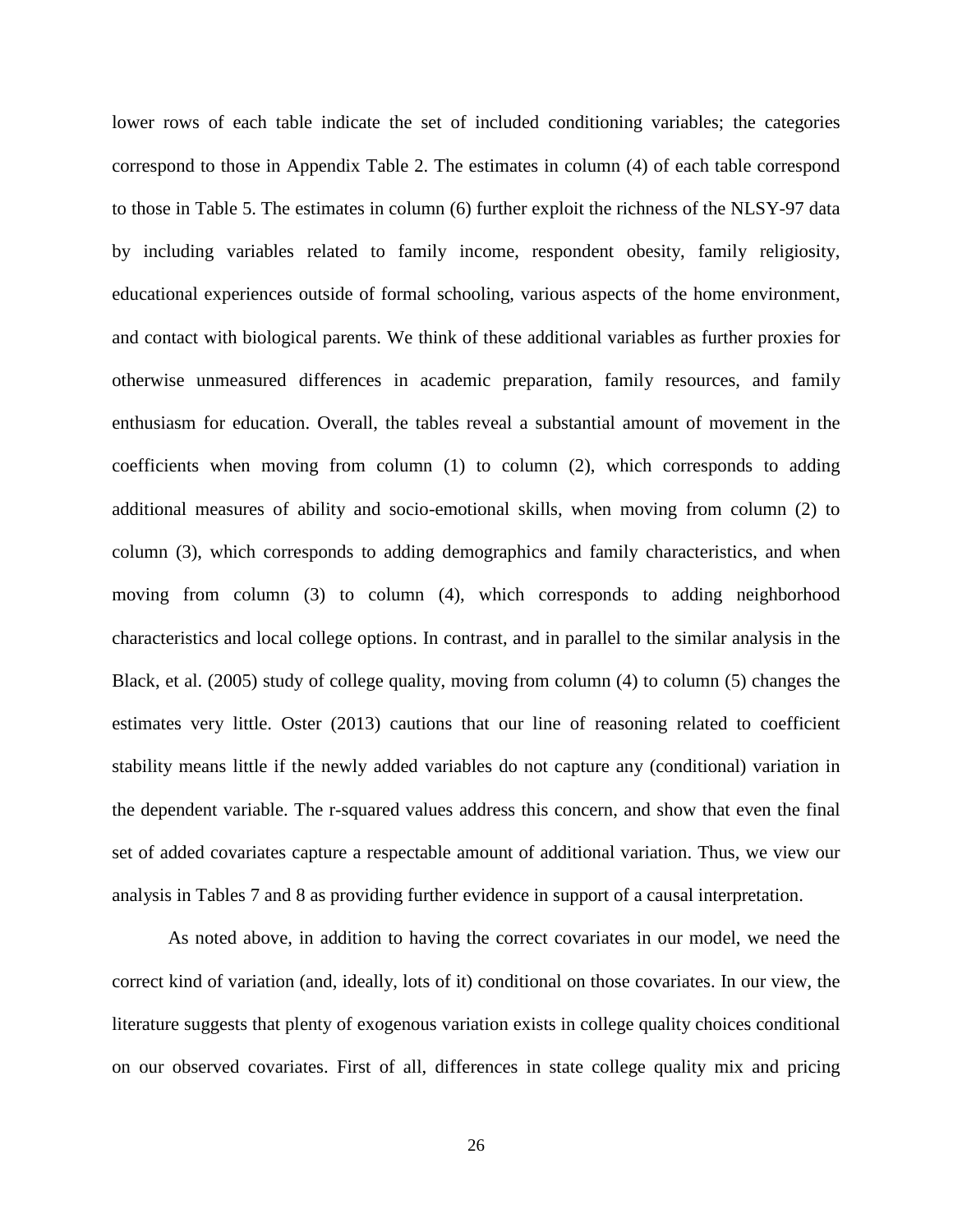strategies provide plausibly exogenous variation in the budget sets facing students and their parents. Second, in this context, what normally represents a sad feature of this literature, namely the consistent finding that many students, parents, and high school guidance counselors have little or no idea about how to choose a college, provides aid and comfort for our identification strategy. For example, the literature on "one-offs" (the occasional strong student at a weak high schools), such as Hoxby and Avery (2012) and Hoxby and Turner (2013), shows the difference a small amount of reliable information can make for many students. Similarly, the literature provides many examples of small behavioral economics tricks having non-trivial effects on college choices. Here we have in mind, for instance, the finding in Pallais (2015) that you can change college choices by changing the number of colleges to which students can send their ACT scores for free or the finding in Bettinger et al. (2009) that having H & R Block help with the federal financial aid form can have real effects on college-going. Scott-Clayton (2012) reviews the literature showing that students and parents often know very little about the likely costs and benefits of college. Finally, the descriptive and ethnographic literature, as well as casual observation, indicates that many students explicitly choose among colleges, at least at the margin, for reasons unlikely to be strongly related to outcomes, such as because of the football team or because their best friend from high school is going there.

What, if anything, can we say about the nature of any remaining bias due to selection on unobserved variables? Putting aside match for the moment and thinking just about the college quality main effect, two worries usually arise. First, we might expect students, their parents, and college admissions officers have access to information on student ability that we, the researchers, do not. To the extent that those unobserved bits affect admissions in the expected way, with better unobserved bits leading to admission to higher quality colleges conditional on the observed bits, and worse unobserved bits the reverse, we would expect an upward bias in the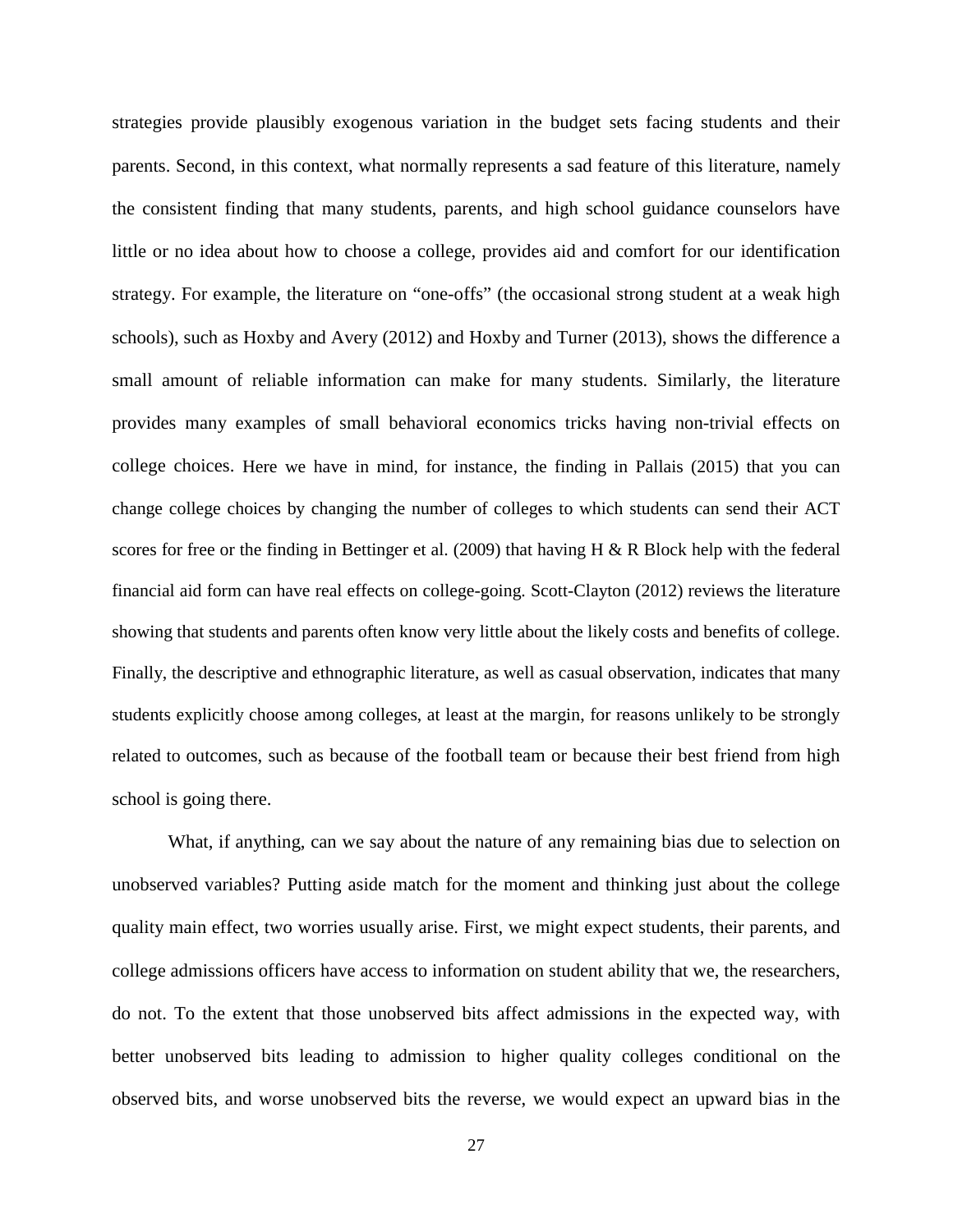estimated effect of college quality because it proxies in part for unobserved student ability. Second, we might worry about measurement error in college quality, as in Black and Smith (2006). Though our use of a quality index based on multiple proxies should help with this issue relative to the common strategy of using only the average test scores of the entering class, some measurement error likely remains, and we would expect it to push the estimated coefficient toward zero. Of course, we have no basis for arguing that these two biases cancel out in practice.

Now think about the interaction of college quality and student ability. If we overstate the effect of a high quality college for all students, then overmatched students will look better than they should relative to other students of the same ability. Similarly, undermatched students will look relatively worse than they should. Thus, upward bias in the estimated effect of college quality should lead us to understate the effects of overmatch and to overstate the effects of undermatch. Measurement error in ability and/or in college quality, in contrast, should attenuate our estimates of the effects of both overmatch and undermatch; indeed, Griliches and Ringstad (1970) highlight the particularly pernicious effects of measurement error in non-linear contexts such as interactions.

#### **7. Summary and conclusions**

This paper examines the effects of college quality and student ability on academic and labor market outcomes. We use the rich data from the NLSY-97 and adopt a "selection on observed variables" identification strategy. We find strong evidence that college quality increases earnings and the probability of degree completion, and similarly strong evidence that student ability increases both as well. At the same time, we do not find much evidence of the interactive effects of college quality and student ability predicted by the mismatch hypothesis except in the case of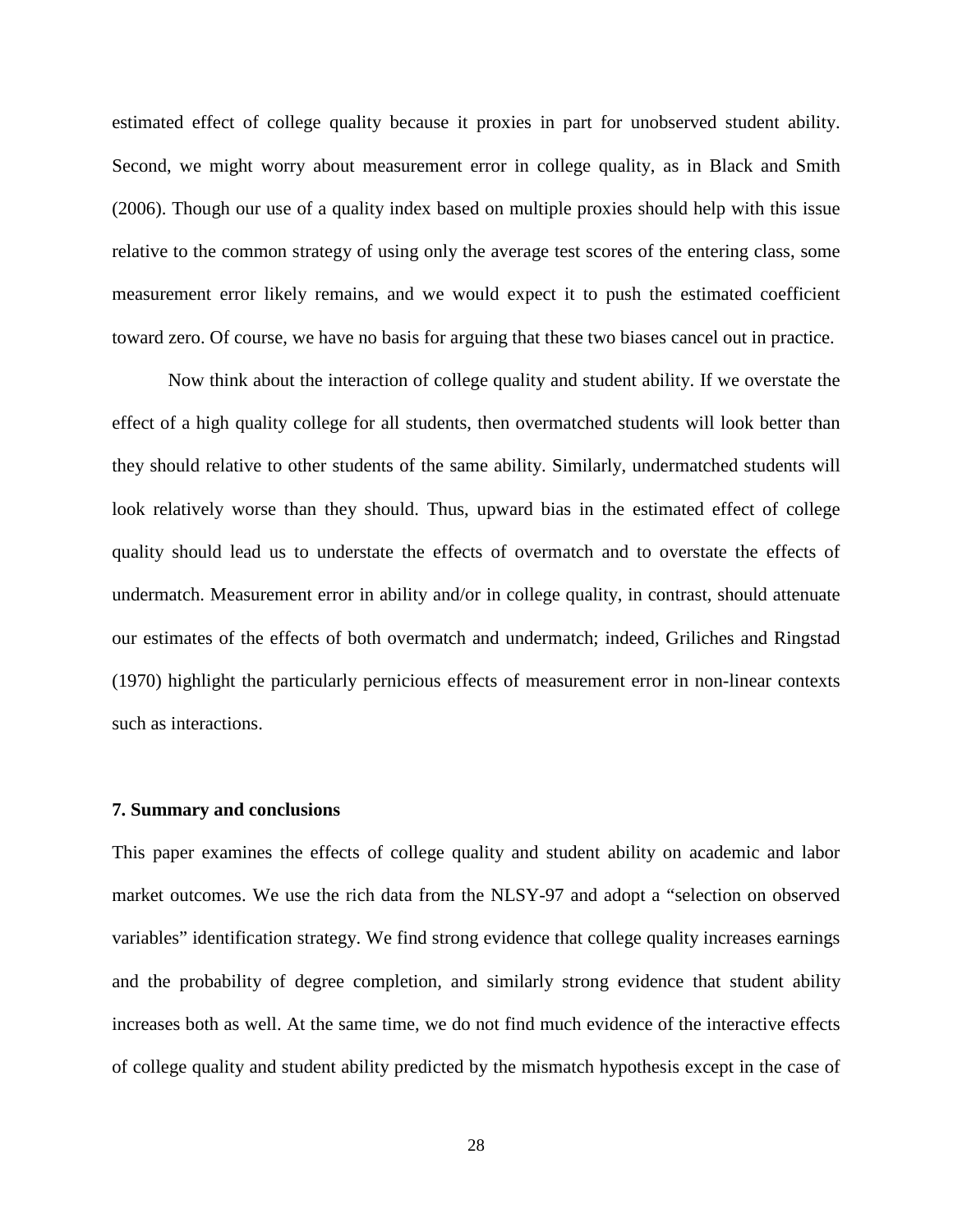transfer behavior. Our findings imply the absence of substantively meaningful efficiency gains from resorting students to reduce mismatch as we measure it.

We conclude with two caveats. First, our results consider only mismatch at the undergraduate level. Our results may not generalize to other contexts, such as law schools, that provide students with fewer dimensions on which to respond to an environment that proves too challenging, or not challenging enough. In law school, for example, the student cannot change majors, or easily reduce their course load. For this reason, mismatch, particularly overmatch, might have very different overall effects in that context than in ours.

Second, this paper considers only academic match. As noted in Smith (2008), other types of mismatch between students and their undergraduate institutions represent an important omission from most of the literature (all of it inside economics and much of it outside as well). Perhaps the most obvious concerns mismatch in terms of social class or socio-economic status, or what an economist might prefer to call (at the cost of losing some nuance in interpretation) family resources. Recent scholarly books such as Armstrong and Hamilton's (2012) *Paying for the Party* and Radford's (2013) *Top Student, Top School?* highlight this form of mismatch, as does Tom Wolfe (2004) in his novel of college life entitled *I Am Charlotte Simmons*. Because mismatch on social class will likely correlate with academic mismatch, it represents a potentially confounding treatment in our context.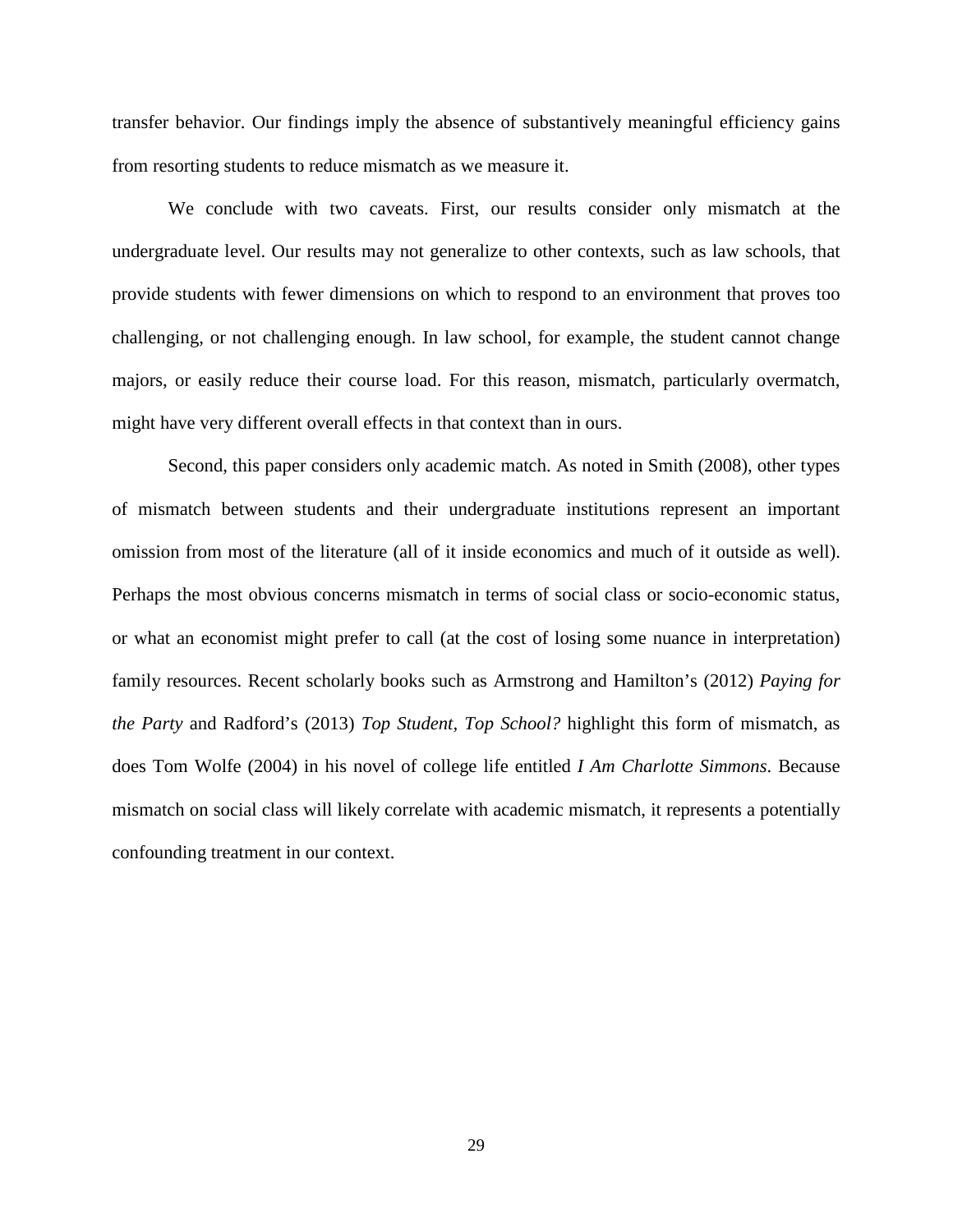#### **References**

Alon, Sigal and Marta Tienda (2005): "Assessing the `Mismatch' Hypothesis: Differences in College Graduation Rates by Institutional Selectivity", *Sociology of Education*, 78, pp. 294-315.

Andrews, Rodney, Jing Li and Michael Lovenheim (2014): "Heterogeneous Paths through College: Detailed Patterns and Relationships with Graduation and Earnings," *Economics of Education Review*, 42, pp. 93-108.

Ann Arbor News (2008): "Academics and Athletics: A Four-Day Ann Arbor News Series on the University of Michigan."<http://www.mlive.com/wolverines/academics/>

Arcidiacono, Peter (2004): "Ability Sorting and the Returns to College Major," *Journal of Econometrics*, 121, pp. 343-375.

Arcidiacono, Peter, Esteban Aucejo and V. Joseph Hotz (2013): "University Differences in the Graduation of Minorities in STEM Fields: Evidence from California," Unpublished manuscript, Duke University.

Arcidiacono, Peter, Esteban Aucejo and Ken Spenner (2012): "What Happens After Enrollment? An Analysis of the Time Path of Racial Differences in GPA and Major Choice," *IZA Journal of Labor Economics*, 1:5.

Armstrong, Elizabeth and Laura Hamilton (2013): *Paying for the Party: How College Maintains Inequality,* Cambridge, MA: Harvard University Press.

Aucejo, Esteban (2012): "Explaining Cross-Racial Differences in the Educational Gender Gap," Unpublished manuscript, London School of Economics.

Bastedo, Michael and Allyson Flaster (2014): "Conceptual and Methodological Problems in Research on College Undermatch," *Educational Researcher*, 42(3), pp. 92-99.

Becker, Gary and H. Gregg Lewis (1973): "On the Interaction between the Quantity and Quality of Children," *Journal of Political Economy* 81(2, part 2), pp. S279-S288.

Bettinger, Eric, Bridget Terry Long, Philip Oreopoulos, and Lisa Sanbonmatsu (2012): "The Role of Application Assistance and Information in College Decisions: Results from the H&R Block FAFSA Experiment," *Quarterly Journal of Economics*, 127(3), pp. 1-38.

Betts, Julian, Christopher Ferrall, and Ross Finnie (2013): "The Role of University Characteristics in Determining Post-Graduation Outcomes: Panel Evidence from Three Canadian Cohorts," *Canadian Public Policy*, 39, pp. 81-106.

Black, Dan, Kermit Daniel and Jeffrey Smith (2005): "College Quality and Wages in the United States," *German Economic Review*, 6(3), pp. 415-443.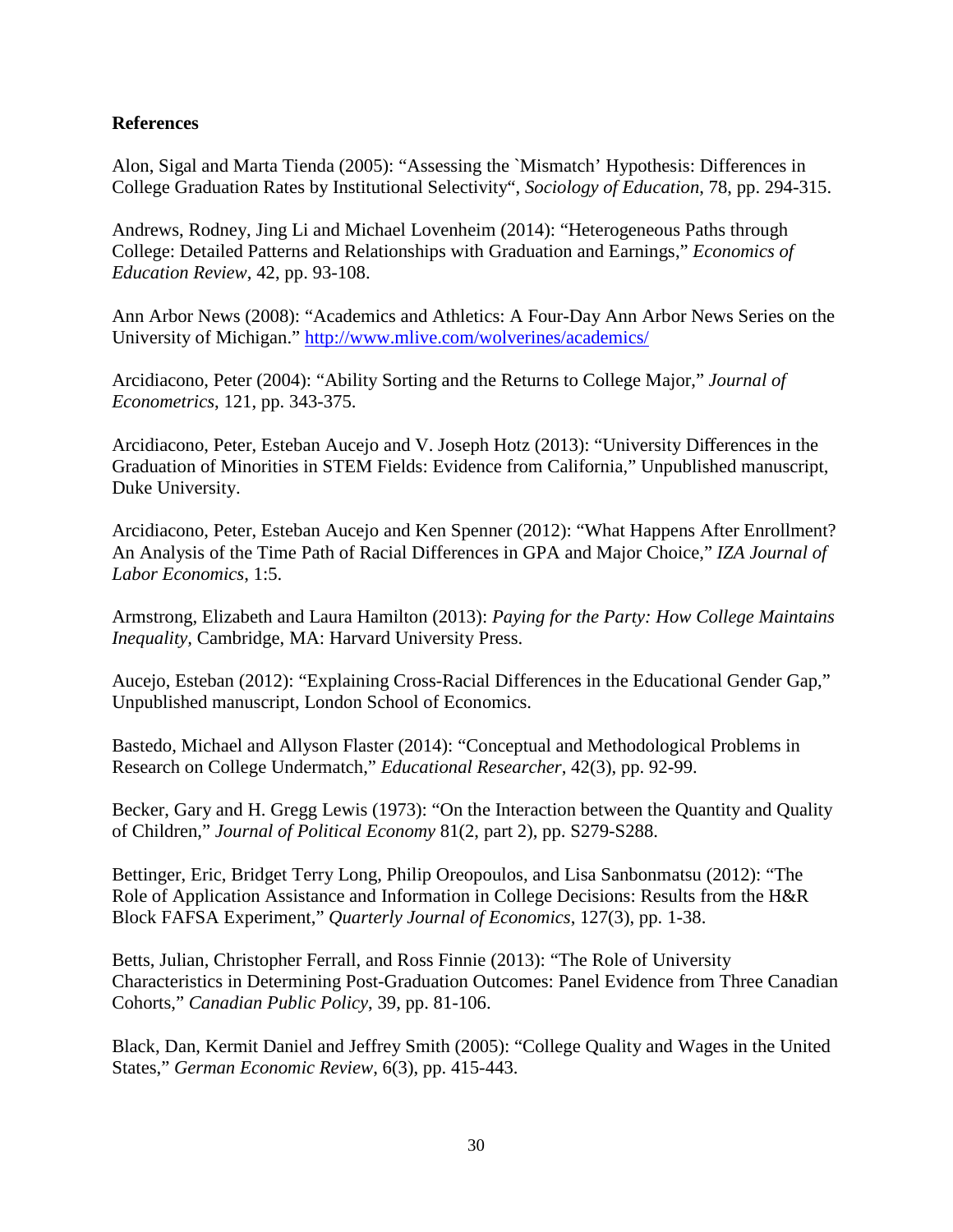Black, Dan and Jeffrey Smith (2004): "How Robust is the Evidence on the Effects of College Quality? Evidence from Matching," *Journal of Econometrics*, 121(1), pp. 99-124.

Black, Dan and Jeffrey Smith (2006): "Evaluating the Returns to College Quality with Multiple Proxies for Quality," *Journal of Labor Economics*, 24(3), pp. 701-728.

Bordón, Paola and Breno Braga (2015): "Employer Learning, Statistical Discrimination and University," Unpublished manscript, the Urban Institute.

Bound, John, Michael Lovenheim and Sarah Turner (2010): "Why Have College Completion Rates Declined? An Analysis of Changing Student Preparation and Collegiate Resources," *American Economic Journal: Applied Economics*, 2(3), pp. 129-157.

Bowen William and Derek Bok (1998): *The Shape of the River: Long-Term Consequences of Considering Race in College and University Admissions*, Princeton, NJ: Princeton University Press.

Bowen, William, Matthew Chingos, and Michael McPherson (2009): *Crossing the Finish Line: Completing College at America's Public Universities*, Princeton, NJ: Princeton University Press.

Cadena, Brian and Ben Keys (2015): "Human Capital and the Lifetime Costs of Impatience," *American Economic Journal: Economic Policy*, forthcoming.

Card, David (1995): "Using Geographic Variation in College Proximity to Estimate the Return to Schooling." In L. Christophides, E. Grant and R. Swidinsky, eds., *Aspects of Labour Market Behavior: Essays in Honor of John Vanderkamp*. Toronto: University of Toronto Press, pp. 201- 222.

Cawley, John, James Heckman, and Edward Vytlacil (2001): "Three Observations on Wages and Measured Cognitive Ability," *Labor Economics*, 8(4), pp. 419-442.

Chevalier, Arnaud (2014): "Does Higher Education Quality Matter in the UK," *Research in Labor Economics*, 40, pp. 257-292.

Chingos, Matthew (2012): "Graduation Rates at America's Universities: What We Know and What We Need to Know." In A. Kelly and M. Schneider, eds., *Getting to Graduation: The Completion Agenda in Higher Education*. Baltimore, MD: Johns Hopkins University Press, pp. 48-70.

Coate, Patrick (2015): "Returns to Quality and Location of College – Evidence from the PSID." Unpublished Manuscript, University of Michigan.

Currie, Janet and Enrico Moretti (2003): "Mother's Education and the Intergenerational Transmission of Human Capital: Evidence from College Openings," *Quarterly Journal of Economics*, 118(4), pp. 1495-1532.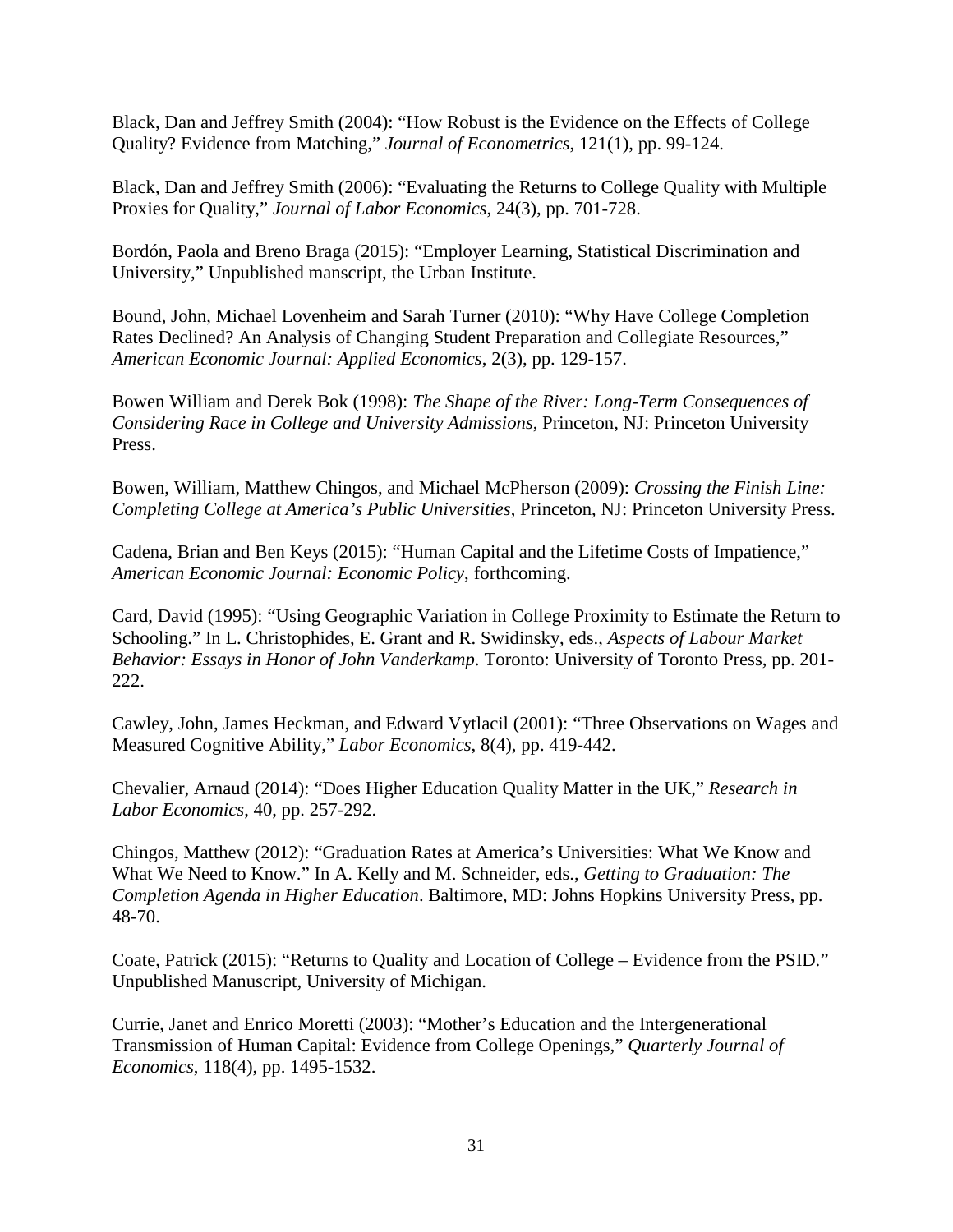Dale, Stacy Berg and Alan Krueger (2002): "Estimating the Payoff of Attending a More Selective College: An Application of Selection on Observables and Unobservables," *Quarterly Journal of Economics*, 2002, 107(4), pp. 1491-1527.

Dale, Stacy Berg and Alan Krueger (2011): "Estimating the Effects of College Characteristics over the Career Using Administrative Earnings Data," *Journal of Human Resources*, 49(2), pp. 323-358.

Dillon, Eleanor and Jeffrey Smith (2013): "The Determinants of Mismatch between Student Ability and College Quality," NBER Working Paper No. 19286.

Goldrik-Rab, Sara (2006): "Following Their Every Move: An Investigation of Social-Class Differences in College Pathways," *Sociology of Education*, 79(1), pp. 61-79.

Goodman, Joshua, Michael Hurwitz, Jonathan Smith (2015): "College Access, Initial College Choice and Degree Completion," NBER Working Paper No. 20996.

Griliches, Zvi and Vidar Ringstad (1970): "Error-in-the-Variables Bias in Nonlinear Contexts," *Econometrica*, 38(2), pp. 368-370.

Hershbein, Brad (2013): "Worker Signals among New College Graduates: The Role of Selectivity and GPA," Unpublished manuscript, W.E. Upjohn Institute for Employment Research.

Hoekstra, Mark (2009): "The Effect of Attending the Flagship State University on Earnings: A Discontinuity-Based Approach," *Review of Economics and Statistics*, 91(4), pp. 717-724.

House, Emily (2014): "Exploring Undermatch in Tennessee: An Analysis Using Multiple Definitions of `Undermatch'" Unpublished manuscript, University of Michigan.

Hoxby, Caroline (2009): "The Changing Selectivity of American Colleges." *Journal of Economic Perspectives*, 23(4), pp. 95-118.

Hoxby, Caroline and Sarah Turner (2013): "Expanding College Opportunities for High-Achieving, Low Income Students," SIEPR Discussion Paper 12-014.

Hoxby, Caroline and Christopher Avery (2012): "The Missing `One-Offs': The Hidden Supply of High-Achieving, Low Income Students," NBER Working Paper No. 18586.

Hussain, Iftikhar, Sandra McNally, and Shqiponja Telhaj (2009): "University Quality and Graduate Wages in the UK," IZA Discussion Paper No. 4043.

Light, Audrey and Wayne Strayer (2000): "Determinants of College Completion: School Quality or Student Ability?" *Journal of Human Resources*, 35(2), pp. 299-332.

Long, Mark (2008): "College Quality and Early Adult Outcomes," *Economics of Education*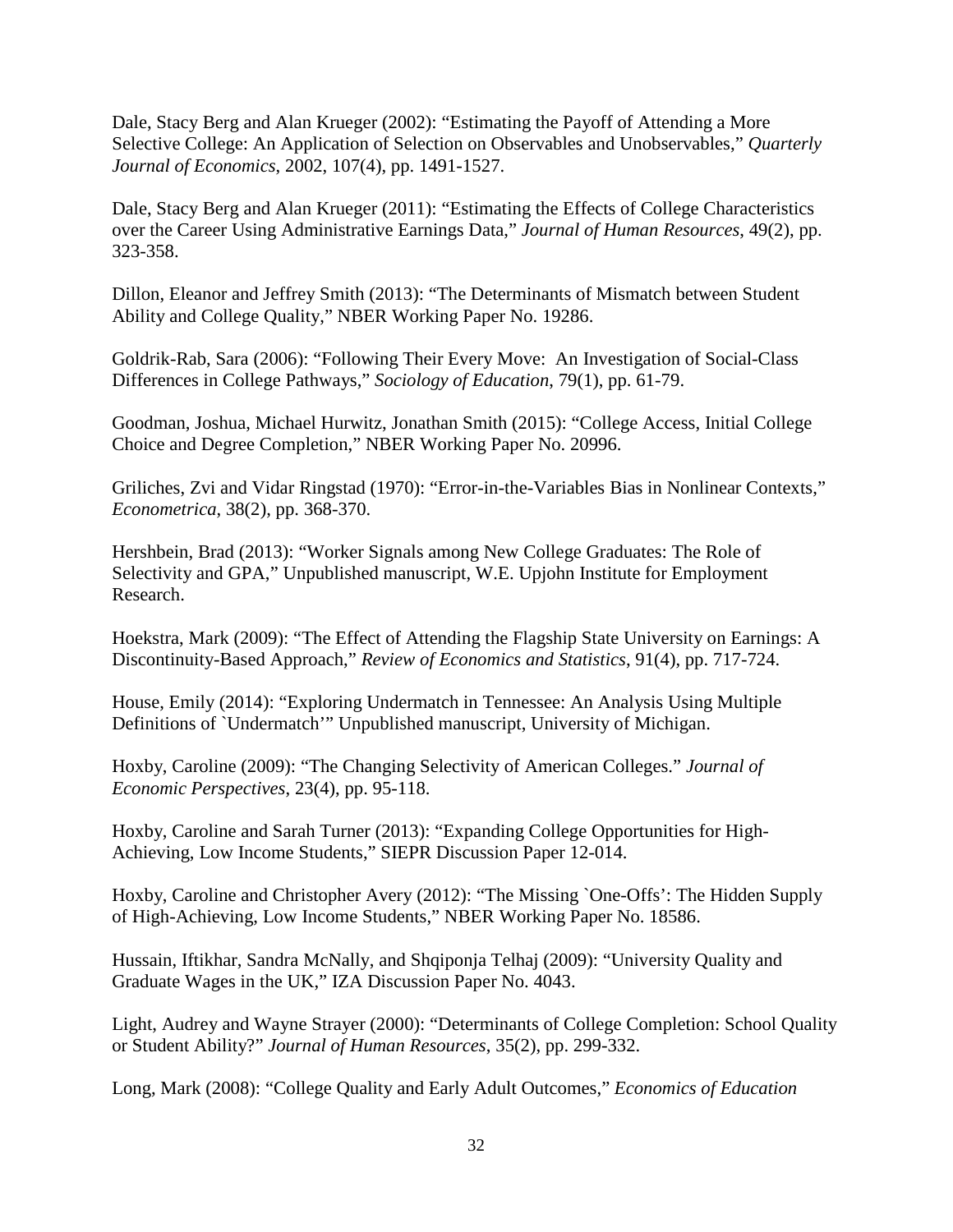*Review*, 27, pp. 588-602.

Long, Mark (2010): "Changes in the Returns to Education and College Quality," *Economics of Education Review*, 29, pp. 338-347.

Milla, Joniada (2012): "University Quality and Labor Market Outcomes of Canadian Youth," Unpublished manuscript, University of Guelph.

Neal, Derek and William Johnson (1996): "The Role of Premarket Factors in Black-White Wage Differences," *Journal of Political Economy*, 104(5), pp. 869-895.

Oster, Emily (2014): "Unobservable Selection and Coefficient Stability: Theory and Validation," NBER Working Paper No. 19054.

Pallais, Amanda (2015): "Small Differences that Matter: Mistakes in Applying to College," *Journal of Labor Economics*, 33(2), pp. 493-520.

Radford, Alexandria (2013): *Top Student, Top School? How Social Class Shapes Where Valedictorians Go to College*. Chicago: University of Chicago Press.

Roderick, Melissa, Jenny Nagaoka, Vanessa Coca, and Eliza Moeller with Karen Roddie, Jamiliyah Gilliam, and Desmond Patton (2008): *From High School to the Future: Potholes on the Road to the Future*. Chicago, IL: Consortium on Chicago School Research.

Sander, Richard and Stuart Taylor (2012): *Mismatch: How Affirmative Action Hurts Students It's Intended to Help, and Why Universities Won't Admit It*, New York: Basic Books.

Scott-Clayton, Judith (2012): "Information Constraints and Financial Aid Policy," NBER Working Paper No. 17811.

Segal, Carmit (2012): "Working When No One is Watching: Motivation, Test Scores, and Economic Success," *Management Science*, 58(8), pp. 1438-1457.

Smith, Jeffrey (2008): "Heterogeneity and Higher Education." In Michael McPherson and Morton Schapiro, eds. *Succeeding in College: What it Means and How to Make it Happen.* New York: College Board, pp. 131-144.

Smith, Jonathan, Matea Pender and Jessica Howell (2013): "The Full Extent of Student-College Academic Undermatch," *Economics of Education Review*, 23, pp. 247-261.

Steeg, Jill, Jodi Upton, Patrick Bohn, and Steve Berkowitz (2008): "College Athletes [sic] Studies Guided Toward `Major in Eligibility'." USA Today, Updated 11/19/08. [http://usatoday30.usatoday.com/sports/college/2008-11-18-majors-cover\\_N.htm](http://usatoday30.usatoday.com/sports/college/2008-11-18-majors-cover_N.htm)

Turner, Sarah (2002): "Changes in the Return to College Quality," Unpublished manuscript, University of Virginia.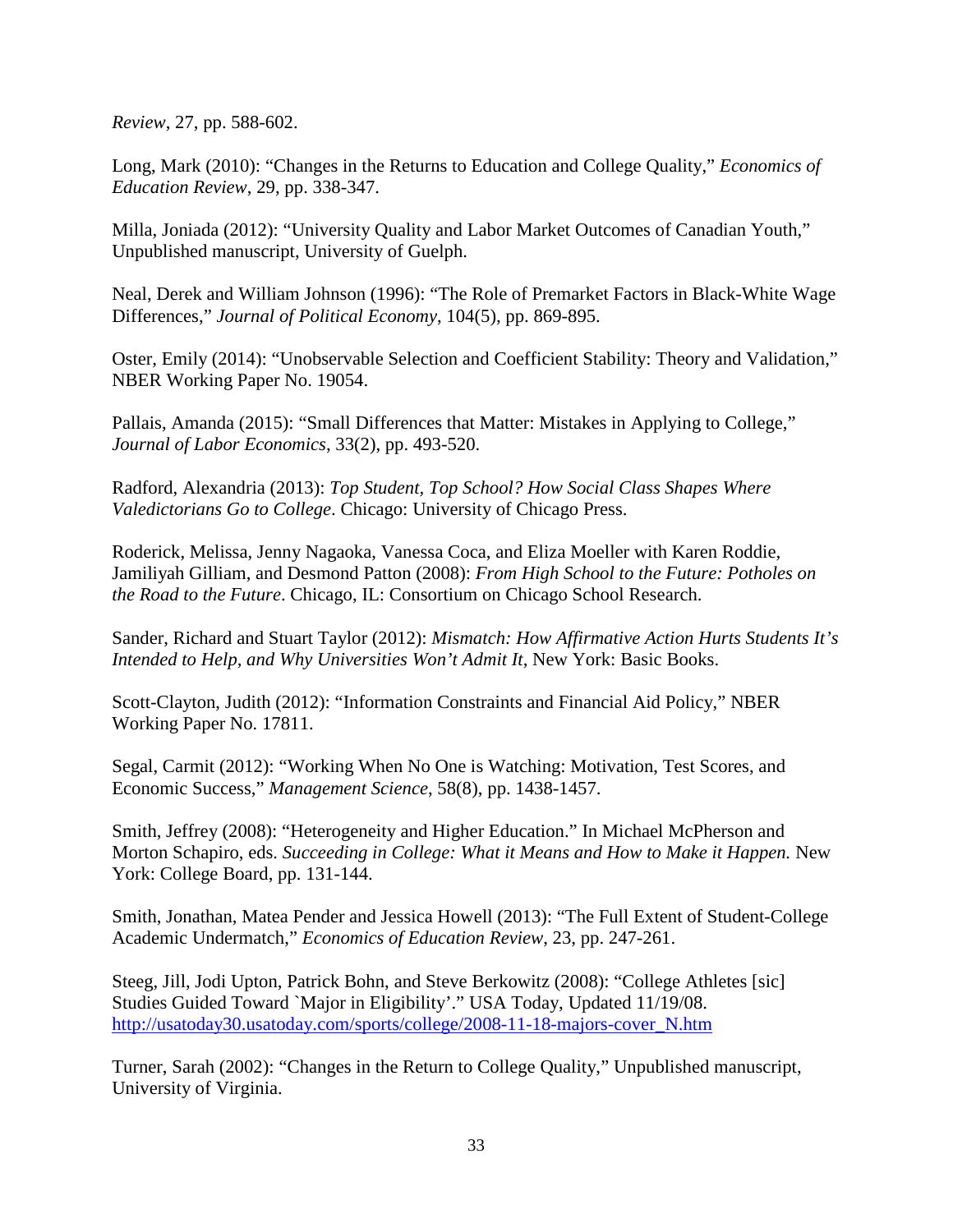Wolfe, Tom (2004): *I Am Charlotte Simmons*, New York: Farrar, Straus, and Giroux.

Zimmerman, Seth (2014): "The Returns to College Admission for Academically Marginal Students." *Journal of Labor Economics*, 32(4), pp. 711-754.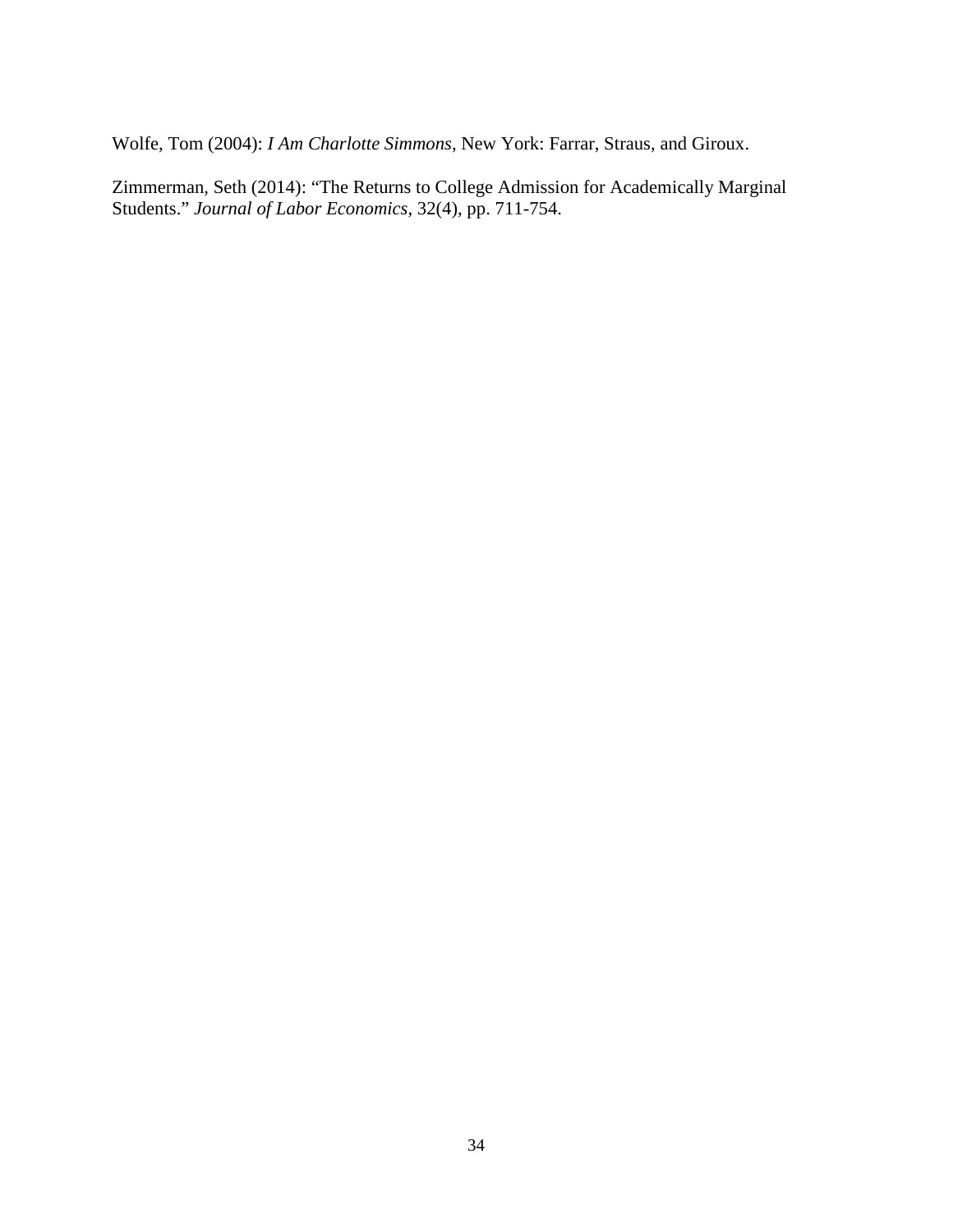| Ability                  | 1 <sup>st</sup> Quartile | $2nd$ Quartile | $3rd$ Quartile | $4th$ Quartile | Total       |
|--------------------------|--------------------------|----------------|----------------|----------------|-------------|
| Quartiles                | (lowest)                 |                |                | (highest)      |             |
| $1st$ Quartile           | 10.6                     | 6.8            | 4.0            | 2.1            | (100.0)     |
| (lowest)                 | (45.3)                   | (28.9)         | (17.0)         | (8.8)          | $(N=711)$   |
|                          | [40.8]                   | [28.3]         | [15.4]         | [8.4]          |             |
| $2nd$ Quartile           | 7.1                      | 6.5            | 6.9            | 4.6            | (100.0)     |
|                          | (28.3)                   | (25.8)         | (27.6)         | (18.4)         |             |
|                          | [27.3]                   | [27.0]         | [26.8]         | [18.8]         | $(N=602)$   |
| $3^{\rm rd}$<br>Quartile | 5.2                      | 6.4            | 7.4            | 6.5            | (100.0)     |
|                          | (20.5)                   | (25.1)         | (29.1)         | (25.4)         | $(N=557)$   |
|                          | [20.2]                   | [26.8]         | [28.9]         | [26.5]         |             |
| $4th$ Quartile           | 3.0                      | 4.3            | 7.4            | 11.4           | (100.0)     |
| (highest)                | (11.6)                   | (16.3)         | (28.5)         | (43.6)         | $(N=536)$   |
|                          | [11.6]                   | [17.8]         | [28.9]         | [46.4]         |             |
| Total                    | [100.0]                  | [100.0]        | [100.0]        | [100.0]        | 100.0       |
|                          | $[N=679]$                | $[N=579]$      | $[N=599]$      | $[N=549]$      | $N = 2,406$ |

**Table 1**: **Joint distribution of college quality and ability—NLSY-97, four-year starters**

Each cell contains the overall percentage, (the row percentage), and [the column percentage]. College quality is measured by the 4-factor index. Ability is measured by the first principal component of the ASVAB scores. Percentages are weighted as described in the text. Observation counts are unweighted.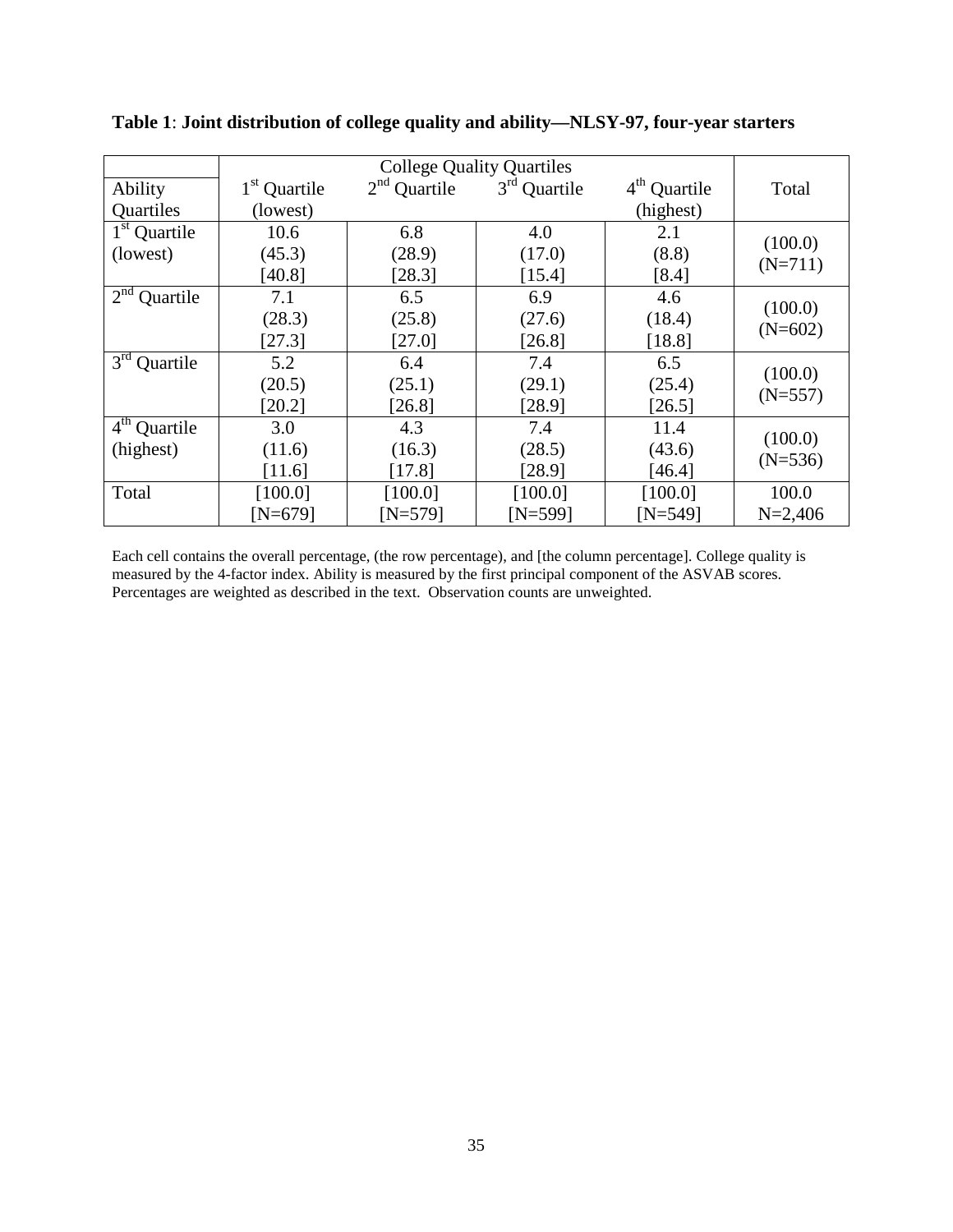|                                       | College<br>College quality quartile |           |                  |          |            |
|---------------------------------------|-------------------------------------|-----------|------------------|----------|------------|
|                                       | Attendees                           | 1, lowest | $\overline{2}$   | 3        | 4, highest |
| $\mathbf N$                           | 2,406                               | 679       | $\overline{579}$ | 599      | 549        |
| <b>ASVAB</b> 1 percentile             | 51%                                 | 37%       | 45%              | 55%      | 66%        |
| <b>ASVAB 2 percentile</b>             | 50%                                 | 44%       | 49%              | 50%      | 58%        |
| High school GPA, percentile           | 51%                                 | 45%       | 51%              | 52%      | 56%        |
| SAT or ACT percentile                 | 50%                                 | 35%       | 47%              | 51%      | 62%        |
| Ever suspended by grade 8             | 8%                                  | 13%       | 8%               | 8%       | 5%         |
| Ever held back by grade 8             | 3%                                  | 6%        | 3%               | 3%       | 1%         |
| Ever stole something <\$50            | 29%                                 | 31%       | 26%              | 33%      | 24%        |
| Ever intentionally damaged property   | 24%                                 | 26%       | 24%              | 24%      | 19%        |
| Had sex before age 15                 | 9%                                  | 14%       | 9%               | 8%       | 5%         |
| Interviewer rated uncooperative       | 38%                                 | 43%       | 35%              | 37%      | 35%        |
| Male                                  | 45%                                 | 45%       | 41%              | 46%      | 48%        |
| White                                 | 79%                                 | 76%       | 80%              | 80%      | 80%        |
| <b>Black</b>                          | 12%                                 | 17%       | 15%              | 10%      | 5%         |
| Hispanic                              | 3%                                  | 4%        | 2%               | 4%       | 3%         |
| Other (not white)                     | 6%                                  | 3%        | 3%               | 7%       | 11%        |
| Wealth quartile 1 (lowest)            | 11%                                 | 18%       | 9%               | 8%       | 9%         |
| Wealth quartile 2                     | 19%                                 | 27%       | 21%              | 14%      | 13%        |
| Wealth quartile 3                     | 28%                                 | 28%       | 29%              | 33%      | 20%        |
| Wealth quartile 4 (highest)           | 42%                                 | 28%       | 41%              | 45%      | 58%        |
| Household members age 18 or under     | 2.2                                 | 2.3       | 2.3              | 2.1      | 2.2        |
| No parent completed high school       | 3%                                  | 6%        | 2%               | 2%       | 2%         |
| At least one parent grad. high sch.   | 19%                                 | 27%       | 24%              | 14%      | 9%         |
| At least one parent has some college  | 26%                                 | 30%       | 26%              | 24%      | 22%        |
| At least one parent completed college | 53%                                 | 38%       | 47%              | 59%      | 67%        |
| Northeast region                      | 21%                                 | 13%       | 15%              | 23%      | 33%        |
| South region                          | 31%                                 | 33%       | 40%              | 27%      | 24%        |
| Midwest region                        | 31%                                 | 37%       | 29%              | 30%      | 28%        |
| West region                           | 17%                                 | 17%       | 17%              | 20%      | 15%        |
| Rural                                 | 18%                                 | 30%       | 17%              | 16%      | 10%        |
| Median income in census tract         | \$36,854                            | \$32,858  | \$35,869         | \$38,148 | \$40,679   |
| % Adults w/college deg. in tract      | 21%                                 | 18%       | 20%              | 23%      | 23%        |
| Avg. 2-year in-state tuition          | \$3,147                             | \$3,032   | \$3,075          | \$3,113  | \$3,373    |
| Avg. 4-year in-state tuition          | \$1,513                             | \$1,368   | \$1,508          | \$1,502  | \$1,681    |
| Matched public 4-year in 50 mi        | 65%                                 | 60%       | 63%              | 65%      | 74%        |
| Matched private 4-year in 50 mi       | 77%                                 | 68%       | 76%              | 79%      | 84%        |

#### **Table 2**: **Average characteristics of students by initial college choice, four-year starters**

This table describes the characteristics of students at each college quality quartile. For example, the "Male" row shows the percent of students attending each college type who are male. All results are weighted as described in the text. Ability percentiles are among 4-year college starters, with the ASVAB measures adjusted by age when taking the test. In-state tuition is measured in the year each student graduated from high school, deflated to 1997 dollars.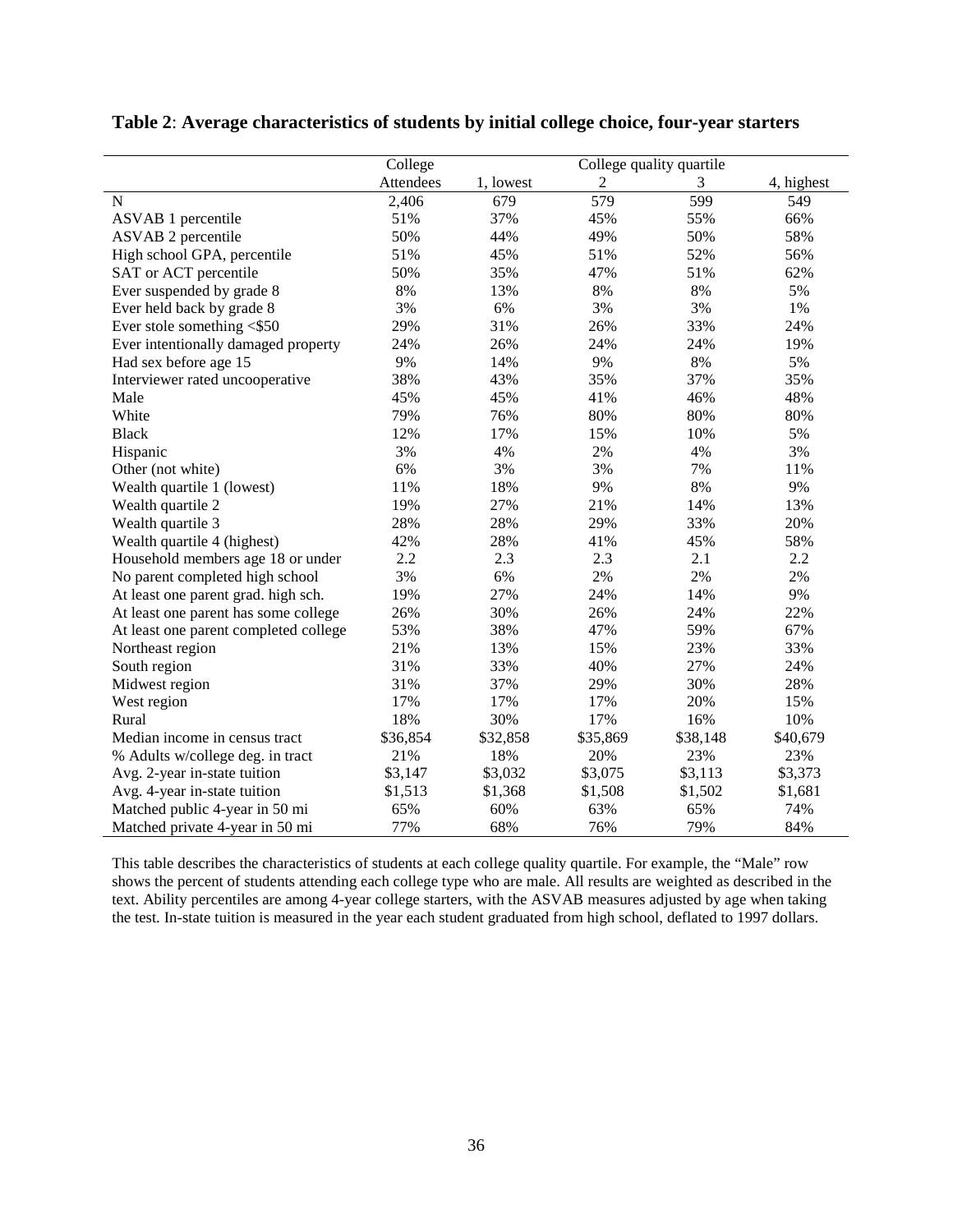|                                              | Respondents | Percent |
|----------------------------------------------|-------------|---------|
| Of 4-year college starters                   | 2,406       |         |
| Graduate in 4 years or less                  | 642         | 27%     |
| Graduate in 5 years                          | 434         | 18%     |
| Graduate in 6 or more years                  | 398         | 17%     |
| Leave school without a BA                    | 837         | 35%     |
| Still in 4-year college as of last interview | 13          | 1%      |
| Still in 2-year college as of last interview | 3           | $0\%$   |
| Not in most recent survey wave               | 79          | 3%      |
| Of 4-year college starters                   |             |         |
| Transfer to a higher quality college         | 168         | 7%      |
| Transfer to a lower quality college          | 346         | 14%     |
| Transfer to a similar or unknown college     | 71          | 3%      |
| Never transfer                               | 1,821       | 76%     |

Categories in each panel of the table are mutually exclusive. Respondents who left college while still participating in the survey are counted as graduated or left without BA even if they did not respond to the most recent survey wave. Respondents who were in school as of their last interview and have not participated in the most recent waves of the survey are counted as out of survey.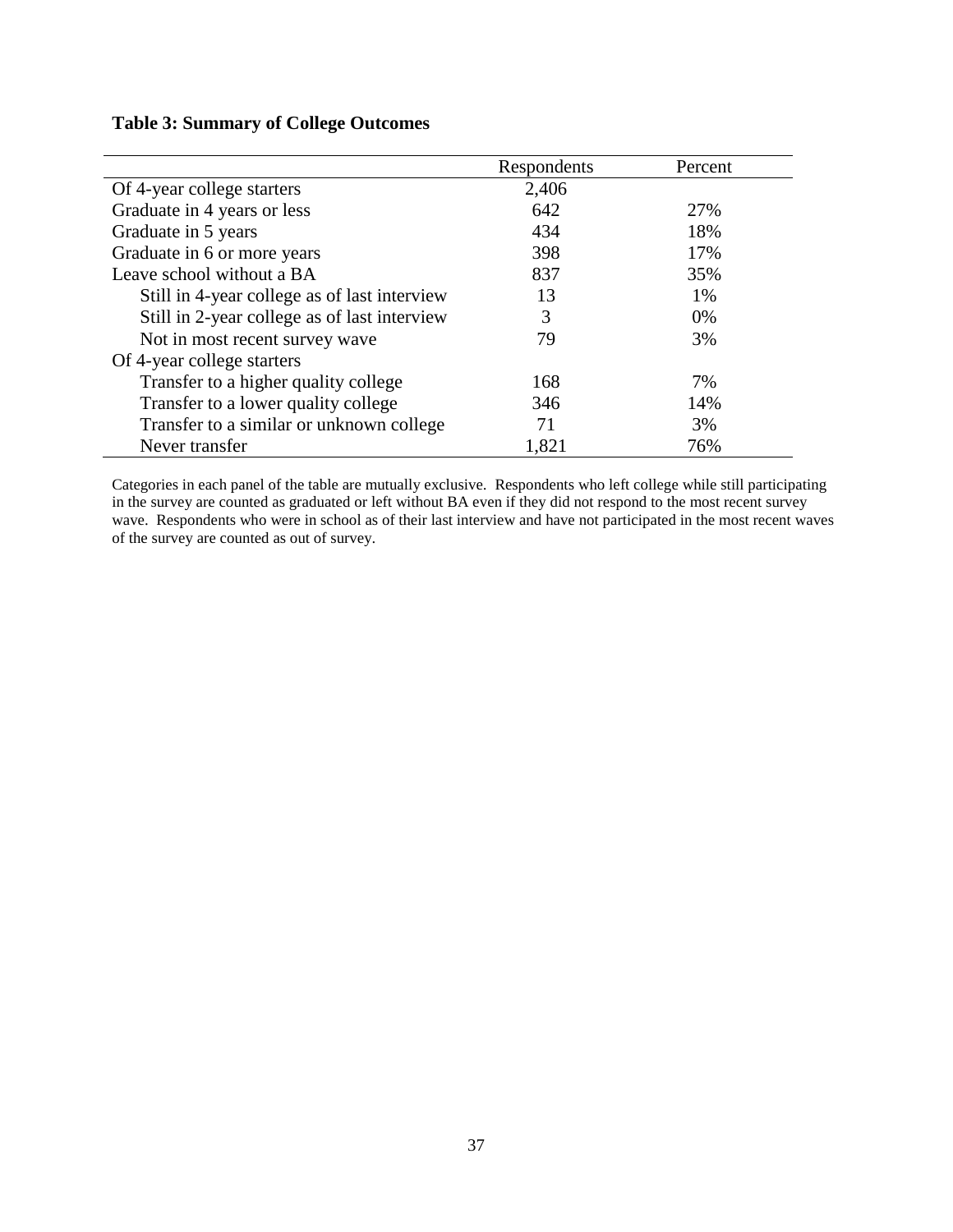|                      |       |                | Transfer to a  | Transfer to a | Earnings 2-3     | Earnings 8-9     |
|----------------------|-------|----------------|----------------|---------------|------------------|------------------|
|                      |       | Graduate       | higher quality | lower quality | years after      | years after      |
|                      | Count | within 5 years | college        | college       | starting college | starting college |
| Quality 1, ability 1 | 324   | 17%            | 10%            | 10%           | \$10,291         | \$19,436         |
| Quality 1, ability 2 | 180   | 27%            | 13%            | 12%           | \$10,673         | \$21,697         |
| Quality 1, ability 3 | 114   | 34%            | 16%            | 7%            | \$10,729         | \$23,291         |
| Quality 1, ability 4 | 61    | 41%            | 19%            | 8%            | \$9,699          | \$30,218         |
| Quality 2, ability 1 | 206   | 33%            | 6%             | 22%           | \$8,807          | \$24,037         |
| Quality 2, ability 2 | 151   | 46%            | 6%             | 16%           | \$8,023          | \$25,864         |
| Quality 2, ability 3 | 135   | 52%            | 8%             | 13%           | \$6,941          | \$26,222         |
| Quality 2, ability 4 | 87    | 42%            | 18%            | 14%           | \$10,114         | \$28,294         |
| Quality 3, ability 1 | 121   | 43%            | 1%             | 18%           | \$8,430          | \$24,929         |
| Quality 3, ability 2 | 165   | 50%            | 5%             | 19%           | \$7,224          | \$26,133         |
| Quality 3, ability 3 | 163   | 59%            | 2%             | 16%           | \$6,966          | \$29,071         |
| Quality 3, ability 4 | 150   | 59%            | 5%             | 19%           | \$7,132          | \$30,805         |
| Quality 4, ability 1 | 60    | 61%            | 1%             | 22%           | \$8,515          | \$26,827         |
| Quality 4, ability 2 | 106   | 66%            | 3%             | 13%           | \$7,103          | \$31,625         |
| Quality 4, ability 3 | 145   | 71%            | 2%             | 12%           | \$6,259          | \$35,657         |
| Quality 4, ability 4 | 238   | 71%            | 1%             | 9%            | \$5,027          | \$36,380         |

## **Table 4: Summary of outcomes by ability and college quality quartile**

Count is the unweighted number of students in each category. Probabilities and earnings are weighted as described in the text. Transferring to a lower quality college includes transferring to a two-year college. Earnings are average annual earnings, deflated to 1997 dollars, over a two-year period.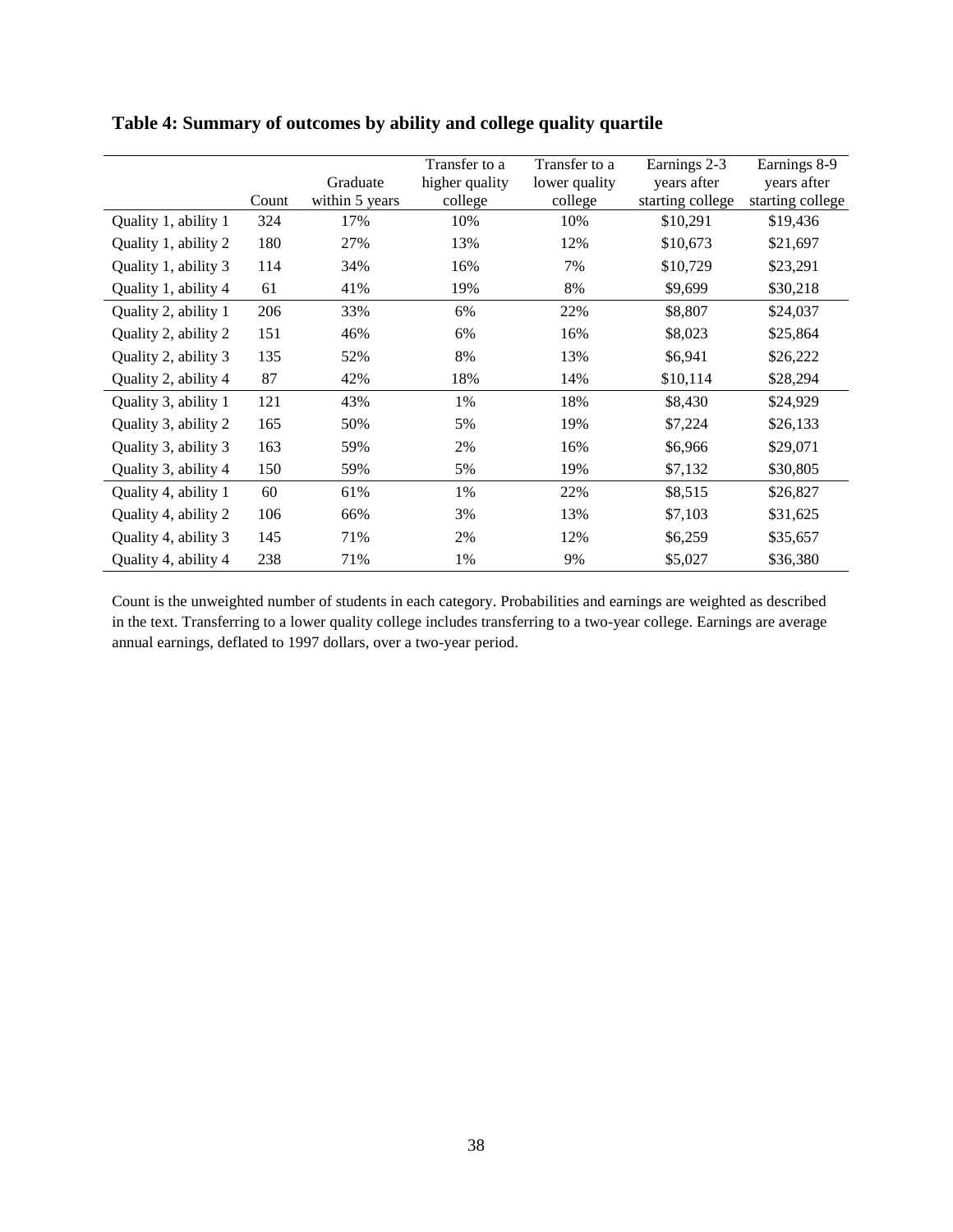|                           |           | Graduate within | Enroll in       | Transfer to higher | Transfer to lower |
|---------------------------|-----------|-----------------|-----------------|--------------------|-------------------|
|                           |           | 5 years         | graduate school | quality college    | quality college   |
| dOutcome/dA               | $Q = p10$ | 0.254           | 0.300           | 0.210              | $-0.074$          |
|                           |           | (0.111)         | (0.119)         | (0.133)            | (0.043)           |
|                           | $Q = p25$ | 0.269           | 0.342           | 0.238              | $-0.069$          |
|                           |           | (0.089)         | (0.094)         | (0.106)            | (0.064)           |
|                           | $Q = p50$ | 0.274           | 0.337           | 0.109              | $-0.063$          |
|                           |           | (0.087)         | (0.086)         | (0.055)            | (0.083)           |
|                           | $Q = p75$ | 0.277           | 0.305           | 0.015              | $-0.151$          |
|                           |           | (0.087)         | (0.083)         | (0.015)            | (0.085)           |
|                           | $Q = p90$ | 0.275           | 0.278           | $-0.004$           | $-0.263$          |
|                           |           | (0.117)         | (0.116)         | (0.014)            | (0.126)           |
| dOutcome/dQ               | $A = p10$ | 0.360           | 0.313           | $-0.113$           | 0.287             |
|                           |           | (0.111)         | (0.116)         | (0.042)            | (0.119)           |
|                           | $A = p25$ | 0.329           | 0.309           | $-0.112$           | 0.199             |
|                           |           | (0.082)         | (0.086)         | (0.041)            | (0.073)           |
|                           | $A = p50$ | 0.302           | 0.287           | $-0.129$           | 0.129             |
|                           |           | (0.079)         | (0.074)         | (0.046)            | (0.045)           |
|                           | $A = p75$ | 0.326           | 0.284           | $-0.177$           | 0.105             |
|                           |           | (0.074)         | (0.070)         | (0.055)            | (0.032)           |
|                           | $A = p90$ | 0.361           | 0.293           | $-0.233$           | 0.100             |
|                           |           | (0.091)         | (0.095)         | (0.084)            | (0.031)           |
| 2nd ASVAB factor          |           | 0.089           | 0.024           | 0.065              | $-0.037$          |
|                           |           | (0.038)         | (0.035)         | (0.022)            | (0.029)           |
| <b>HS GPA</b>             |           | 0.290           | 0.110           | $-0.013$           | $-0.093$          |
|                           |           | (0.043)         | (0.041)         | (0.023)            | (0.033)           |
| <b>SAT</b>                |           | 0.110           | 0.066           | 0.007              | $-0.086$          |
|                           |           | (0.047)         | (0.044)         | (0.024)            | (0.036)           |
| Observations              |           | 2,405           | 2,405           | 2,361              | 2,388             |
| R-squared                 |           | 0.185           | 0.108           | 0.134              | 0.054             |
| Test: interaction=0, Chi2 |           | 1.127           | 1.480           | 4.713              | 3.453             |
| $Pr(interator = 0)$       |           | 0.771           | 0.687           | 0.194              | 0.327             |

## **Table 5A: Effect of College Quality and Ability on College Outcomes**

The first ten rows report the mean marginal effect of ASVAB percentile at different points in the college quality distribution and the mean marginal effect of college quality percentile at different points in the student ASVAB distribution. These marginal effects are calculated from the coefficients of a polynomial of ability and college quality as described in the text, conditioning on the set of covariates described in Appendix Table 2.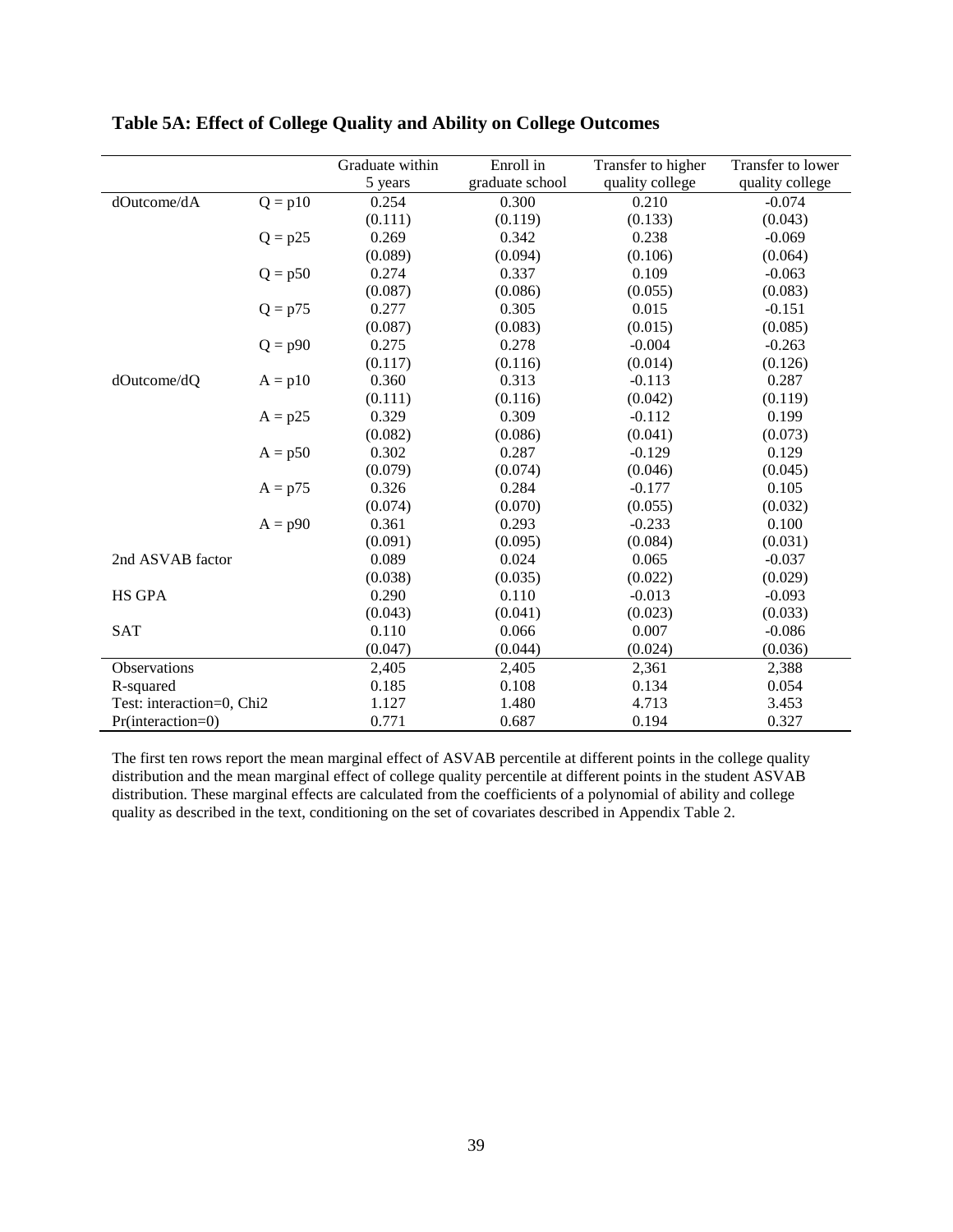|                        |           | Year 0-1 | Year 2-3 | Year 4-5 | Year 6-7 | Year 8-9 | Year 10-11 |
|------------------------|-----------|----------|----------|----------|----------|----------|------------|
| dEarnings / dA         | $Q = p10$ | $-0.006$ | 1.350    | $-1.641$ | 7.770    | 10.897   | 24.611     |
|                        |           | (1.373)  | (2.096)  | (2.701)  | (4.650)  | (6.761)  | (10.366)   |
|                        | $Q = p25$ | $-0.961$ | 0.476    | $-0.265$ | 6.059    | 4.528    | 15.112     |
|                        |           | (1.127)  | (1.648)  | (2.351)  | (3.627)  | (4.758)  | (7.744)    |
|                        | $Q = p50$ | $-2.191$ | $-1.159$ | 0.353    | 4.792    | 1.264    | 8.343      |
|                        |           | (1.225)  | (1.640)  | (2.458)  | (3.411)  | (4.061)  | (7.117)    |
|                        | $Q = p75$ | $-2.830$ | $-2.733$ | $-1.024$ | 5.536    | 5.802    | 10.808     |
|                        |           | (1.258)  | (1.633)  | (2.392)  | (3.505)  | (4.026)  | (6.918)    |
|                        | $Q = p90$ | $-3.031$ | $-3.973$ | $-3.168$ | 7.052    | 12.455   | 17.437     |
|                        |           | (1.549)  | (2.185)  | (3.173)  | (4.775)  | (5.668)  | (9.729)    |
| $d\text{Earnings}/dQ$  | $A = p10$ | 0.642    | $-1.273$ | 4.961    | 4.413    | 0.461    | 7.246      |
|                        |           | (1.541)  | (2.349)  | (3.288)  | (4.444)  | (5.501)  | (8.869)    |
|                        | $A = p25$ | $-0.316$ | $-2.542$ | 3.718    | 8.763    | 8.785    | 16.491     |
|                        |           | (1.278)  | (1.922)  | (2.611)  | (3.394)  | (4.116)  | (6.470)    |
|                        | $A = p50$ | $-1.539$ | $-4.308$ | 2.759    | 11.139   | 14.006   | 19.220     |
|                        |           | (1.329)  | (1.922)  | (2.551)  | (3.389)  | (4.016)  | (6.310)    |
|                        | $A = p75$ | $-2.175$ | $-5.755$ | 2.813    | 8.400    | 10.390   | 11.542     |
|                        |           | (1.212)  | (1.757)  | (2.329)  | (3.291)  | (4.366)  | (6.927)    |
|                        | $A = p90$ | $-2.328$ | $-6.487$ | 3.285    | 4.506    | 4.255    | 3.537      |
|                        |           | (1.328)  | (1.968)  | (2.694)  | (4.299)  | (6.262)  | (9.504)    |
| 2nd ASVAB factor       |           | $-0.382$ | $-0.985$ | $-0.126$ | 2.510    | 3.736    | 1.382      |
|                        |           | (0.450)  | (0.685)  | (1.049)  | (1.592)  | (1.948)  | (3.318)    |
| <b>HS GPA</b>          |           | $-2.131$ | $-2.874$ | $-1.247$ | 2.328    | 2.620    | 5.632      |
|                        |           | (0.527)  | (0.753)  | (1.143)  | (1.718)  | (2.234)  | (3.727)    |
| <b>SAT</b>             |           | $-0.482$ | $-0.634$ | $-0.497$ | 0.648    | $-0.532$ | $-3.013$   |
|                        |           | (0.493)  | (0.734)  | (1.341)  | (1.965)  | (2.591)  | (4.168)    |
| Observations           |           | 2,332    | 2,289    | 2,228    | 2,141    | 1,872    | 958        |
| R-squared              |           | 0.127    | 0.132    | 0.045    | 0.085    | 0.142    | 0.181      |
| Test: interaction=0, F |           | 1.640    | 1.889    | 0.464    | 1.085    | 2.607    | 1.453      |
| $Pr(interator=0)$      |           | 0.178    | 0.129    | 0.707    | 0.354    | 0.050    | 0.226      |

**Table 5B: Effect of College Quality and Ability on Earnings** 

The dependent variable is average annual earnings, in thousands of 1997 dollars, averaged over 2-year bands beginning with the first year of college. The first ten rows report the mean marginal effect of ASVAB percentile at different points in the college quality distribution and the mean marginal effect of college quality percentile at different points in the student ASVAB distribution. These marginal effects are calculated from the coefficients of a polynomial of ability and college quality as described in the text, conditioning on the set of covariates described in Appendix Table 2.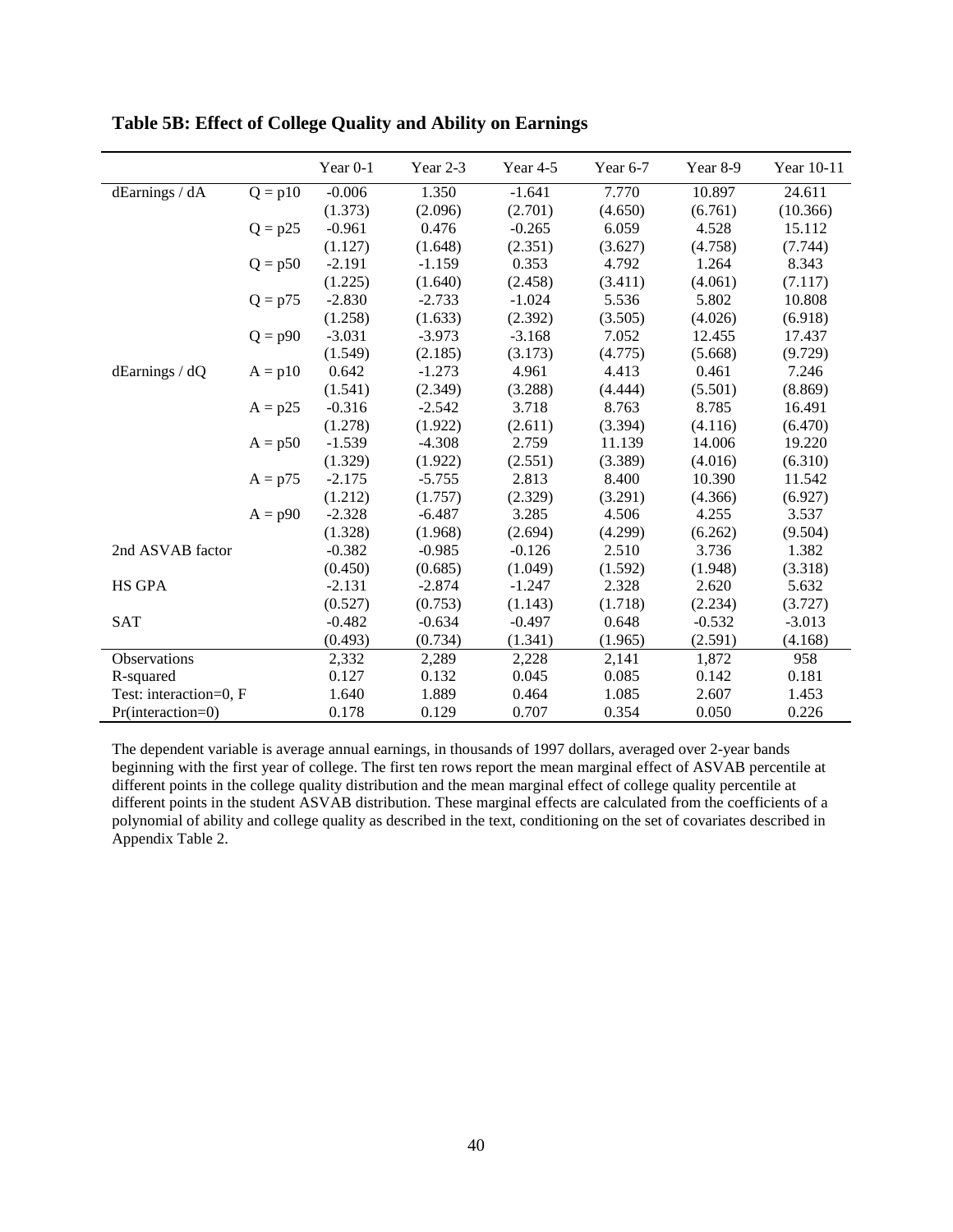|                                              | Actual outcome | If all students attended<br>a matched college | If all students attended a<br>90th percentile college |
|----------------------------------------------|----------------|-----------------------------------------------|-------------------------------------------------------|
| Graduate within 5 years                      | 48.1           | 48.6                                          | 59.2                                                  |
| Enroll in a graduate program                 | 24.9           | 24.4                                          | 34.3                                                  |
| Transfer to a higher quality                 | 6.8            | 6.3                                           | 1.2                                                   |
| college                                      |                |                                               |                                                       |
| Transfer to a lower quality<br>college       | 14.0           | 13.4                                          | 17.1                                                  |
| Earnings 2-3 years after starting<br>college | \$8,041        | \$7,673                                       | \$7,577                                               |
| Earnings 8-9 years after starting<br>college | \$27,937       | \$28,346                                      | \$30,934                                              |

## **Table 6: Counterfactual Outcomes from Re-assigning Students to Colleges**

This table presents the share of respondents who achieve each outcome in the data and the predicted share of respondents achieving each outcome in the counterfactual case of no mismatch (all students attend a college in the quality percentile that matches their ability percentile) or if all students attended a very high-quality college. Predictions are made using the coefficients in Tables 5A and 5B.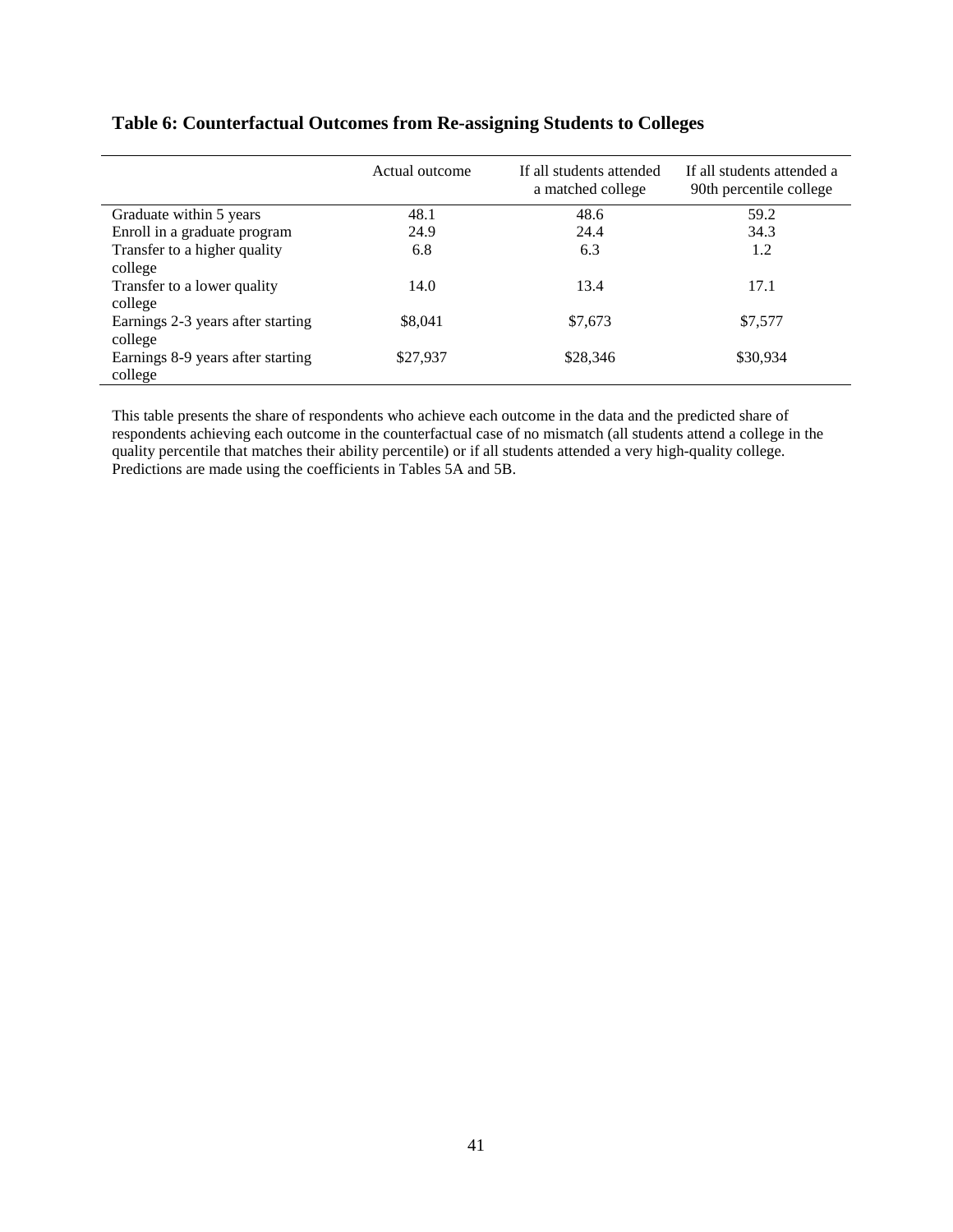|                              |           | (1)     | (2)     | (3)     | (4)     | (5)     |
|------------------------------|-----------|---------|---------|---------|---------|---------|
| dOutcome/dA                  | $Q = p10$ | 0.235   | 0.304   | 0.272   | 0.254   | 0.242   |
|                              |           | (0.107) | (0.109) | (0.113) | (0.111) | (0.112) |
|                              | $Q = p25$ | 0.237   | 0.329   | 0.277   | 0.269   | 0.264   |
|                              |           | (0.087) | (0.086) | (0.089) | (0.089) | (0.089) |
|                              | $Q = p50$ | 0.224   | 0.333   | 0.262   | 0.274   | 0.273   |
|                              |           | (0.087) | (0.083) | (0.088) | (0.087) | (0.087) |
|                              | $Q = p75$ | 0.253   | 0.331   | 0.252   | 0.277   | 0.269   |
|                              |           | (0.087) | (0.084) | (0.087) | (0.087) | (0.086) |
|                              | $Q = p90$ | 0.290   | 0.319   | 0.241   | 0.275   | 0.256   |
|                              |           | (0.122) | (0.118) | (0.117) | (0.117) | (0.117) |
| dOutcome/dQ                  | $A = p10$ | 0.551   | 0.457   | 0.440   | 0.360   | 0.358   |
|                              |           | (0.112) | (0.111) | (0.104) | (0.111) | (0.108) |
|                              | $A = p25$ | 0.573   | 0.439   | 0.409   | 0.329   | 0.321   |
|                              |           | (0.079) | (0.080) | (0.078) | (0.082) | (0.081) |
|                              | $A = p50$ | 0.568   | 0.411   | 0.372   | 0.302   | 0.290   |
|                              |           | (0.072) | (0.076) | (0.075) | (0.079) | (0.078) |
|                              | $A = p75$ | 0.571   | 0.424   | 0.377   | 0.326   | 0.315   |
|                              |           | (0.072) | (0.072) | (0.072) | (0.074) | (0.074) |
|                              | $A = p90$ | 0.581   | 0.449   | 0.396   | 0.361   | 0.353   |
|                              |           | (0.093) | (0.091) | (0.092) | (0.091) | (0.091) |
| Additional ability measures  |           |         | Yes     | Yes     | Yes     | Yes     |
| Socioemotional skills        |           |         | Yes     | Yes     | Yes     | Yes     |
| Demographics                 |           |         |         | Yes     | Yes     | Yes     |
| Family characteristics       |           |         |         | Yes     | Yes     | Yes     |
| Neighborhood characteristics |           |         |         |         | Yes     | Yes     |
| Local college options        |           |         |         |         | Yes     | Yes     |
| Additional covariates        |           |         |         |         |         | Yes     |
| <b>Observations</b>          |           | 2,406   | 2,405   | 2,405   | 2,405   | 2,405   |
| R-squared                    |           | 0.098   | 0.153   | 0.169   | 0.185   | 0.191   |

**Table 7: Effect of College Quality and Ability on Graduating within 5 years**

The first ten rows report the mean marginal effect of ASVAB percentile at different points in the college quality distribution and the mean marginal effect of college quality percentile at different points in the student ASVAB distribution. These marginal effects are calculated from the coefficients of a polynomial of ability and college quality as described in the text, conditioning on the indicated subsets of the covariates described in Appendix Table 2.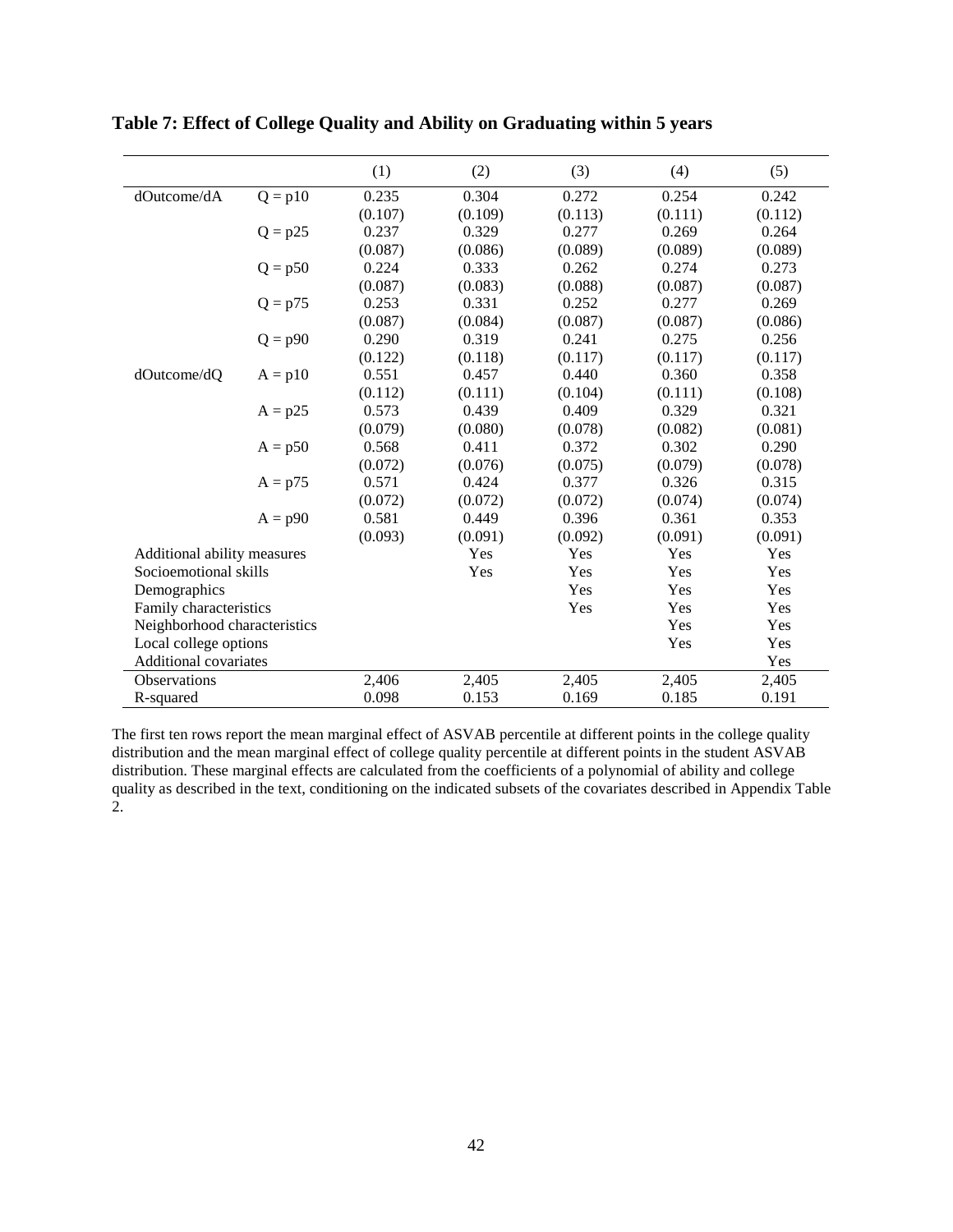|                              |                       | (1)     | (2)     | (3)     | (4)     | (5)      |
|------------------------------|-----------------------|---------|---------|---------|---------|----------|
| dEarnings / dA               | $Q = p10$             | 16.525  | 16.579  | 12.398  | 10.897  | 11.415   |
|                              |                       | (6.669) | (6.734) | (6.869) | (6.761) | (6.729)  |
|                              | $Q = p25$             | 9.658   | 9.744   | 4.940   | 4.528   | 4.849    |
|                              |                       | (4.543) | (4.637) | (4.769) | (4.758) | (4.798)  |
|                              | $Q = p50$             | 6.038   | 6.101   | 0.574   | 1.264   | 1.344    |
|                              |                       | (3.787) | (3.892) | (4.022) | (4.061) | (4.128)  |
|                              | $Q = p75$             | 10.723  | 10.675  | 4.742   | 5.802   | 5.730    |
|                              |                       | (3.797) | (3.864) | (3.969) | (4.026) | (4.034)  |
|                              | $Q = p90$             | 17.709  | 17.549  | 11.506  | 12.455  | 12.326   |
|                              |                       | (5.644) | (5.686) | (5.637) | (5.668) | (5.629)  |
| dEarnings / dQ               | $A = p10$             | 4.559   | 4.128   | 3.076   | 0.461   | $-0.340$ |
|                              |                       | (5.668) | (5.666) | (5.418) | (5.501) | (5.517)  |
|                              | $A = p25$             | 13.410  | 13.106  | 11.308  | 8.785   | 8.006    |
|                              |                       | (4.225) | (4.192) | (4.031) | (4.116) | (4.133)  |
|                              | $A = p50$             | 18.860  | 18.578  | 15.975  | 14.006  | 13.103   |
|                              |                       | (4.080) | (4.025) | (3.936) | (4.016) | (4.022)  |
|                              | $A = p75$             | 14.833  | 14.392  | 11.502  | 10.390  | 9.229    |
|                              |                       | (4.394) | (4.344) | (4.316) | (4.366) | (4.346)  |
|                              | $A = p90$             | 8.147   | 7.521   | 4.636   | 4.255   | 2.856    |
|                              |                       | (6.333) | (6.308) | (6.345) | (6.262) | (6.210)  |
| Additional ability measures  |                       |         | Yes     | Yes     | Yes     | Yes      |
| Socioemotional skills        |                       |         | Yes     | Yes     | Yes     | Yes      |
| Demographics                 |                       |         |         | Yes     | Yes     | Yes      |
| Family characteristics       |                       |         |         | Yes     | Yes     | Yes      |
| Neighborhood characteristics |                       |         |         |         | Yes     | Yes      |
|                              | Local college options |         |         |         | Yes     | Yes      |
| Additional covariates        |                       |         |         |         |         | Yes      |
| <b>Observations</b>          |                       | 1,873   | 1,872   | 1,872   | 1,872   | 1,872    |
| R-squared                    |                       | 0.074   | 0.078   | 0.126   | 0.142   | 0.153    |

**Table 8: Effect of College Quality and Ability on Earnings 8-9 Years after starting college**

The dependent variable is average annual earnings, in thousands of 1997 dollars, averaged over 2-year bands beginning with the first year of college. The first ten rows report the mean marginal effect of ASVAB percentile at different points in the college quality distribution and the mean marginal effect of college quality percentile at different points in the student ASVAB distribution. These marginal effects are calculated from the coefficients of a polynomial of ability and college quality as described in the text, conditioning on the indicated subsets of the covariates described in Appendix Table 2.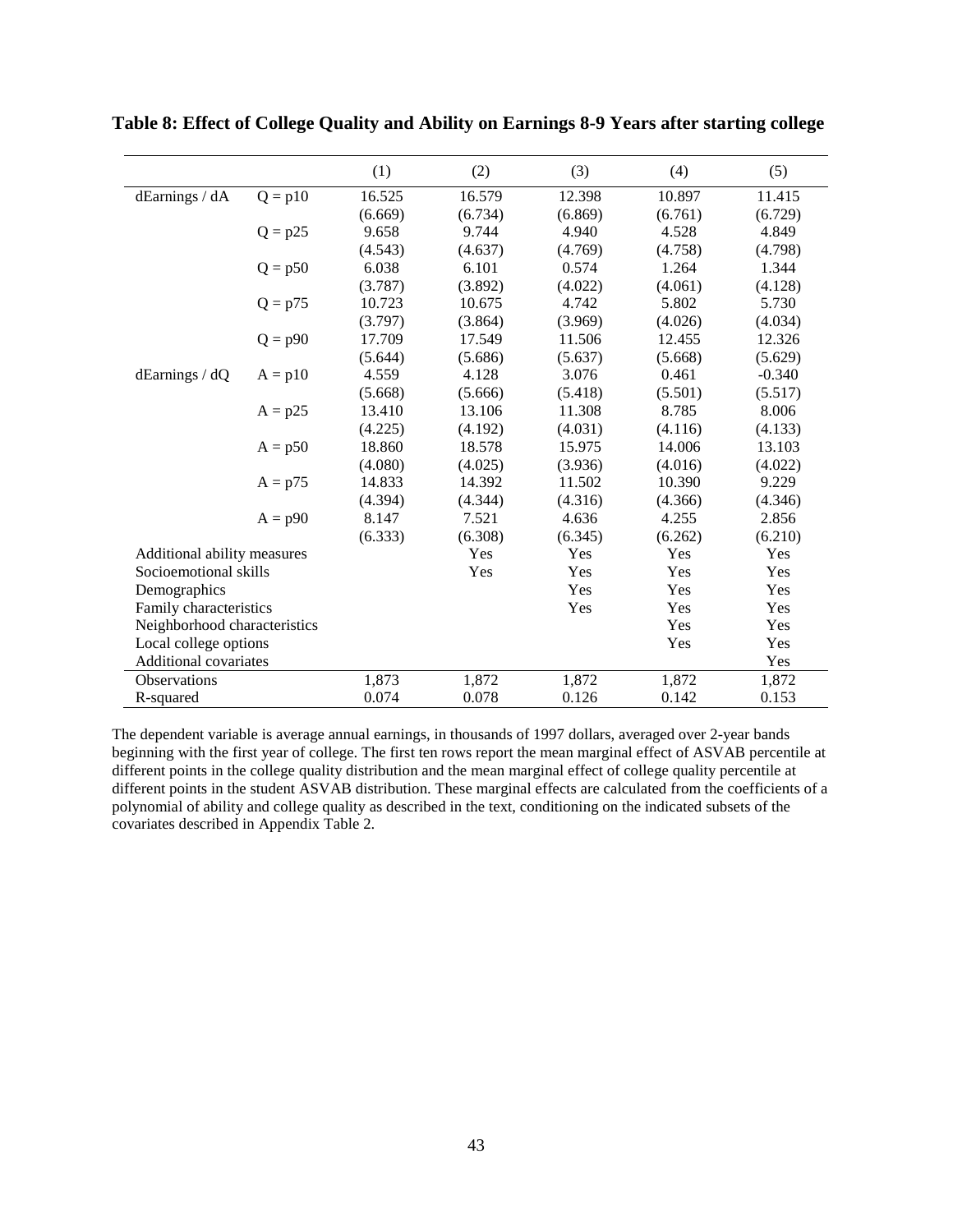

**Figure 1: Effect of Student Ability and College Quality on College Outcomes**

Projected from estimates in Table 5A.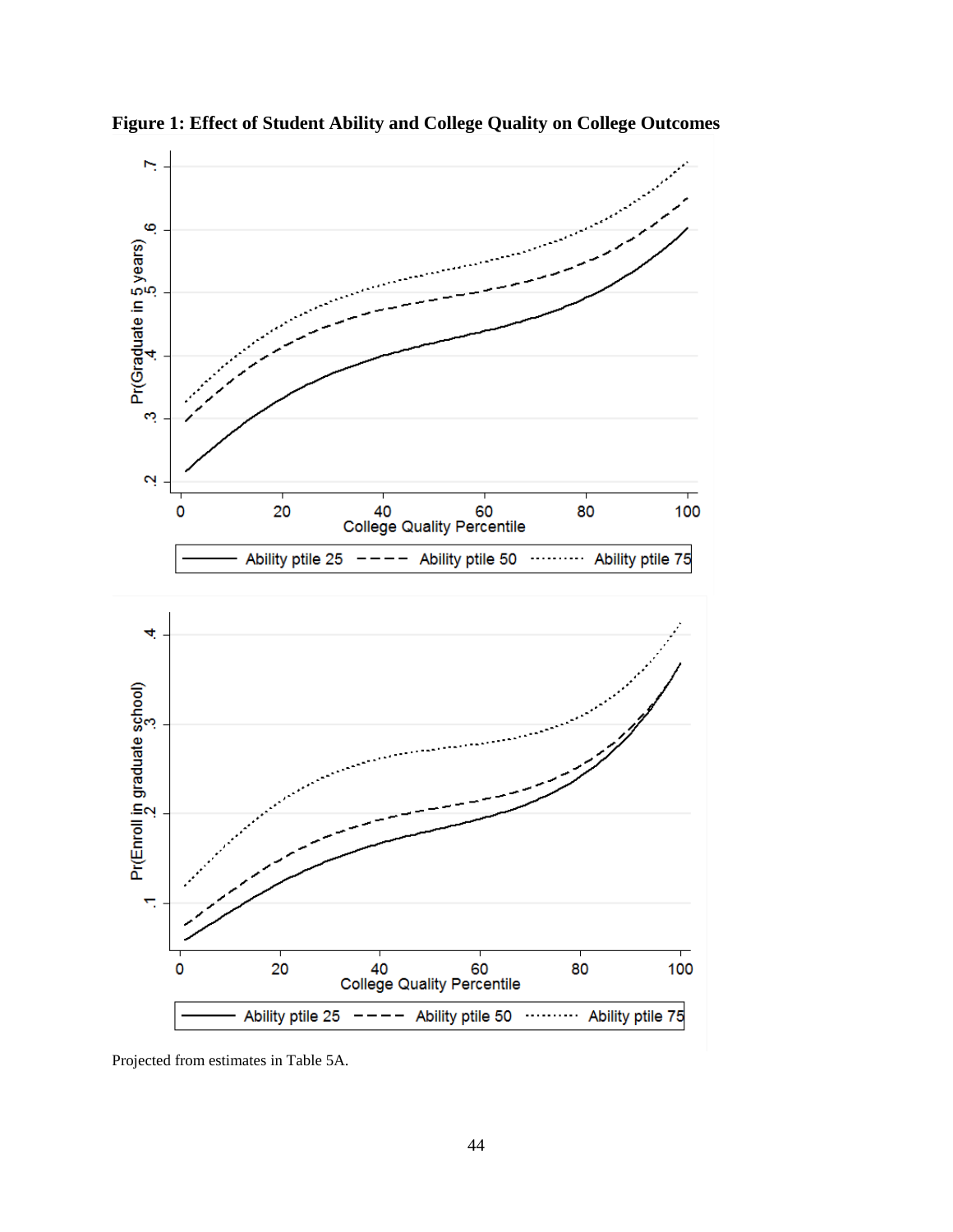

**Figure 2: Effect of Student Ability and College Quality on College Transfers**

Projected from estimates in Table 5A.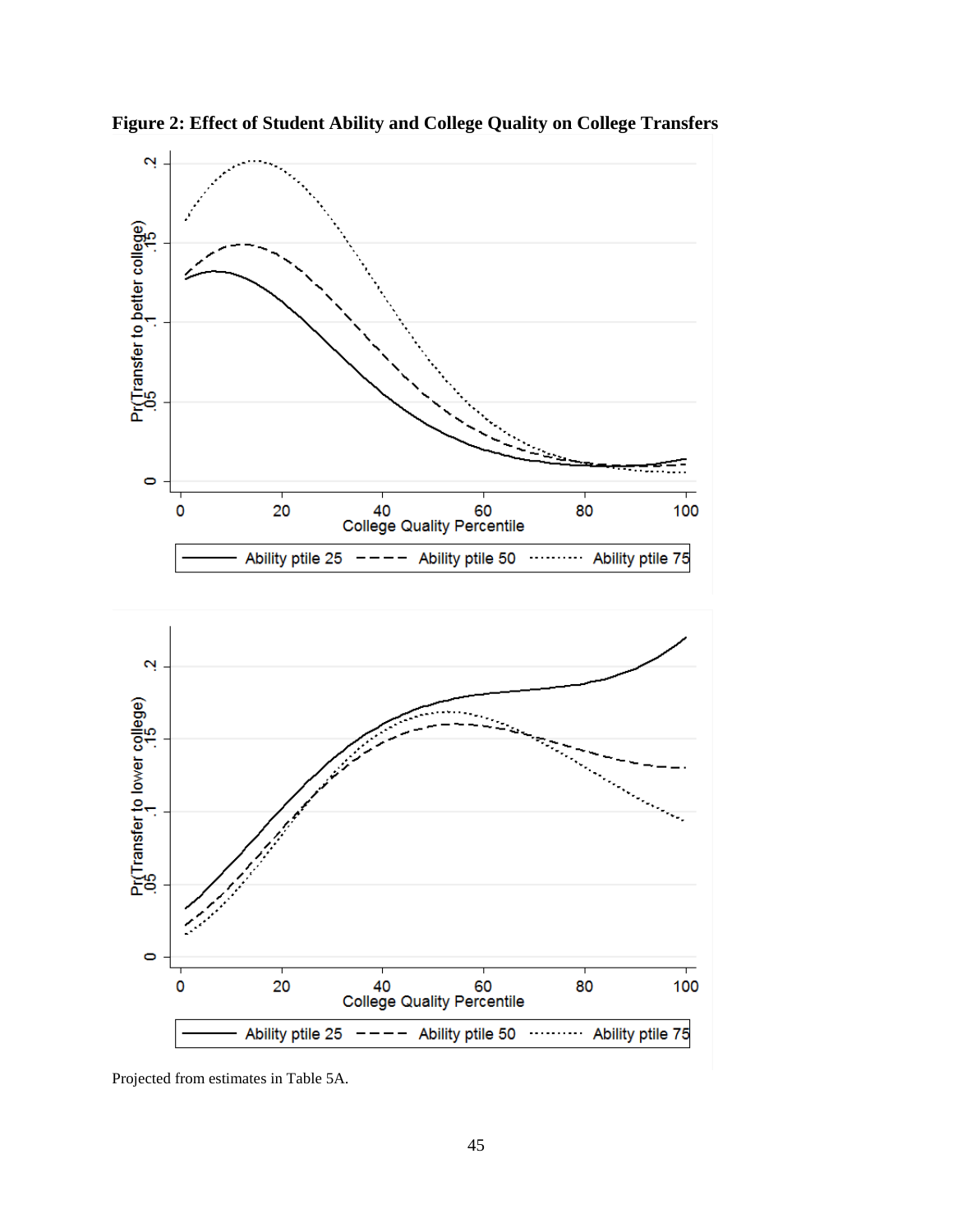

**Figure 3: Effect of Student Ability and College Quality on Earnings**

Projected from estimates in Table 5B. Earnings in thousands of 1997 dollars.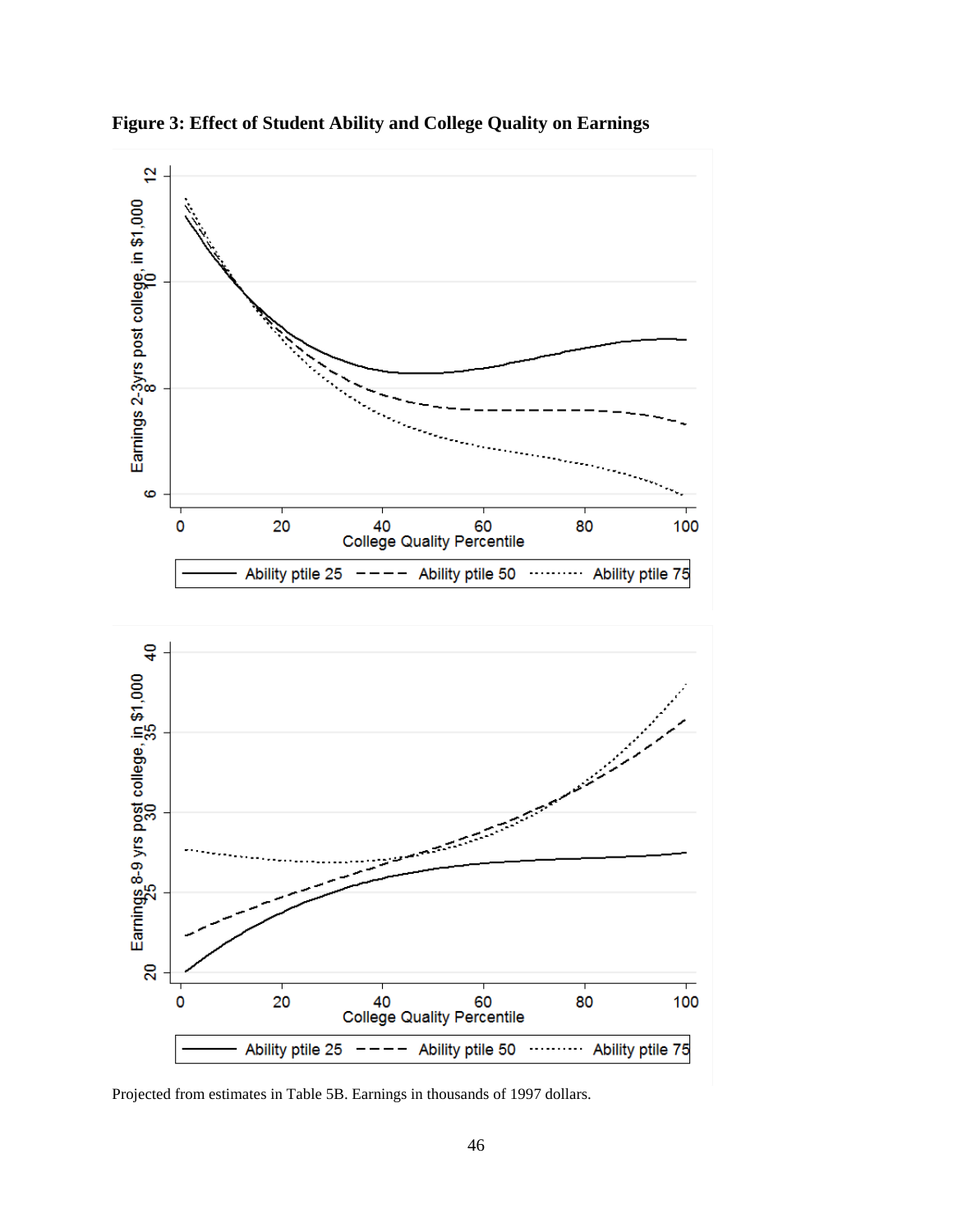## **Appendix Table 1: Sample**

| <b>Total Observations</b>        | 8,984 |
|----------------------------------|-------|
| <b>Graduated HS</b>              | 6,722 |
| Did not graduate HS but got GED  | 1,123 |
| Started at a 4-year college*     | 2,915 |
| Starting college qualities       |       |
| Of quality quartile 1            | 819   |
| Of quality quartile 2            | 682   |
| Of quality quartile 3            | 714   |
| Of quality quartile 4            | 641   |
| Missing quality                  | 59    |
| Has quality, but missing ability | 450   |
| Analysis sample                  | 2,406 |

\* The 4-year starters include 53 respondents who got a GED and 4 respondents with no recorded high school graduation date or GED.

College quality is for the first college attended. Of the 59 respondents who started at a 4-year school for whom we do not have a quality index, 29 are missing quality because we could not identify the college and 30 are missing quality because the school was not in IPEDS or did not have enough information to construct a quality measure.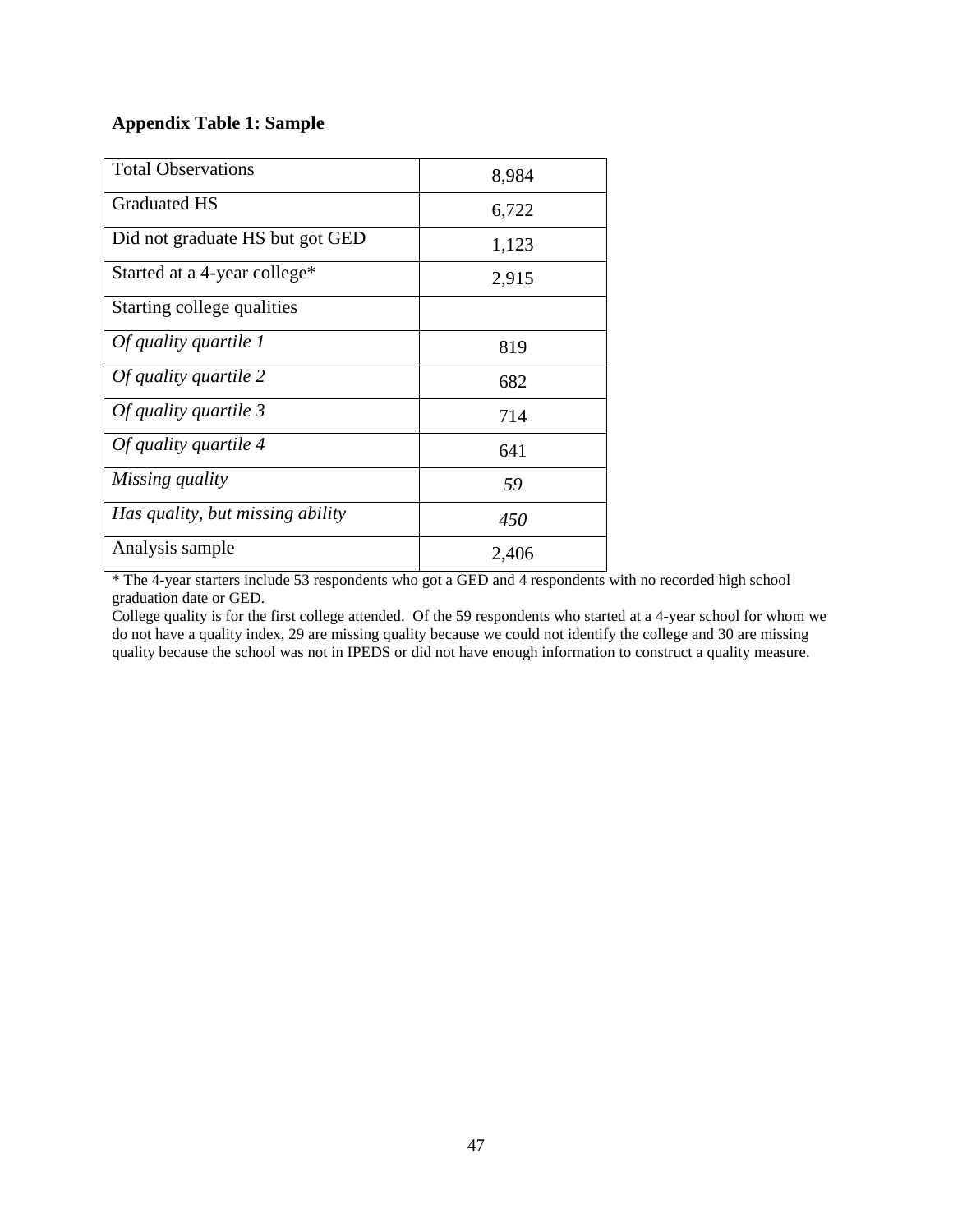#### **Appendix Table 2: Description of Independent Variables**

#### **Measures of student ability**

Percentile over 4-year college starters in the NLSY-97 of the first (ASVAB1) and second (ASVAB2) principal components of the 12 sections of the ASVAB test, taken by NLSY-97 respondents in 1997. High school GPA from respondent's high school transcript, standardized to a 4-point scale weighted by Carnegie credits. GPA is orthogonalized against ASVAB1 and then the percentile

is calculated within our [weighted] sample of college-goers in the same way as the ASVAB percentile.

Combined math and verbal SAT scores (max 1600) or the composite score on the ACT converted to the SAT scale from the respondent's high school transcript. SAT is orthogonalized against ASVAB1 and then the percentile is calculated within our [weighted] sample of college-goers in the same way as the ASVAB percentile.

#### **Socio-emotional skills**

Indicator that the respondent was ever held back a grade in  $1<sup>st</sup> - 8<sup>th</sup>$  grade, orthogononalized against ASVAB1

Indicator that respondent was ever suspended from school in  $1<sup>st</sup> - 8<sup>th</sup>$  grade, orthogononalized against ASVAB1

Indicator that respondent said they had ever stolen something worth \$50 or less by  $min(8<sup>th</sup>$ grade or age 15) , orthogononalized against ASVAB1

Indicator that respondent said they had ever intentionally destroyed or damaged someone else's property by  $min(8<sup>th</sup> graded)$  grade or age 15), orthogononalized against ASVAB1

Indicator that respondent has sex before the age of 15, orthogononalized against ASVAB1 Indicator that the NLSY interviewer rated the respondent as somewhat uncooperative (a score of 3-8 on a scale of 1=hostile to 10=very cooperative. 10 is the modal response) in any of the first 3 interviews, , orthogononalized against ASVAB1

#### **Demographic characteristics**

Sex

Race and ethnicity: indicators for white, black, non-white Hispanic, or other non-white

#### **Family characteristics**

Number of children age 18 and under living at the respondent's address in 1997 (including the respondent)

Quartile (calculated within the weighted NLSY sample) of Total 1997 net worth for the household where the respondent lived in 1997. Taken from the parent survey where available or from the youth survey (98.6% from parent survey).

Highest educational attainment of either of the respondent's resident parents (or only parent in single parent households) as reported in the fall before the respondent finished high school (or earlier if that year is unavailable). We include at most one resident mother and father figure using the following prioritization: biological, adopted, step, or foster.

#### **Neighborhood characteristics**

Region of the U.S. where the respondent lived in last year of high school (Northeast, South, Midwest, or West)

Log median income (from 1990 census) in the census tract where the respondent lived in last year of high school.

The share of the over-25 population that has a 4-year college degree (from 1990 census) in the census tract where the respondent lived during his last year of high school.

Indicator that the respondent did not live within a Metropolitan Statistical Area (MSA) in the fall before she finished high school.

#### **Local college options**

Average in-state tuition, by year, for public 4-year and 2-year schools is from the State of Washington Higher Education Coordinating Board. "In-state" tuition for District of Columbia residents is calculated as max(national average in-state tuition, national average out-of-state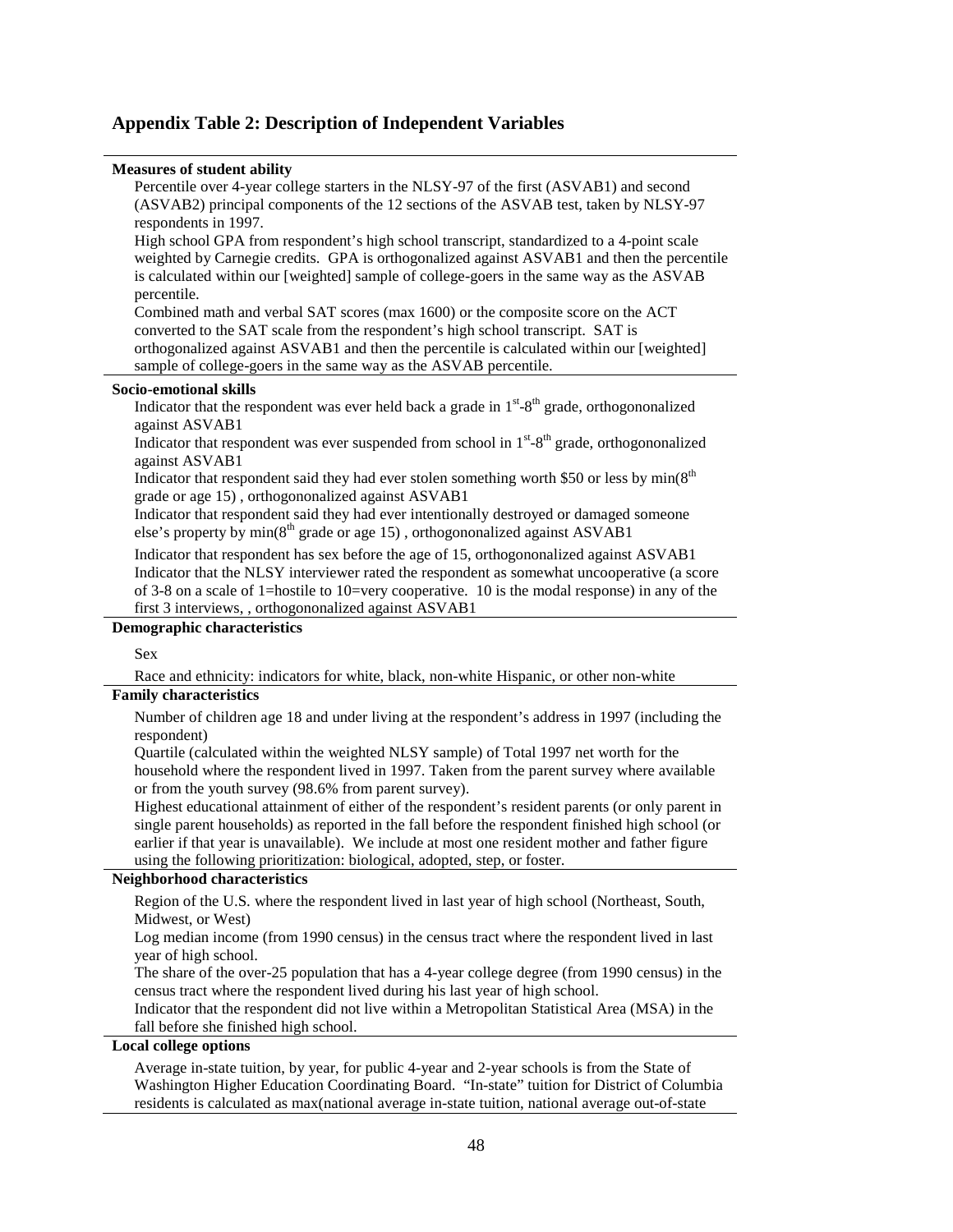tuition - \$10,000) in accordance with DC Tuition Assistance Grant Program. For each respondent, in-state tuition is the in-state tuition in the fall before he finished high school in the state where he lived that fall. All tuition is CPI-deflated to 1997 dollars.

Whether the student has a well-matched (defined as a college whose weighted quality percentile is within 20 percentage points of the student's ASVAB ability percentile) public or private college within 50 miles of the respondent's home in his last year of high school. Distance is measured from the center of the respondent's census tract. The measure for public colleges includes only colleges in the same state. The measure for private college does not impose this restriction.

#### **Additional covariates included only in Tables 7 and 8**

Indicators for quintile of family income in 1996. Quintile cutoffs are for families in 1996 as calculated by the Census Bureau.

Indicators that the respondent was overweight or obese (using BMI and CDC definitions) in the last year of high school

Number of days per week that respondent's family did something religious (before end of high school)

Indicator that respondent answered yes to "In a typical week, did you spend any time taking extra classes or lessons for example, music, dance, or foreign language lessons?"

Sum of indicators that respondent had regular access at home to a computer, a dictionary, and a quiet place to study from 1997 survey

Indicator that respondent had ever had contact with her biological mother by the 1997 survey

Indicator that respondent had ever had contact with her biological father by the 1997 survey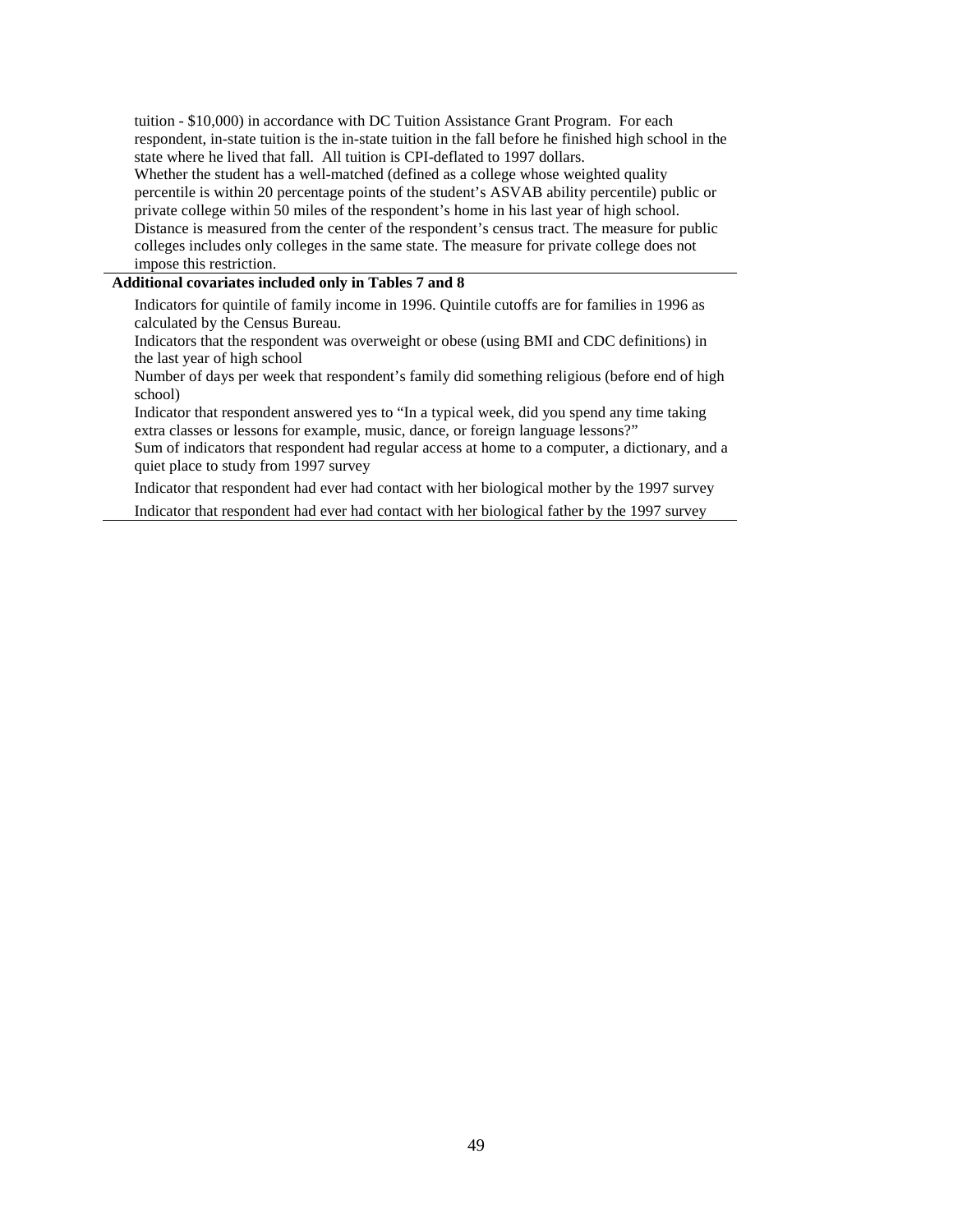|                             | Component | 2 <sup>nd</sup><br>Component | Unexplained variance |
|-----------------------------|-----------|------------------------------|----------------------|
| Eigenvalue                  | 7.18      | 1.36                         |                      |
| Total variance explained    | 59.8%     | 11.3%                        |                      |
| Eigenvectors:               |           |                              |                      |
| General Science             | 0.326     | $-0.114$                     | 21.9%                |
| Arithmetic Reasoning        | 0.325     | 0.117                        | 22.2%                |
| Word Knowledge              | 0.322     | $-0.038$                     | 25.4%                |
| Paragraph Comprehension     | 0.320     | 0.114                        | 24.8%                |
| Mathematics Knowledge       | 0.318     | 0.239                        | 19.7%                |
| Mechanical Comprehension    | 0.310     | $-0.162$                     | 27.4%                |
| Electronics Information     | 0.304     | $-0.228$                     | 26.8%                |
| <b>Assembling Objects</b>   | 0.273     | 0.107                        | 45.1%                |
| Shop Information            | 0.245     | $-0.462$                     | 27.9%                |
| <b>Numerical Operations</b> | 0.240     | 0.444                        | 31.8%                |
| Auto Information            | 0.225     | $-0.456$                     | 35.6%                |
| Coding Speed                | 0.223     | 0.441                        | 37.8%                |

## **Appendix Table 3: Principal Components of the 12 Test Sections of the ASVAB**

Note: scores on each test component are adjusted for the age of the respondent when they took the test by regressing the score on age dummies and using the residuals for the principal components analysis. The first two principal components combined explain 71.1% of the total variance of the 12 test section scores.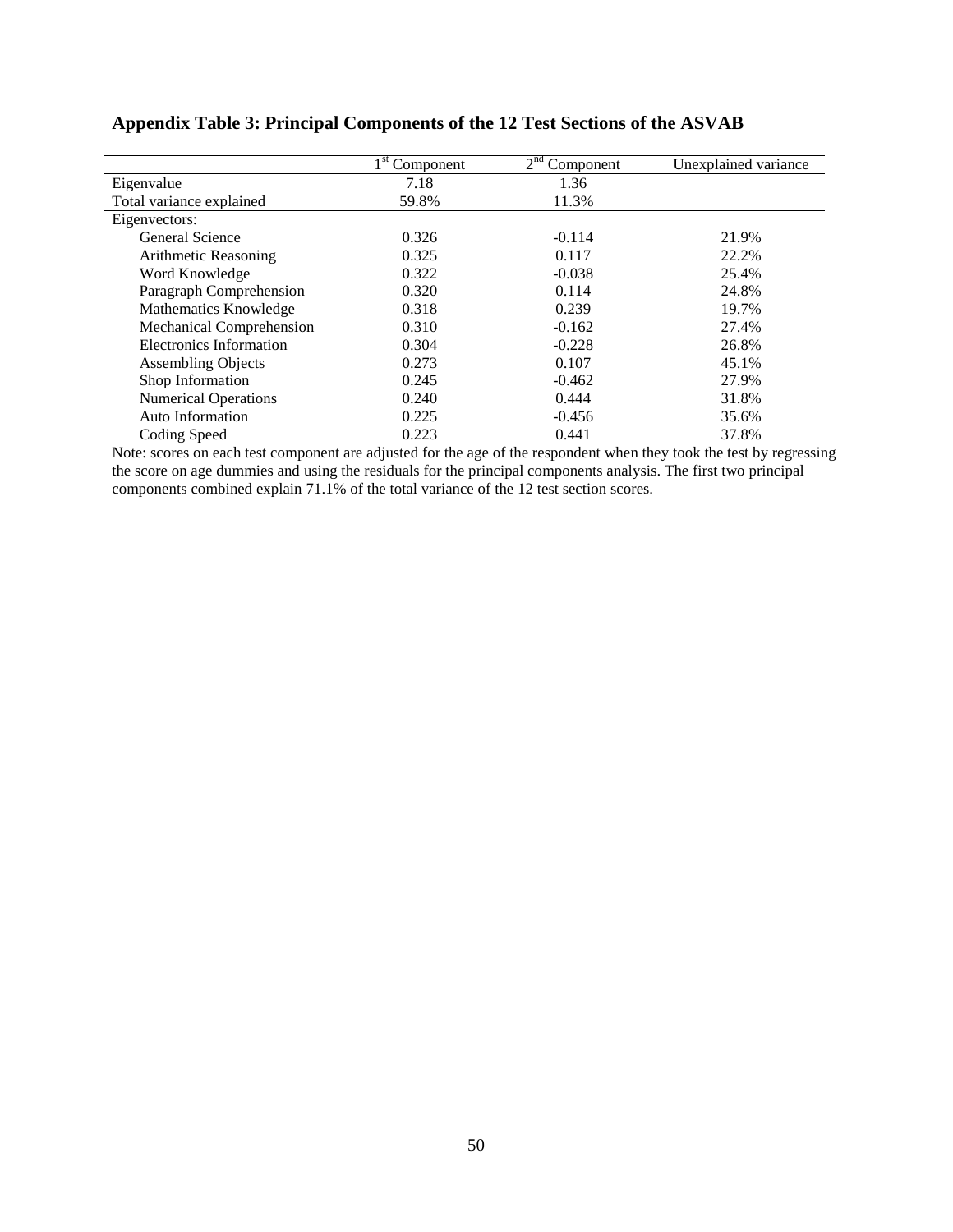## **Appendix Table 4: Principal Components of the College Quality Indices**

|                          | $1st$ Component | Unexplained<br>variance |  |
|--------------------------|-----------------|-------------------------|--|
| Eigenvalue               | 2.10            |                         |  |
| Total variance explained | 52%             |                         |  |
| Eigenvectors:            |                 |                         |  |
| Mean SAT                 | 0.587           | 28%                     |  |
| Rejection rate           | 0.478           | 52%                     |  |
| Faculty/Student ratio    | 0.361           | 73%                     |  |
| Average faculty salaries | 0.544           | 38%                     |  |

Calculated from the 1,491 4-year colleges in IPEDS in 2008 with all four college quality proxies.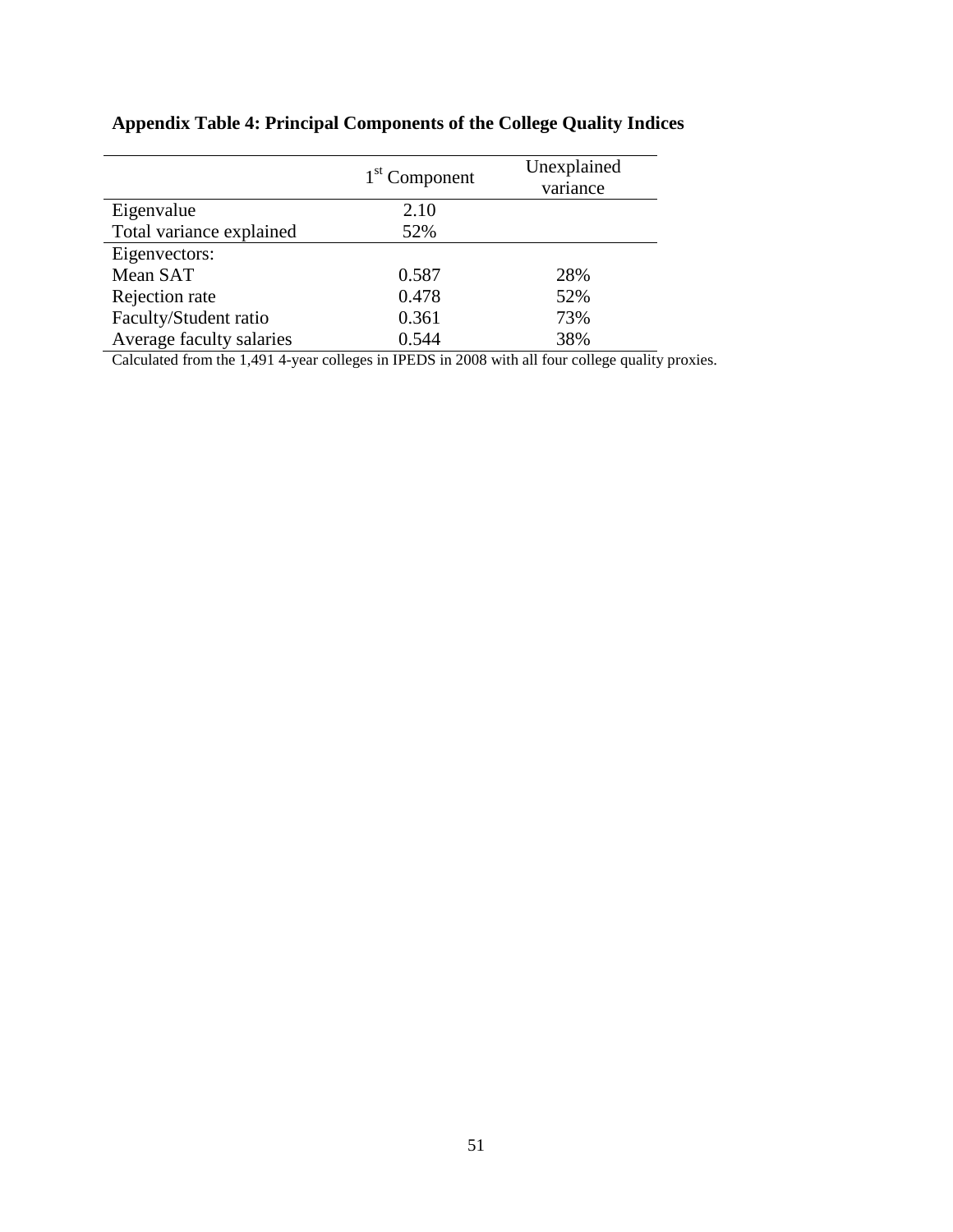|                      | Graduate within 5 yrs | Enroll in grad sch | Transfer up | Transfer down |
|----------------------|-----------------------|--------------------|-------------|---------------|
| ASVAB q1, Quality q2 | 0.096                 | 0.074              | $-0.044$    | 0.123         |
|                      | (0.046)               | (0.045)            | (0.023)     | (0.033)       |
| ASVAB q1, Quality q3 | 0.165                 | 0.192              | $-0.146$    | 0.104         |
|                      | (0.057)               | (0.050)            | (0.036)     | (0.040)       |
| ASVAB q1, Quality q4 | 0.270                 | 0.137              | $-0.178$    | 0.170         |
|                      | (0.069)               | (0.065)            | (0.048)     | (0.050)       |
| ASVAB q2, Quality q1 | 0.095                 | 0.077              | 0.014       | 0.027         |
|                      | (0.049)               | (0.048)            | (0.020)     | (0.037)       |
| ASVAB q2, Quality q2 | 0.190                 | 0.117              | $-0.056$    | 0.080         |
|                      | (0.050)               | (0.049)            | (0.024)     | (0.038)       |
| ASVAB q2, Quality q3 | 0.212                 | 0.133              | $-0.074$    | 0.118         |
|                      | (0.048)               | (0.046)            | (0.024)     | (0.036)       |
| ASVAB q2, Quality q4 | 0.298                 | 0.221              | $-0.106$    | 0.094         |
|                      | (0.055)               | (0.052)            | (0.034)     | (0.044)       |
| ASVAB q3, Quality q1 | 0.176                 | 0.098              | 0.043       | $-0.034$      |
|                      | (0.056)               | (0.055)            | (0.023)     | (0.047)       |
| ASVAB q3, Quality q2 | 0.276                 | 0.173              | $-0.018$    | 0.054         |
|                      | (0.050)               | (0.049)            | (0.024)     | (0.039)       |
| ASVAB q3, Quality q3 | 0.296                 | 0.207              | $-0.103$    | 0.097         |
|                      | (0.047)               | (0.046)            | (0.030)     | (0.037)       |
| ASVAB q3, Quality q4 | 0.344                 | 0.299              | $-0.126$    | 0.068         |
|                      | (0.050)               | (0.046)            | (0.032)     | (0.039)       |
| ASVAB q4, Quality q1 | 0.199                 | 0.154              | 0.037       | $-0.013$      |
|                      | (0.064)               | (0.066)            | (0.027)     | (0.057)       |
| ASVAB q4, Quality q2 | 0.193                 | 0.212              | 0.042       | 0.067         |
|                      | (0.058)               | (0.056)            | (0.024)     | (0.045)       |
| ASVAB q4, Quality q3 | 0.327                 | 0.274              | $-0.053$    | 0.114         |
|                      | (0.049)               | (0.047)            | (0.028)     | (0.037)       |
| ASVAB q4, Quality q4 | 0.365                 | 0.326              | $-0.140$    | 0.040         |
|                      | (0.045)               | (0.042)            | (0.031)     | (0.037)       |
| Observations         | 2,405                 | 2,405              | 2,361       | 2,388         |
| R-squared            | 0.180                 | 0.102              | 0.135       | 0.051         |

**Appendix Table 5: Effect of College Quality and Ability on College Outcomes, quartile dummies**

This table reports mean marginal effects. Estimates are weighted as described in the text and also include the set of covariates described in Appendix Table 2.